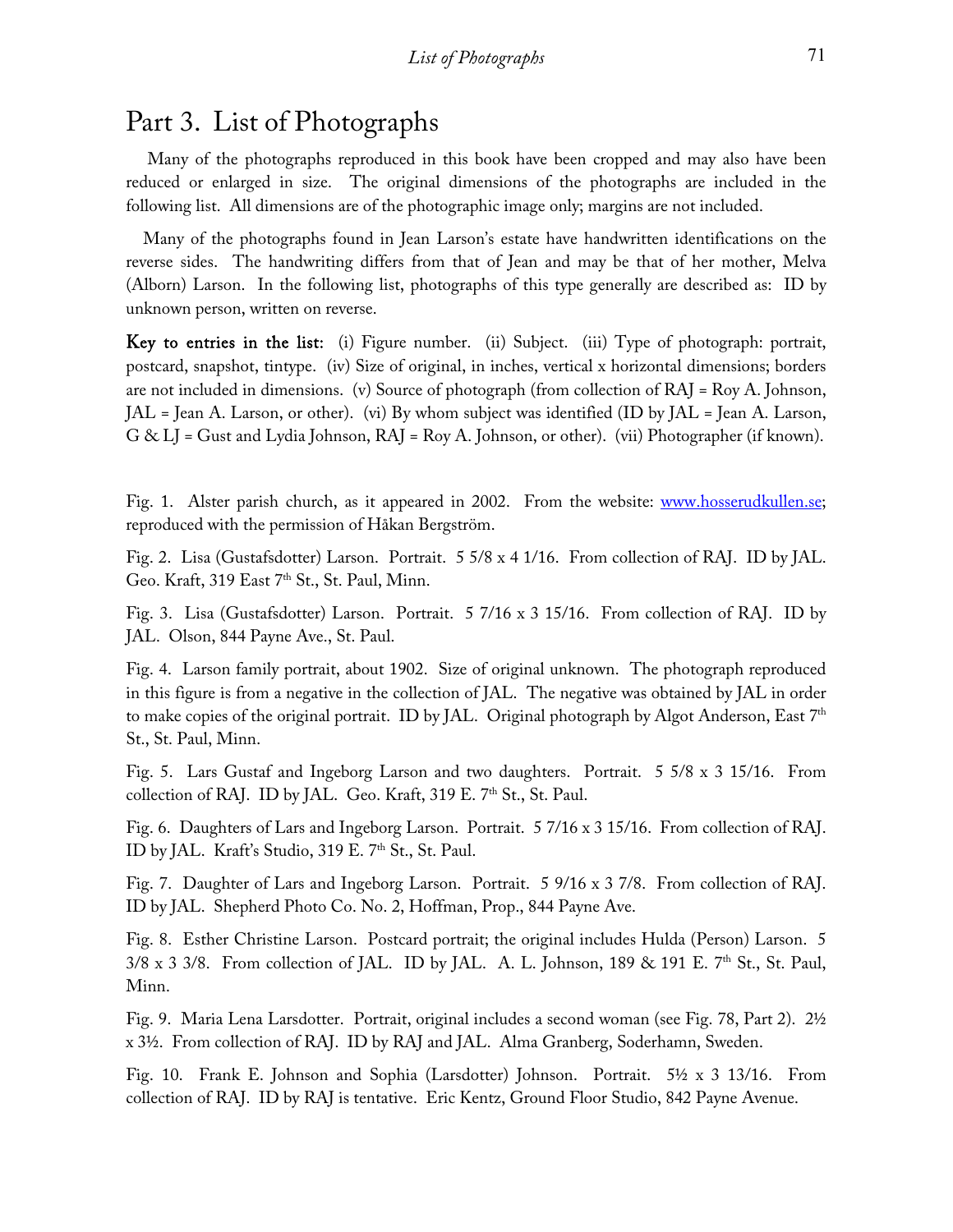Fig. 11. Johan August Larson, a.k.a. Charles Smith. Portrait. 3 5/8 x 2 5/8. From collection of JAL. ID by JAL. Schlattman Bros., 271 E. 7<sup>th</sup> St., St. Paul.

Fig. 12. Anna Lisa Larsdotter. Portrait. 5 1/8 x 3½ (oval). From collection of RAJ. ID by RAJ (based on comparison with Fig. 13). N. A. Forseen, 537-539 Lafayette Ave., St. Paul.

Fig. 13. Arvid Rudolph, Gotfred, Anna Lisa (Larsdotter), and Hildegarde Gladys Johnson. Portrait. 5 9/16 x 3 7/8. From collection of RAJ. ID by RAJ (based on comparison with Arvid Rudolph Johnson in Fig's. 14 and 15). N. A. Forseen, 537-539 Lafayette Ave., St. Paul.

Fig. 14. Wedding photograph for the marriage of Paul Peterson and Hildegarde Gladys Johnson. Portrait (may be proof copy). 7 5/8 x 9 11/16. From collection of JAL. ID handwritten on back by unknown person.

Fig. 15. Arvid Rudolph and Victoria (Peterson) Johnson. Portrait (oval). 6 x 3 15/16. From collection of RAJ. ID by G & LJ. O. C. Paulson, Mora, Minn.

Fig. 16. Otto Larson, about 1890. Portrait. 3 9/16 x 2 3/16. From collection of JAL. ID by JAL. W. Huezkowski, Hjerpen.

Fig. 17. Anna Märta Hedin with sisters. Portrait. 3 9/16 x 2 3/16. From collection of JAL. ID by JAL.

Fig. 18. Otto and Anna (Hedin) Larson. Postcard. 4 3/8 x 2¾. From collection of RAJ. ID by Caryl (Larson) Fottler.

Fig. 19. Selma, Arthur, Victor, Edgar, Leonard, Roy, Florence Larson. Snapshot. 2 5/16 x 4. From collection of RAJ. ID by RAJ.

Fig. 20. "The Larson Boys," Edgar, Leonard, Victor, Roy, Arthur Larson. Portrait. 4 11/16 x 6¾. From collection of RAJ. ID by Gust A. Johnson.

Fig. 21. Ed Martin's store, corner of Edgerton St. and Brainerd Ave., St. Paul. Snapshot. 2 5/16 x 4. From collection of JAL. ID by unknown, written on reverse.

Fig. 22. Selma Olivia Larson. Portrait. 5 5/8 x 2 11/16. From collection of RAJ. ID by G&LJ.

Fig. 23. Arthur Larson. School photo. 1 11/16 x 1¼. From collection of JAL. ID by unknown, written on reverse.

Fig. 24. Arthur Harald Larson. Portrait. 9¾ x 3 13/16. From collection of RAJ. ID by G& LJ. B. R. Jensen, St. Paul.

Fig. 25. Arthur and Melva (Alborn) Larson, wedding photograph. Portrait. 6½ x 4 7/16. From collection of RAJ. ID by G & LJ. C. O. Erickson, St. Paul.

Fig. 26. Melva, Arthur, and Jean Larson, 1955. Portrait. 4½ x 6 9/16. From collection of JAL. ID by JAL. Edward R. Landin.

Fig. 27. Victor Larson. School photo. 1 11/16 x 1 3/16. From collection of JAL. ID by unknown, written on reverse.

Fig. 28. Victor Larson. Portrait. 9¾ x 3 7/8. From collection of RAJ. ID by Gust A. Johnson. B. R. Jensen, St. Paul.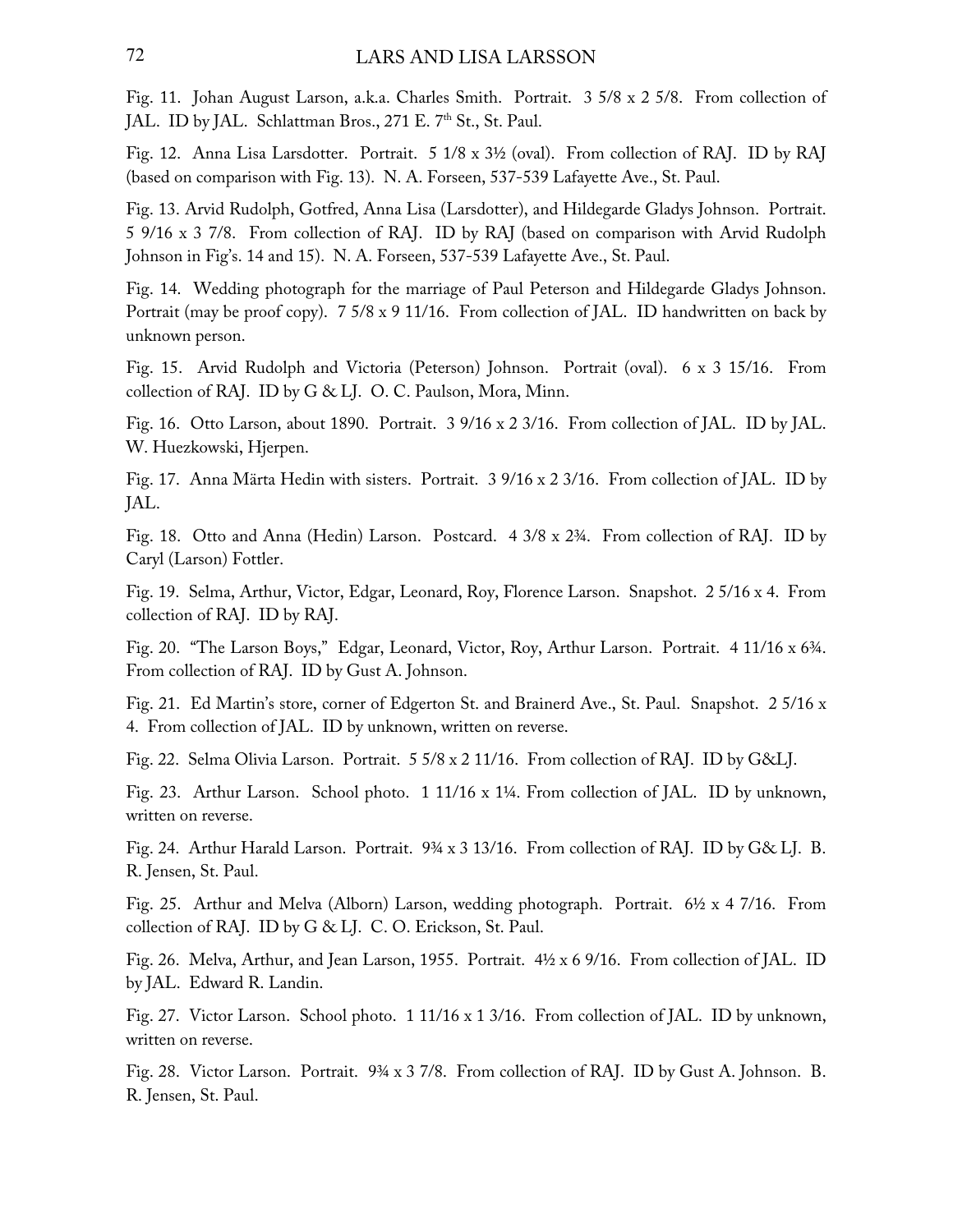Fig. 29. Edgar Larson. School photo. 1 11/16 x 1 1/16. From collection of JAL. ID by unknown, written on reverse.

Fig. 30. Edgar Larson. Portrait. 9¾ x 3 7/8. From collection of RAJ. ID by Gust A. Johnson. B. R. Jensen, St. Paul.

Fig. 31. Edgar Larson, about 1931. Portrait. Dimensions unavailable. From collection of Caryl (Larson) Fottler. ID by Caryl Fottler.

Fig. 32. Helen Larson, about 1931. Portrait. Dimensions unavailable. From collection of Caryl (Larson) Fottler. ID by Caryl Fottler.

Fig. 33. Edgar and Helen Larson, 1962. Portrait. 3 x 3½. From collection of RAJ. ID by Lydia Gack Johnson.

Fig. 34. Leonard Larson. Portrait. ~5 7/8 x 3¾. From collection of RAJ. ID by Gust A. Johnson. C. O. Erickson, 171-3 E. 7<sup>th</sup> St., St. Paul, Minn.

Fig. 35. Florence, Otto, and Leonard Larson. Snapshot. 3 1/16 x 2 1/8. From collection of JAL. ID by unknown, written on reverse.

Fig. 36. Roy Larson, high school graduation photo, 1926. Portrait. 5 7/8 x 3 7/8. From collections of RAJ, JAL. ID by Gust A. Johnson. C. O. Erickson, St. Paul.

Fig. 37. Verna and Roy Larson with Marion and Fred Lipke. Wedding portrait. Dimensions unavailable. From collection of Barbara (Larson) Hansen. ID by Barbara Hansen.

Fig. 38. Victor and Roy Larson, 1923. Snapshot. 4 1/8 x 2 3/8. From collection of JAL. ID by unknown, written on reverse.

Fig. 39. Roy and Florence Larson, ca. 1913. Postcard. 4 9/16 x 2 15/16. From collection of JAL. ID by unknown, written on reverse.

Fig. 40. Florence Larson. Portrait. 6 3/8 x 4 7/16. From collection of RAJ. ID by Gust A. Johnson. B. R. Jensen, St. Paul.

Fig. 41. Adolf Larson, in Sweden. Portrait. 3 5/8 x 2 3/16. From collections of RAJ, JAL. ID by Gust A. Johnson and JAL. Hjalmer Jansson, Gefle, Nÿgatan 26.

Fig. 42. Adolf Larson in northern Minnesota. Snapshot. 2 15/16 x 2 1/16. From collections of RAJ, JAL. ID by Gust A. Johnson.

Fig. 43. Emma (Larsdotter) Johnson. Detail from Figure 4.

Fig. 44. Gustaf Johnson in Sweden. Portrait. 3 9/16 x 2¼. From collection of RAJ. ID by Gust A. Johnson. A. Westerberg, Filipstad.

Fig. 45. Emma (Larson) Johnson. Image enlarged from snapshot. From collection of RAJ. ID by Gust A. Johnson.

Fig. 46. Gust, Helga, and Stone Johnson. Snapshot. 3 x 2¼. From collection of RAJ. ID by G & LJ.

Fig. 47. Lammers Ave., Solway, Minnesota, about 1910. Postcard. 3 3/8 x 5 3/8. From collection of RAJ. ID by  $G &L$ .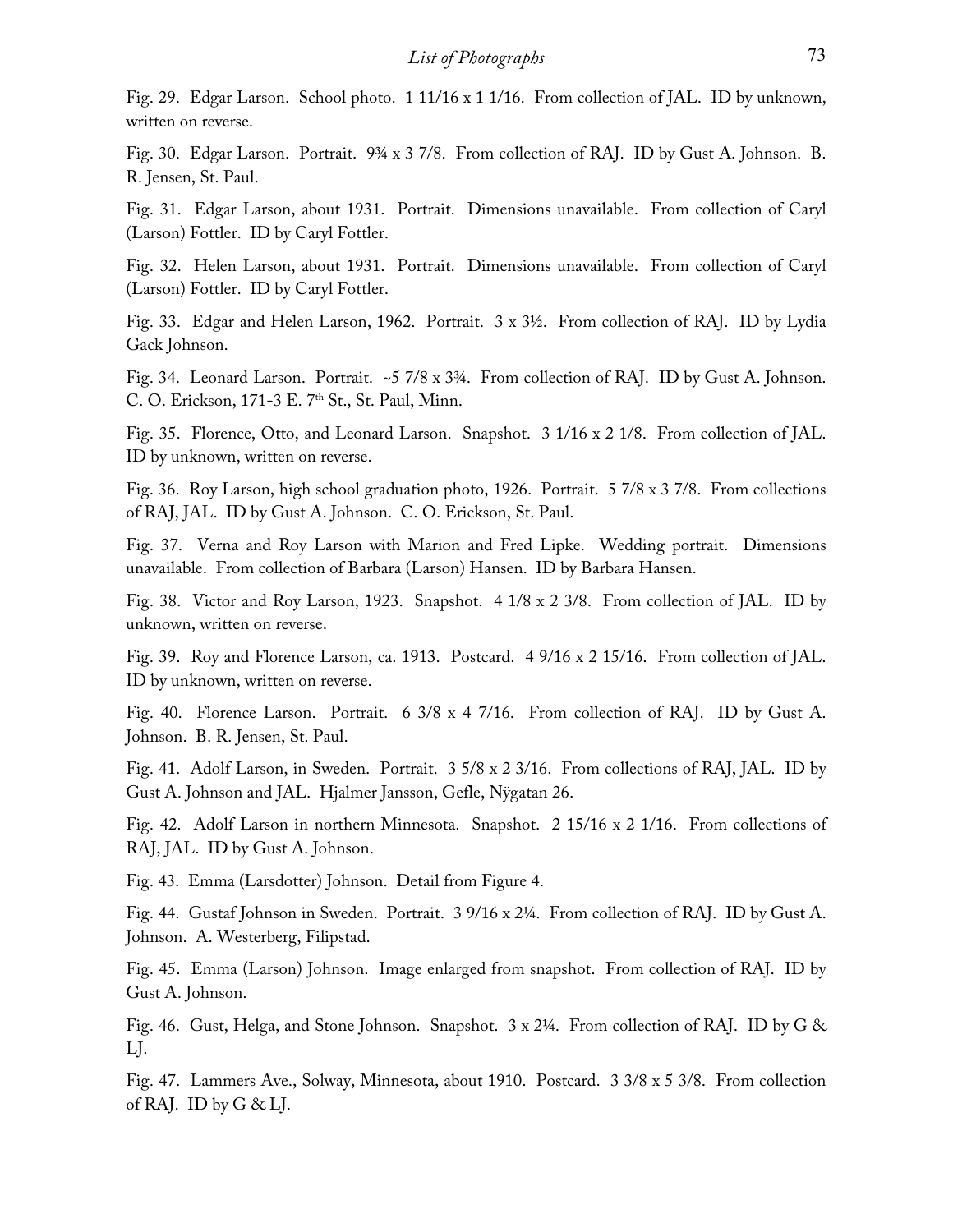Fig. 48. Stone and Helga Johnson. Portrait (oval). 2¾ x 2. From collection of RAJ. ID by G & LJ.

Fig. 49. Gustaf, Donald, Stone, Merle, Gust, and Roy Johnson. Snapshot. 4 1/16 x 2¼. From collection of RAJ. ID by RAJ.

Fig. 50. Helga Elizabeth Johnson. Portrait/postcard. 5 3/16 x 3 1/8. From collection of RAJ. ID by  $G \& L$ .

Fig. 51. Stone and Elin (Olson) Johnson. Portrait (oval). 6½ x 4½. From collection of RAJ. ID by RAJ.

Fig. 52. Group, including Stone, Gustaf, and Gust Johnson, with Gustaf Johnson home in background. Snapshot (left end cut off). 3 x 2 7/8. From collection of RAJ. ID by RAJ.

Fig. 53. Gust A. Johnson. Image enlarged from snapshot.

Fig. 54. Lydia (Gack) Johnson. School photo (as teacher). 4½ x 3. From collection of RAJ. ID by RAJ.

Fig. 55. Gust Johnson, as boy, 1916. Snapshot. 2 15/16 x 2. From collection of RAJ (gift from JAL). ID by unknown, written on reverse.

Fig. 56. Donald, Elin, and Stone Johnson. Snapshot. 4 1/16 x 3 1/8. From collection of RAJ. ID by RAJ. Hakkerup Studio, Bemidji, Minnesota.

Fig. 57. Andrew and Elvina (Larsdotter) Carlson. Portrait. 5½ x 3 7/8. From collection of JAL. ID by unknown, written on reverse.

Fig. 58. Oscar Larson, about 1895. Portrait. 5½ x 15/16. From collection of RAJ. ID by G & LJ. Louis Olson, Fertile, Minn.

Fig. 59. Oscar and Hulda (Person) Larson. Portrait. 6 x 4. From collection of RAJ. ID by G & LJ. Nelson Photo Studio, 187 E. Seventh St., St. Paul.

Fig. 60. Detail from 1942 plat map of Lammers township, Beltrami County. From collection of RAJ.

Fig. 61. Cabin at "Boomerville" with Victor Larson, Russ Frisk, and Edgar Larson, 1921. Enlarged snapshot. 5 15/16 x 9 7/8. From collection of JAL. ID by unknown, written on reverse.

Fig. 62. Jean and Arthur Larson at "Boomerville" cabin, 1949. Snapshot. 3 1/8 x 2 1/8. From collection of RAJ. ID by RAJ.

Fig. 63. Russell Frisk, Edgar and Arthur Larson, Stone Johnson. Snapshot. 2 3/8 x 4. From collection of RAJ. ID by RAJ.

Fig. 64. Victor, Arthur, and Edgar Larson, Stone Johnson. Snapshot. 2 3/8 x 4. From collection of RAJ. ID by RAJ.

Fig. 65. Douglas Lodge, Itasca State Park, Minnesota. Snapshot. 2 5/16 x 4. From collection of RAJ. ID by RAJ.

Fig. 66. Edgar Larson and Stone Johnson, others with Model T Ford. Snapshot. 2 3/8 x 4. From collection of RAJ. ID by RAJ.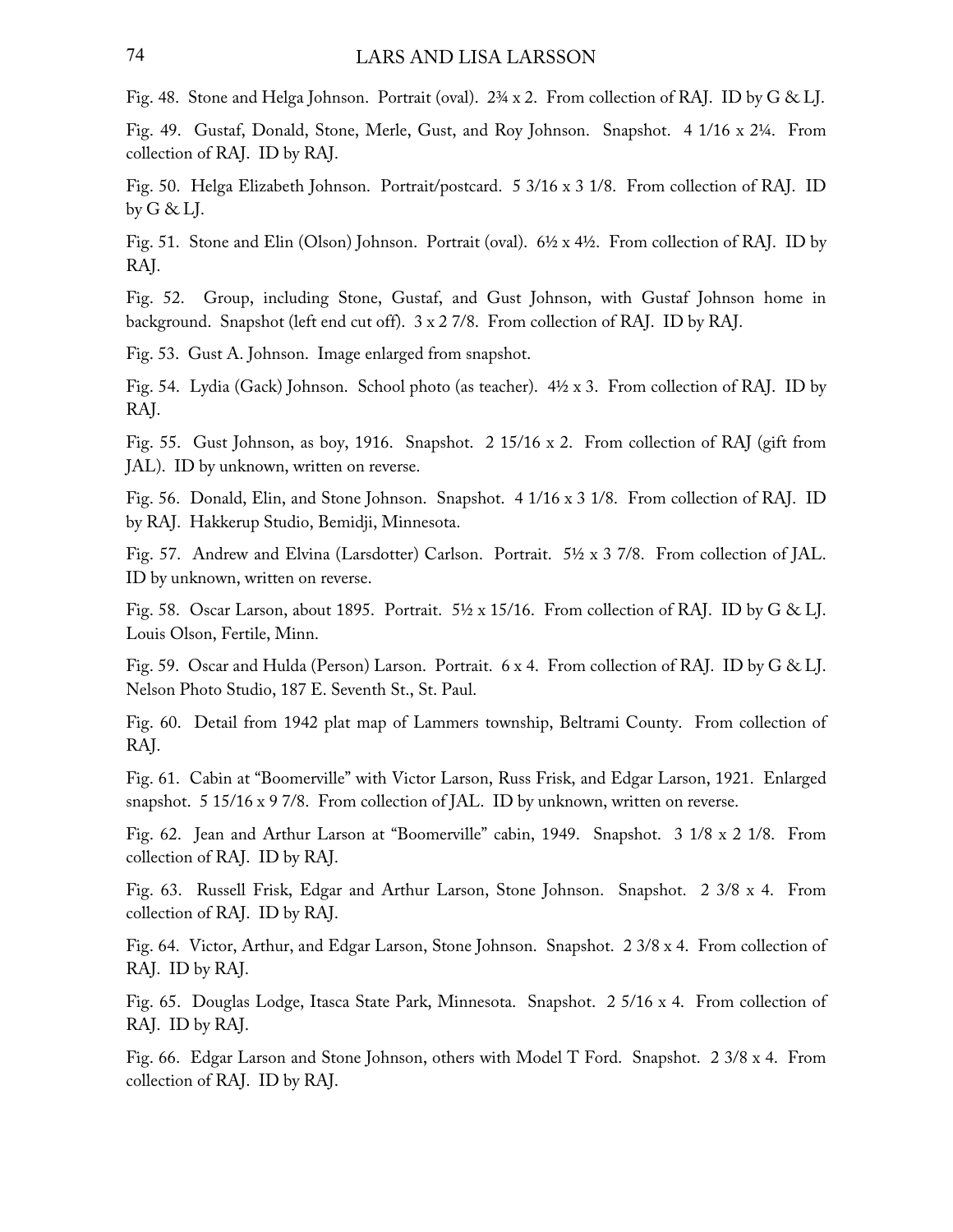Fig. 67. Russell Frisk, Stone Johnson, Arthur and Victor Larson. Snapshot. 2 3/8 x 3¾. From collection of RAJ. ID by RAJ.

Fig. 68. Scene in Leksand, Sweden. Postcard. From collection of RAJ.

Fig. 69. God Jul! Postcard. From collection of RAJ.

Fig. 70. Christmas Greetings. Postcard. From collection of RAJ.

Fig. 71. God Jul! Postcard. From collection of RAJ.

Fig. 72. Christmas Greetings from France. Card. From collection of RAJ.

Fig. 73. Easter wishes. Postcard. From collection of RAJ.

Fig. 74. Lars. Postcard. 5½ x 3 7/16. From collection of RAJ. ID by RAJ.

Fig. 75. Lars Gustaf Larson, 1890(?). Tintype. 3 3/8 x 2½. From collection of JAL. ID by JAL.

Fig. 76. Ingeborg (Larsdotter) Larson. Portrait. 5 5/16 x 3 5/8. From collection of JAL (smaller copy in collection of RAJ). ID by unknown, written on reverse.

Fig. 77. Descendants of Gust and Ingeborg Larson. Color snapshot, 1978. 3 1/8 x 4 5/8. From collection of JAL. ID by JAL.

Fig. 78. Maria Lena Larsdotter and sister (?). Portrait. 2 7/16 x 3½. From collection of RAJ. ID by comparison with JAL photo (Figure 79) of Maria Lena Larsdotter.

Fig. 79. Maria Lena Larsdotter. Portrait. 3 11/16 x 2 3/8. From collection of JAL. ID by JAL.

Fig. 80. House at Quamba, Minnesota, farm of Frank and Gotfred Johnson. Snapshot. 2 5/16 x 3 15/16. From collection of RAJ. ID by RAJ.

Fig. 81. Detail from Figure 80.

Fig. 82. Barn at Quamba, Minnesota, farm of Frank and Gotfred Johnson. Snapshot. 2 3/8 x 4. From collection of RAJ. ID by unknown.

Fig. 83. Neighbor, Frank Johnson, and Arthur Larson on porch of Quamba farmhouse. Snapshot. 4 x 2 5/16. From collection of JAL. ID by unknown, written on reverse.

Fig. 84. Otto, Florence, Anna Larson, 1913. Snapshot. 4 x 2 5/16. From collection of JAL. ID by unknown, written on reverse.

Fig. 85. 1288 Edgerton St., with Roy and Florence Larson, 1915. 4 x 2 3/8. Snapshot. From collection of JAL. ID by unknown, written on reverse.

Fig. 86. Larson and Hedin family group on porch. Snapshot. 3 x 5¼. Collection of JAL. ID in part by JAL and in part by unknown, written on reverse.

Fig. 87. Larson family group in front of house. Snapshot. 2 5/16 x 4. Collections of RAJ and JAL. ID by unknown, written on reverse.

Fig. 88. Edgar, Roy, Leonard, and Arthur Larson. Snapshot. 2 1/8 x 3. Collection of JAL. ID by JAL.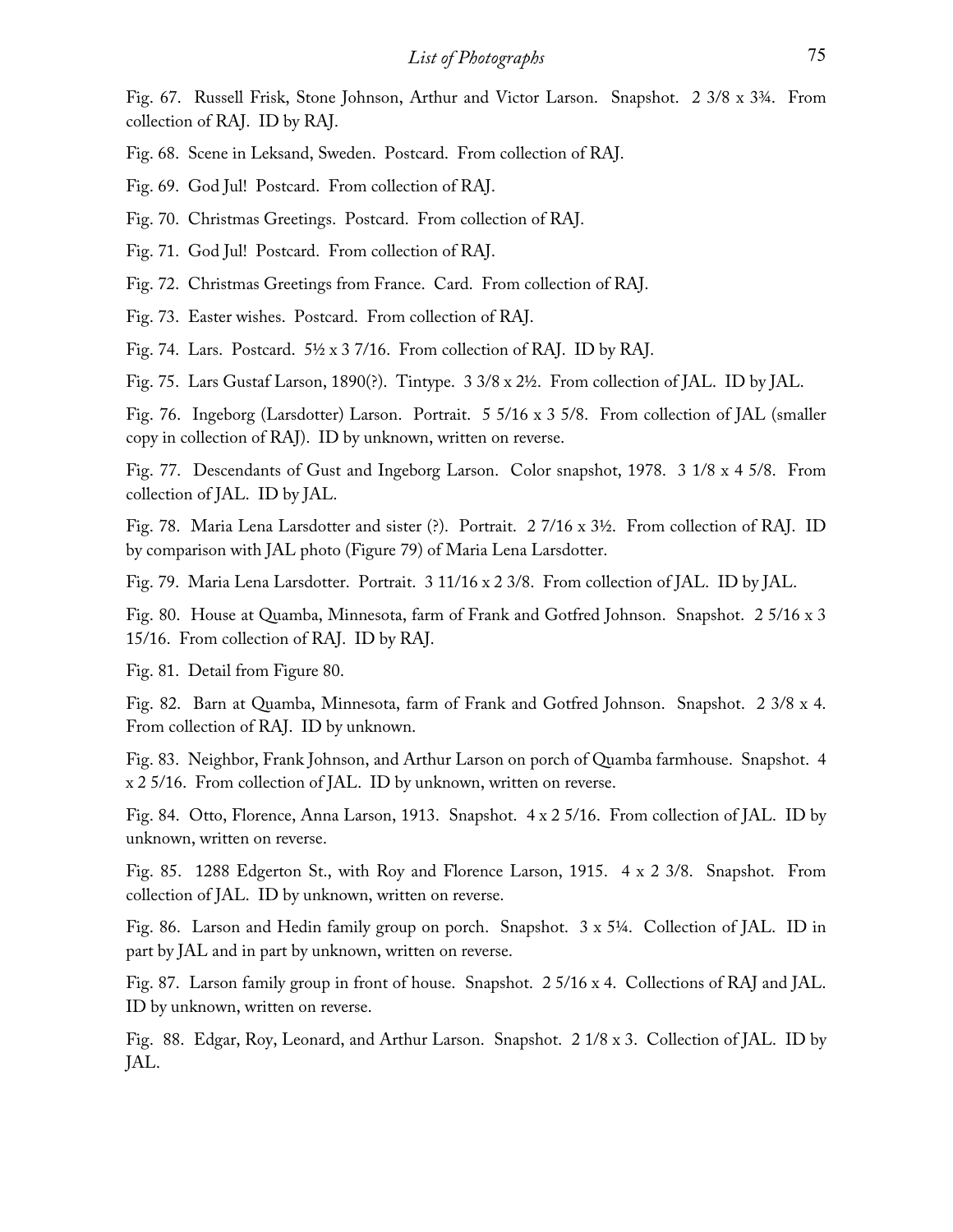Fig. 89. Selma Larson. Portrait. 5½ x 3 7/8. From collection of RAJ. ID by Selma Larson, written on reverse: "Konfirmation's minne av, Selma Olvia Larson, Maj 14, 1911." C.O. Erickson, 171-173 E. 7<sup>th</sup> St., St. Paul.

Fig. 90. Arthur and Selma Larson. Snapshot. 4 x 2 5/16. From collection of JAL. ID by unknown, written on reverse.

Fig. 91. Otto and Selma Larson, 1920. Postcard portrait. 4 ¾ x 2 15/16. From collection of both RAJ and JAL. ID by Selma Larson.

Fig. 92. Victor Larson. Snapshot.  $3 \times 2$  1/8. From collection of JAL. ID by unknown, written on reverse.

Fig. 93. Arthur Larson, confirmation photo. Portrait. 5½ x 3 13/16. From collection of JAL. ID by unknown, written on reverse. C. O. Erickson, 171-173 E. 7<sup>th</sup> St., St. Paul.

Fig. 94. Leonard Larson. Portrait. 5 13/16 x 3 7/8. From collection of RAJ. ID by RAJ. C.O. Erickson, St. Paul.

Fig. 95. Edgar Larson, 1916. Portrait. Dimensions unavailable. From collection of Caryl (Larson) Fottler. ID by Caryl Fottler.

Fig.96. Roy Larson. Portrait. 5 7/8 x 3 7/8. From Collection of RAJ. ID by G & LJ. Algot Anderson, St. Paul, Minn.

Fig. 97. Edgar, Leonard, Victor, Roy, and Arthur Larson, 1940. Snapshot. 2 3/8 x 4 1/8. From collection of JAL. ID by JAL.

Fig. 98. Helen (Edgar) Larson, Melva (Arthur) Larson, Florence Landin, Violet (Leonard) Larson, and Verna (Roy) Larson. Snapshot. 2 5/16 x 4 1/8. From collection of JAL. ID by unknown, written on reverse.

Fig. 99. Leonard Larson with Steven and Judy, Edgar Larson with Caryl, Roy Larson with Barbara. Snapshot. 2 3/8 x 4 1/8. From collection of JAL. ID by JAL.

Fig. 100. Violet Larson with Judy, Helen Larson with Caryl, Verna Larson with Barbara, Melva Larson, 1940. Snapshot. 2 1/8 x 3 1/8. From collection of JAL. ID by JAL.

Fig. 101. Edgar and Leonard Larson, Edward Landin, Arthur and Roy Larson, 1949. Snapshot. From collection of JAL. ID by JAL.

Fig. 102. Victor Larson cooking over campfire. Enlarged snapshot. 6 x 9 13/16. From collection of JAL. ID by unknown, written on reverse.

Fig. 103. Unknown person, Otto, Anna, Florence, Roy Larson. Snapshot. 4 x 2 5/16. From collection of RAJ. ID by RAJ.

Fig. 104. Marta Hedin, mother of Anna (Hedin) Larson. Postcard. Photo dimensions, 3 3/8 x 2 11/16; postcard dimensions, 3 3/8 x 5½. From collection of JAL. ID by JAL.

Fig. 105. Stone, Gustaf, Emma, Gust Johnson, Adolf Larson, and Axel Johnson. Postcard. 3½ x 5 7/16. From collections of RAJ and JAL. ID by unknown, written on reverse.

Fig. 106. Johnson and Carlson family group. Snapshot. 3 x 2¼. From collection of RAJ. ID by G  $&$  LJ.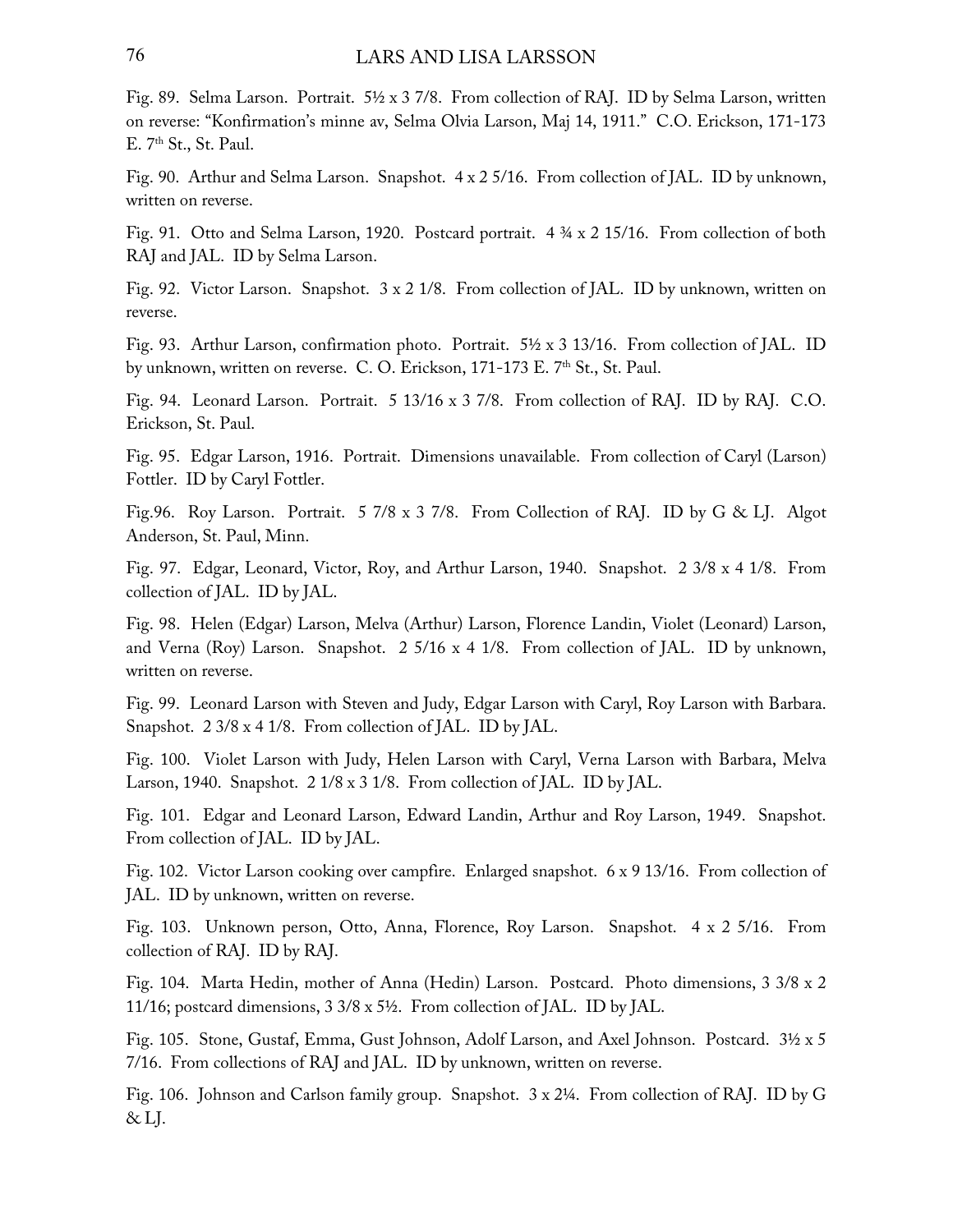Fig. 107. Helga (Johnson) Carlson, general store in Menisino, Manitoba. Snapshot. 3 1/16 x 2 1/16. From collection of RAJ. ID by  $G &L$ .

Fig. 108. Gustaf Johnson family. Snapshot. 2 7/16 x 4 3/16. From collection of RAJ. ID by G & LJ.

Fig. 109. Four hotel workers, Helga Johnson in center, front. Postcard. 2 13/16 x 4¼. From collection of RAJ. ID by unknown, written on card.

Fig. 110. Oscar Larson, 1912. Portrait.  $5\frac{1}{2} \times 3$  7/8. From collections of RAJ and JAL. ID by unknown, written on reverse. Eric Kentz, Ground Floor Studio, 842 Payne Avenue, St. Paul

Fig. 111. Hulda (Person) Larson. Portrait. 5 5/16 x 3¾. From collection of JAL. ID by unknown, written on reverse.

Fig. 112. Oscar Larson, about 1915. Portrait. 5½ x 3 7/8. From collection of JAL. ID by unknown, written on reverse. Eric Kentz, Ground Floor Studio, 842 Payne Avenue.

Fig. 113. Unknown male. Portrait (oval). 5 1/8 x 3 5/8. From collection of RAJ. Erickson, St. Paul, Minn.

Fig. 114. Unknown (two young women). Portrait. 3¾ x 2 7/16. From collection of RAJ. S. Petterson, Söderhamn, Sweden.

Fig. 115. Unknown male. Portrait. 5 5/16 x 3 7/8. From collection of RAJ. Palmquist, 88 W. Fourth St., St. Paul, Minn.

Fig. 116. Unknown male. Portrait. 5½ x 3 7/8. From collection of RAJ.

Fig. 117. Unknown female. Portrait. 5 9/16 x 3 7/8. From collection of RAJ. Geo. Kraft, 319. E. 7th St., St. Paul.

Fig. 118. Unknown female. Portrait. 5 5/6 x 3 13/16. From collection of RAJ. Kraft, 319. E. 7<sup>th</sup> St., St. Paul, Minn.

Fig. 119. Unknown female. Tintype. From collection of RAJ.

Fig. 120. Unknown young couple. Portrait. 5½ x 3 7/8. From collection of RAJ. Miller, 171 & 173. E. 7<sup>th</sup> St., St. Paul.

Fig. 121. Unknown female. Portrait. 5 9/16 x 3 7/8. From collection of RAJ. Geo. Kraft, 319. E. 7th St., St. Paul.

Fig. 122. Unknown female. Portrait. 3 5/8 x 2¼. From collection of RAJ. Hjalmer Jansson, Gefle, Nÿgatan 26, Sweden.

Fig. 123. Unknown female and male. Tintype. From collection of RAJ.

Fig. 124. Unknown couple. Portrait. 5½ x 3 7/8. From collection of RAJ. Palmquist, Established 1972, St. Paul.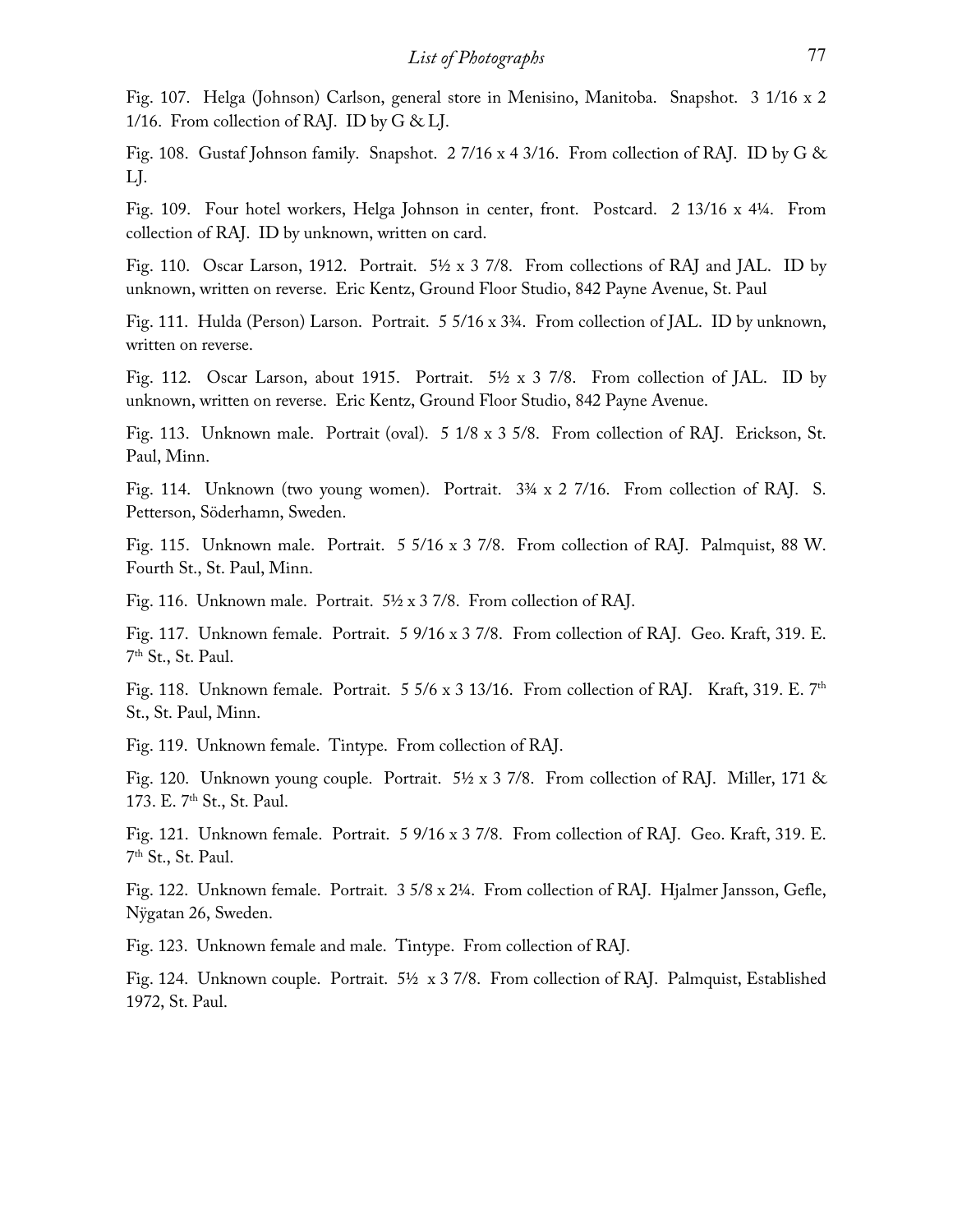## Part 4. Genealogy

## Introduction

 Three traditional genealogy tables in this part give the genealogy of Lars and Lisa Larsson as known at the time of this writing. Two ancestor tables (also known as Ahnentafel), one for Lars and one for Lisa, outline their predecessors. In these ancestor tables, the person of interest is designated as the first generation and is given the number 1. The table then works backwards, generation by generation, listing the known members of each generation of ancestors. Each ancestor is given a number, thus the parents of Lars Larsson are numbered 2 and 3 and the grandparents are numbered 4 through 7, and so forth. The genealogy of both Lars and Lisa is nearly complete back through six generations (members of the sixth generation are numbered 32 through 63).

 The third table is a descendent table showing the children and grandchildren of Lars and Lisa. In some cases, the great grandchildren are listed but without additional data since most are still living. Much of the data in this table is taken from the files of Jean Larson. The writer also received some data from a distant cousin in Sweden, Lars Åke Ambiörn Lundell. The data Mr. Lundell obtained from the Värmlandsarkiv in Karlstad, Sweden, gave in some cases dates that differed slightly from those found by Jean. When more than one date is available, all are given.

 The genealogical data was entered in the software, Family Tree Maker™, and the tables were generated with that software. The tables were edited slightly after conversion to Word files.

 Although Jean had extensive sets of genealogy data, her sources unfortunately were not found among the paper files in her estate. The following is a brief description of the sources used to compile the three tables.

 Ancestor data is from six sources: (1) An ancestor chart (8 pages) compiled by Jean Larson; the words "California Genealogical Society" appear at the top of each page perhaps referring to the source of the forms; this chart is the major source of data found in the ancestor (Ahnentafel) tables; (2) email correspondence in 2007 from Håkon Bergström who provided genealogical data derived from the parish records of Nedre Ullerud for the maternal ancestors of Lisa (Gustafsdotter) Larsson, (3) an ancestor tree prepared by an unnamed Swedish archive giving data for the parents of both Lars and Lisa Larsson; copy given to the writer by Jean Larson several decades ago; (4) the chapter of family history by Jean Larson published in "American Bicentennial Biographical Album, 1776-1976," and (5 and 6) two ancestor tables prepared by Jean Larson, one published in "Swedish American Genealogist," 1981, Vol. 1, No. 3, pp. 134-6 and the second a type written copy in her files; these reports give names of ancestors with very limited additional data, usually only place and year (without day and month) of birth and death.

 Descendent data is from five documents: (1) the afore-mentioned book chapter by Jean Larson; (2) a family group sheet for Lars Larsson prepared by Jean Larson, dated July 1981; this sheet gives data for Lars and Lisa Larsson and their eleven children; (3) an e-mail letter to the writer from Lars Lundell in 1999, see reference 8 in References and Notes at the end of Part 2; (4) a descendent report for Lars Larsson, computer printout by Jean Larson, September, 1985; and (5) a handwritten chart (4 pages) by Jean Larson giving data for Otto Larson descendants.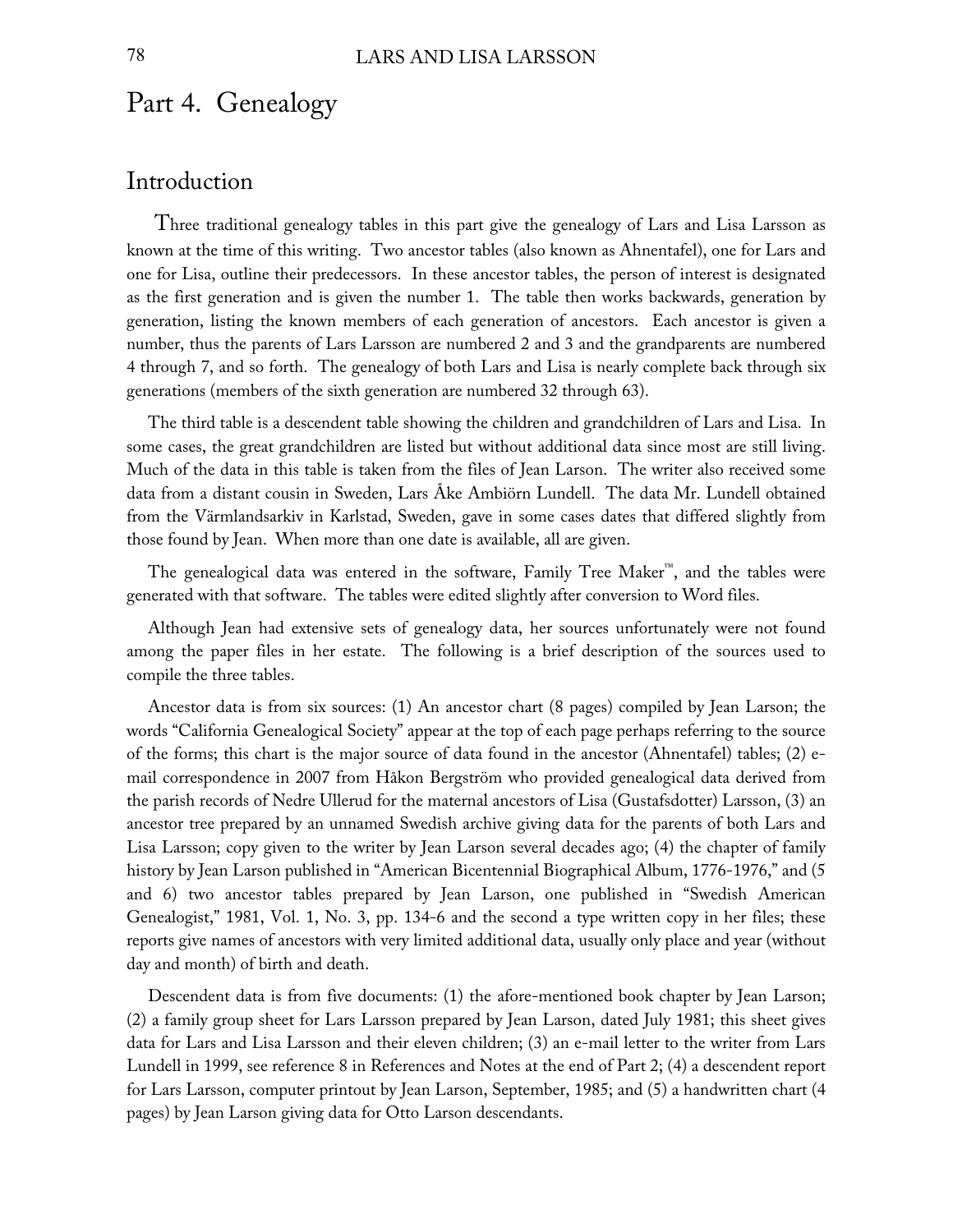## Ancestors of Lars Larsson (Ahnentafel)

### *Generation No. 1*

**1. Lars Larsson,** born 2 Jan 1827<sup>*i*</sup> (or 31 Oct 1827<sup>2,3</sup>) in Tällerud croft, Alster parish, Värmland, Sweden;*<sup>1</sup>* died 3 Jan 1882 in Rosendal (Carlsberg) croft, Nedre Ullerud, Värmland, Sweden.*2,3,4* He was the son of 2. Lars Larsson and 3. Lena Larsdotter. He married Lisa Gustafsdotter 3 Mar 1851 in Nedre Ullerud parish church.*2,3,4* She was born 7 Aug 1830*<sup>1</sup>* (or 17 Dec 1830*2,3*) in Nordsjö croft, Nedre Ullerud parish, Värmland, Sweden,*<sup>1</sup>* and died 26 Jun 1904 in St. Paul, Ramsey county, Minnesota.*<sup>3</sup>* She was the daughter of Gustaf Olsson and Maria Lisa Jonsdotter-Nyström (see Ahnentafel for Lisa (Gustafsdotter) Larsson).

### *Generation No. 2*

2. Lars Larsson, born 4 May 1803*<sup>4</sup>* in Alster, Värmland, Sweden;*2,4,5* died 1848 in Nedre Ullerud parish, Värmland county, Sweden.*4,5* He was the son of 4. Lars Olsson and 5. Annika Svensdotter. He married 3. Lena Larsdotter 14 Oct 1826.*<sup>4</sup>*

3. Lena Larsdotter, born 17 Feb 1787 in Kiärne, Alster;*<sup>4</sup>* died 9 Apr 1829 in Tällerud, Alster, Värmland, Sweden.*<sup>4</sup>* She was the daughter of 6. Lars Andersson and 7. Stina Jonsdotter.

Child of Lars Larsson and Lena Larsdotter is:

1 i. Lars Larsson, born 2 Jan 1827 in Tällerud croft, Alster parish, Värmland, Sweden; died 3 Jan 1882 in Rosendal (Carlsberg) croft, Nedre Ullerud, Värmland, Sweden; married Lisa Gustafsdotter 3 Mar 1851 in Nedre Ullerud parish church.

*Generation No. 3*

4. Lars Olsson, born 7 Jan 1763 in Övre Ullerud parish, Värmland, Sweden;*2,5* died 1810 in Hösserud, Alster, Värmland, Sweden.*2,5* He was the son of 8. Olof Persson and 9. Anna Larsdotter. He married 5. Annika Svensdotter 26 Dec 1789 in Övre Ullerud parish, Värmland, Sweden.*<sup>2</sup>*

5. Annika Svensdotter,*<sup>4</sup>* born 1766 in Övre Ullerud parish, Värmland, Sweden;*<sup>5</sup>* died 1826 in Samsjötorp, Alster, Värmland, Sweden.<sup>5</sup> She was the daughter of **10. Sven Helkman** and **11. Ingeborg** Månsdotter.

Child of Lars Olsson and Annika Svensdotter is:

2 i. Lars Larsson, born 4 May 1803 in Alster, Värmland, Sweden; died 1848 in Nedre Ullerud parish, Värmland county, Sweden; married Lena Larsdotter 14 Oct 1826.

6. Lars Andersson, born 1741 in Alster, Värmland, Sweden; died 1818 in Kjerne, Alster, Värmland, Sweden.*<sup>5</sup>* He married 7. Stina Jonsdotter 15 Oct 1775 in Alster, Värmland, Sweden.*<sup>5</sup>*

7. Stina Jonsdotter, born 20 Oct 1750 in Dufenäs, Alster, Värmland, Sweden;*<sup>5</sup>* died 23 Jun 1816 in Kjerne, Alster, Värmland, Sweden.<sup>5</sup> She was the daughter of **14. Jon/Jonas Andersson** and **15. Kierstin** Bengtsdotter.

Child of Lars Andersson and Stina Jonsdotter is:

3 i. Lena Larsdotter, born 17 Feb 1787 in Kiärne, Alster; died 9 Apr 1829 in Tällerud, Alster, Värmland, Sweden; married Lars Larsson 14 Oct 1826.

*Generation No. 4*

8. Olof Persson, born 6 Aug 1731 in Hellekil, Övre Ullerud parish, Värmland, Sweden;*2,5* died 31 Mar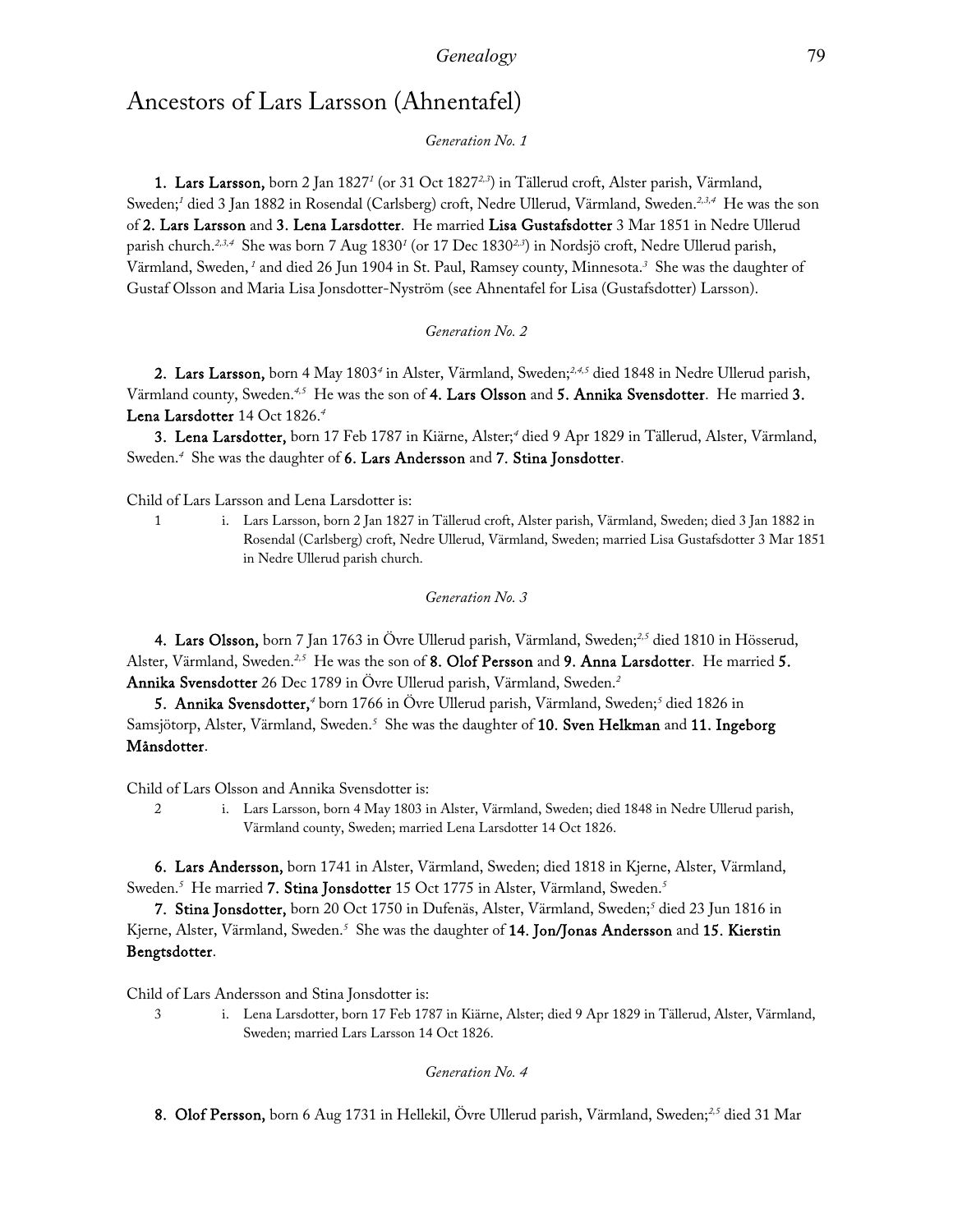### 80 LARS AND LISA LARSSON

1779 in Hellekil, Övre Ullerud parish, Värmland, Sweden.*2,5* He was the son of 16. Per Olsson and 17. Marit Torstensdotter. He married 9. Anna Larsdotter 1756.*<sup>2</sup>*

9. Anna Larsdotter, born 3 Sep 1735 in Miönäs, Alvsbacka, Värmland, Sweden;*<sup>5</sup>* died 9 Mar 1807 in Hellekil, Övre Ullerud parish, Värmland, Sweden.*<sup>5</sup>* She was the daughter of 18. Lars Nilsson and 19. Brita Segolsdotter.

Child of Olof Persson and Anna Larsdotter is:

- 4 i. Lars Olsson, born 7 Jan 1763 in Övre Ullerud parish, Värmland, Sweden; died 1810 in Hösserud, Alster, Värmland, Sweden; married Annika Svensdotter 26 Dec 1789 in Övre Ullerud parish, Värmland, Sweden.
- 10. Sven Helkman, born Abt. 1744.*<sup>5</sup>* He married 11. Ingeborg Månsdotter.
- 11. Ingeborg Månsdotter, born Abt. 1737.*<sup>5</sup>*

Child of Sven Helkman and Ingeborg Månsdotter is:

5 i. Annika Svensdotter, born 1766 in Övre Ullerud parish, Värmland, Sweden; died 1826 in Samsjötorp, Alster, Värmland, Sweden; married Lars Olsson 26 Dec 1789 in Övre Ullerud parish, Värmland, Sw.

**14. Jon/Jonas Andersson,** born 25 Nov 1723 in Bartena, Wäse parish, Värmland, Sweden;<sup>5</sup> died 22 Mar 1786 in Brandsbohl, Alster, Värmland, Sweden.*<sup>5</sup>* He was the son of 28. Anders Larsson and 29. Kerstin Persdotter. He married 15. Kierstin Bengtsdotter 15 Oct 1775 in Alster, Värmland, Sweden.*5.*

15. Kierstin Bengtsdotter, born 6 Feb 1720/21 in Bäckelid, Wäse parish, Värmland, Sweden;<sup>5</sup> died 24 Feb 1788 in Brandsbohl, Alster, Värmland, Sweden.<sup>5</sup> She was the daughter of **30. Bengt Andersson** and **31.** Maria Olofsdotter.

Child of Jon/Jonas Andersson and Kierstin Bengtsdotter is:

7 i. Stina Jonsdotter, born 20 Oct 1750 in Dufenäs, Alster, Värmland, Sweden; died 23 Jun 1816 in Kjerne, Alster, Värmland, Sweden; married Lars Andersson 15 Oct 1775 in Alster, Värmland, Sweden.

*Generation No. 5*

16. Per Olsson, born 1698;*<sup>2</sup>* died 22 Jan 1758 in Hellekil, Övre Ullerud parish, Värmland, Sweden.*2,5* He was the son of 32. Olof Olofsson and 33. Britta Persdotter. He married 17. Marit Torstensdotter 26 Dec 1727 in Övre Ullerud parish, Värmland, Sweden.*2,5*

17. Marit Torstensdotter, born 4 Nov 1703 in Butorp, Övre Ullerud parish, Värmland, Sweden.*<sup>5</sup>* She was the daughter of 34. Torsten Månsson and 35. Marit Larsdotter.

Child of Per Olsson and Marit Torstensdotter is:

8 i. Olof Persson, born 6 Aug 1731 in Hellekil, Övre Ullerud parish, Värmland, Sweden; died 31 Mar 1779 in Hellekil, Övre Ullerud parish, Värmland, Sweden; married Anna Larsdotter 1756.

18. Lars Nilsson, born 1707; died 1 Sep 1750 in Miönäs, Alvsbacka, Värmland, Sweden.*<sup>5</sup>* He married 19. Brita Segolsdotter.

19. Brita Segolsdotter, born 1718; died 28 May 1789 in Miönäs, Alvsbacka, Värmland, Sweden.*<sup>5</sup>*

Child of Lars Nilsson and Brita Segolsdotter is:

9 i. Anna Larsdotter, born 3 Sep 1735 in Miönäs, Alvsbacka, Värmland, Sweden; died 9 Mar 1807 in Hellekil, Övre Ullerud parish, Värmland, Sweden; married Olof Persson 1756.

28. Anders Larsson, born 13 Oct 1691 in Bartena, Wäse parish, Värmland, Sweden;*<sup>5</sup>* died 22 Jan 1772 in Björkäsen, Wäse parish, Värmland, Sweden.*<sup>5</sup>* He was the son of 56. Lars Jonsson and 57. Cajsa/Kari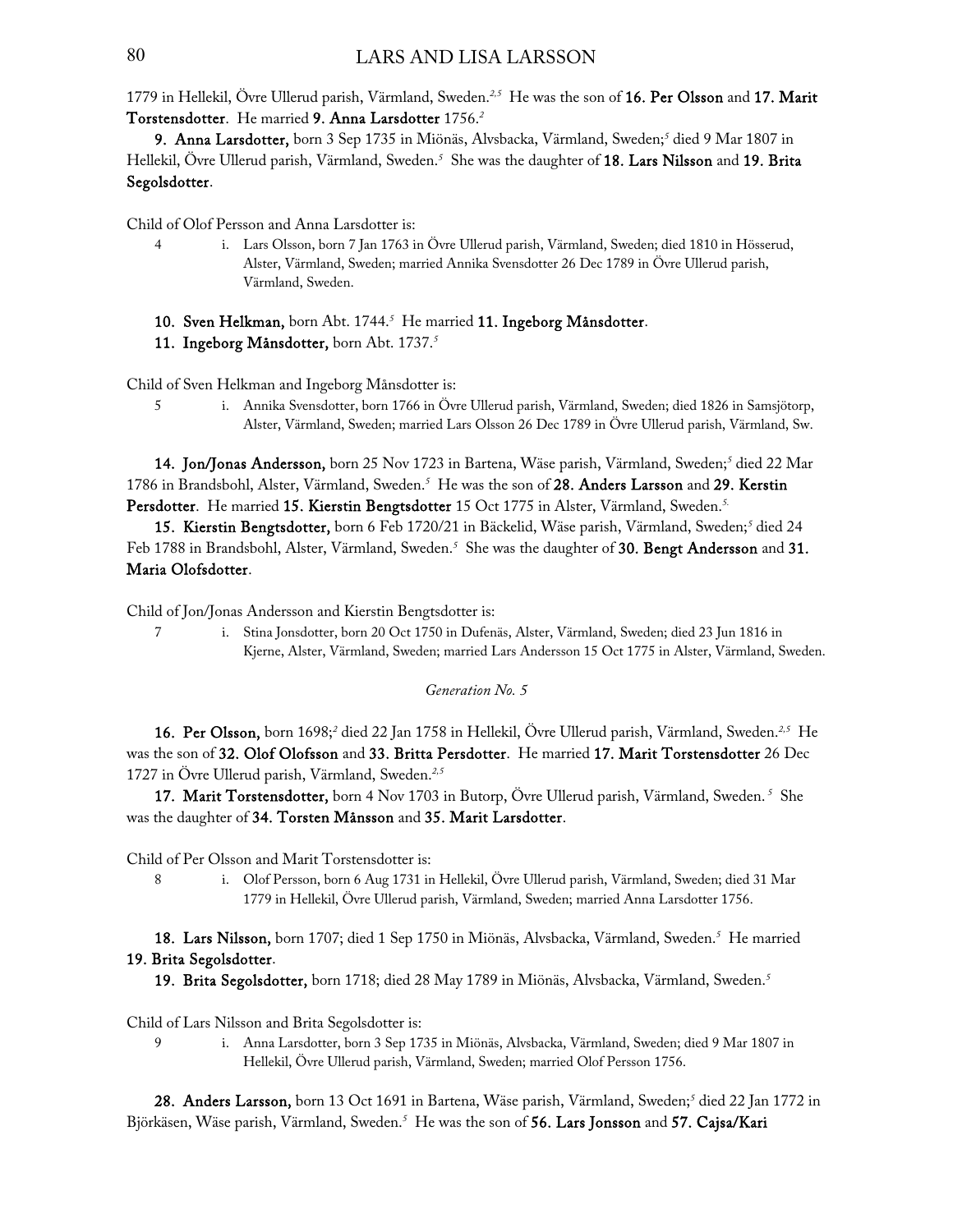### Swensdotter. He married 29. Kerstin Persdotter.

29. Kerstin Persdotter, born in Sikterud, Ölme parish;*<sup>5</sup>* died 10 Apr 1733 in Bartena, Wäse parish, Värmland, Sweden.*<sup>5</sup>*

Child of Anders Larsson and Kerstin Persdotter is:

14 i. Jon/Jonas Andersson, born 25 Nov 1723 in Bartena, Wäse parish, Värmland, Sweden; died 22 Mar 1786 in Brandsbohl, Alster, Värmland, Sweden; married Kierstin Bengtsdotter 15 Oct 1775 in Alster, Värmland, Sweden.

30. Bengt Andersson, born 20 May 1693 in Bäckelid, Wäse parish, Värmland, Sweden;*<sup>5</sup>* died 21 Apr 1760 in Bäckelid, Wäse parish, Värmland, Sweden.*<sup>5</sup>* He was the son of 60. Anders Christophersson and 61. Karin Jonsdotter. He married 31. Maria Olofsdotter 26 Sep 1714 in Wäse parish, Värmland, Sweden.*<sup>5</sup>*

31. Maria Olofsdotter, born 26 Mar 1693 in Näs, Wäse parish, Värmland, Sweden;*<sup>5</sup>* died 16 Mar 1766 in Bäckelid, Wäse parish, Värmland, Sweden.<sup>5</sup> She was the daughter of **62. Olof Pährsson** and **63. Kierstin** Eriksdotter.

Child of Bengt Andersson and Maria Olofsdotter is:

15 i. Kierstin Bengtsdotter, born 6 Feb 1720/21 in Bäckelid, Wäse parish, Värmland, Sweden; died 24 Feb 1788 in Brandsbohl, Alster, Värmland, Sweden; married Jon/Jonas Andersson 15 Oct 1775 in Alster, Värmland, Sweden.

*Generation No. 6*

32. Olof Olofsson, born 21 Jan 1671/72 in Hellekil, Övre Ullerud parish, Värmland, Sweden;*2,5* died 3 Dec 1742 in Hellekil, Övre Ullerud parish, Värmland, Sweden.*2,5* He was the son of 64. Olof Mansson and 65. Marit. He married 33. Britta Persdotter 1698.*2,5*

33. Britta Persdotter, died 15 Mar 1742/43 in Hellekil, Övre Ullerud parish, Värmland, Sweden.*<sup>5</sup>*

Child of Olof Olofsson and Britta Persdotter is:

16 i. Per Olsson, born 1698; died 22 Jan 1758 in Hellekil, Övre Ullerud parish, Värmland, Sweden; married Marit Torstensdotter 26 Dec 1727 in Övre Ullerud parish, Värmland, Sweden.

34. Torsten Månsson, born in Butorp, Övre Ullerud parish, Värmland, Sweden;*<sup>5</sup>* died 1719 in Butorp, Övre Ullerud parish, Värmland, Sweden.*<sup>5</sup>* He married 35. Marit Larsdotter 26 Dec 1700 in Övre Ullerud parish, Värmland, Sweden.*<sup>5</sup>*

35. Marit Larsdotter, born 1678 in Hellekil, Övre Ullerud parish, Värmland, Sweden;*<sup>5</sup>* died 19 Nov 1742 in Butorp, Övre Ullerud parish, Värmland, Sweden.*<sup>5</sup>* She was the daughter of 70. Lars Eriksson.

Child of Torsten Månsson and Marit Larsdotter is:

17 i. Marit Torstensdotter, born 4 Nov 1703 in Butorp, Övre Ullerud parish, Värmland, Sweden; died 31 Aug 1742 in Hellekil, Övre Ullerud parish, Värmland, Sweden; married Per Olsson 26 Dec 1727 in Övre Ullerud parish, Värmland, Sweden.

56. Lars Jonsson, born in Sund, Wäse parish, Värmland, Sweden;*<sup>5</sup>* died 1725 in Björkäsen, Wäse parish, Värmland, Sweden.<sup>5</sup> He was the son of **112. Jon Larsson**. He married **57. Cajsa/Kari Swensdotter** 6 Jan 1689/90 in Wäse parish, Värmland, Sweden.

57. Cajsa/Kari Swensdotter, born in Björkäsen, Wäse parish, Värmland, Sweden;*<sup>5</sup>* died 1 Aug 1736 in Björkäsen, Wäse parish, Värmland, Sweden.*<sup>5</sup>*

Child of Lars Jonsson and Cajsa/Kari Swensdotter is:

28 i. Anders Larsson, born 13 Oct 1691 in Bartena, Wäse parish, Värmland, Sweden; died 22 Jan 1772 in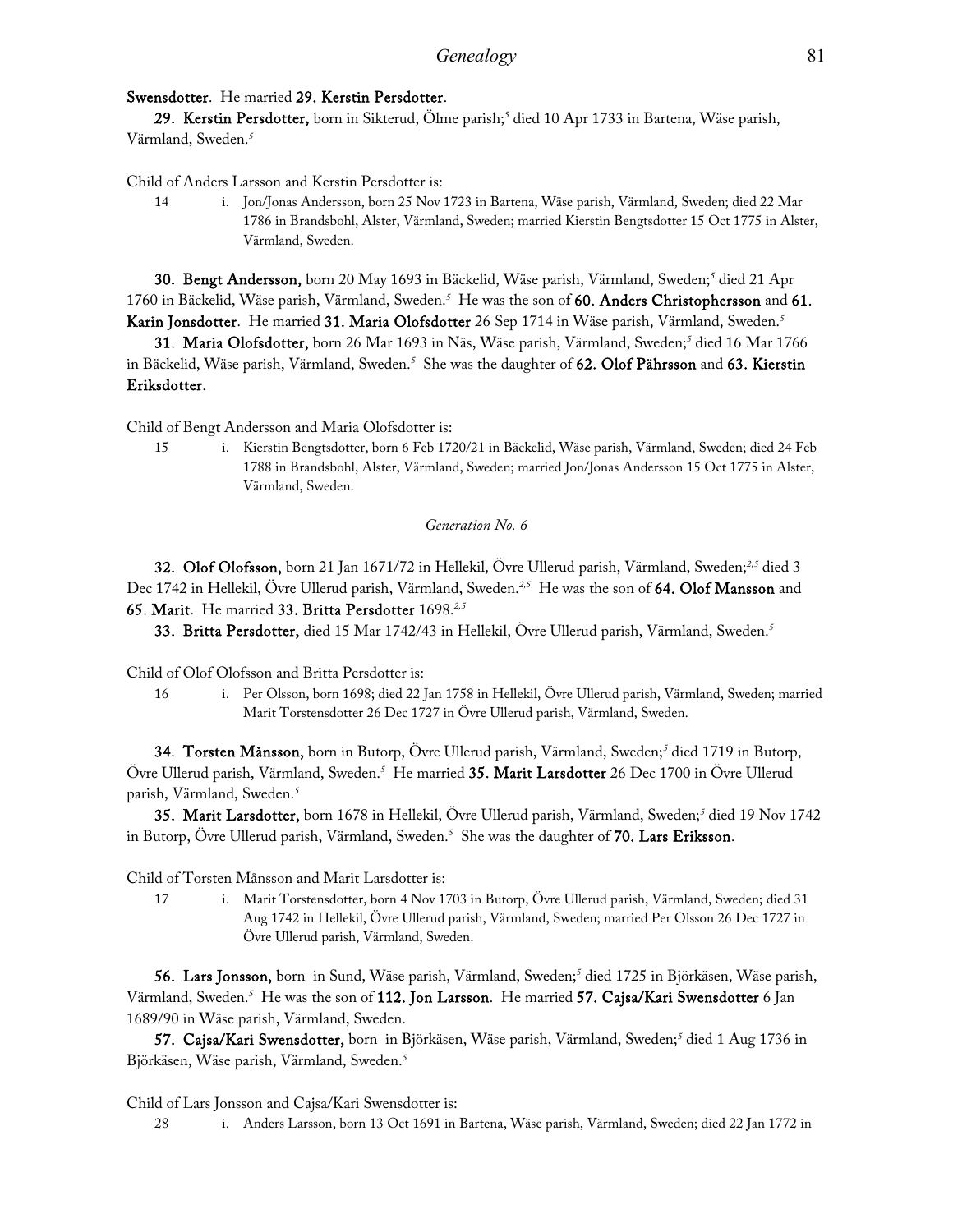Björkäsen, Wäse parish, Värmland, Sweden; married Kerstin Persdotter

60. Anders Christophersson, born 1657; died 23 Mar 1729/30 in Bäckelid, Wäse parish, Värmland, Sweden.*<sup>5</sup>* He married 61. Karin Jonsdotter 26 Sep 1714 in Wäse parish, Värmland, Sweden.*<sup>5</sup>*

61. Karin Jonsdotter, born in Bäckäsen, Ölme parish, Värmland, Sweden;*<sup>5</sup>* died 16 Mar 1746/47 in Bäckelid, Wäse parish, Värmland, Sweden.*<sup>5</sup>*

Child of Anders Christophersson and Karin Jonsdotter is:

30 i. Bengt Andersson, born 20 May 1693 in Bäckelid, Wäse parish, Värmland, Sweden; died 21 Apr 1760 in Bäckelid, Wäse parish, Värmland, Sweden; married Maria Olofsdotter 26 Sep 1714 in Wäse parish, Värmland, Sweden.

62. Olof Pährsson, died 26 Jun 1735. He married 63. Kierstin Eriksdotter 1669.

63. Kierstin Eriksdotter, born in Glumserud, Wäse parish, Värmland, Sweden; died 28 Nov 1716 in Elgsnäs, Wäse parish, Värmland, Sweden.

Child of Olof Pährsson and Kierstin Eriksdotter is:

31 i. Maria Olofsdotter, born 26 Mar 1693 in Näs, Wäse parish, Värmland, Sweden; died 16 Mar 1766 in Bäckelid, Wäse parish, Värmland, Sweden; married Bengt Andersson 26 Sep 1714 in Wäse parish, Värmland, Sweden.

*Generation No. 7*

### 64. Olof Mansson He married 65. Marit. 65. Marit

Child of Olof Mansson and Marit is:

32 i. Olof Olofsson, born 21 Jan 1671/72 in Hellekil, Övre Ullerud parish, Värmland, Sweden; died 3 Dec 1742 in Hellekil, Övre Ullerud parish, Värmland, Sweden; married Britta Persdotter 1698.

70. Lars Eriksson, born Unknown.*<sup>5</sup>*

Child of Lars Eriksson is:

35 i. Marit Larsdotter, born 1678 in Hellekil, Övre Ullerud parish, Värmland, Sweden; died 19 Nov 1742 in Butorp, Övre Ullerud parish, Värmland, Sweden; married Torsten Månsson 26 Dec 1700 in Övre Ullerud parish, Värmland, Sweden.

### 112. Jon Larsson, born 1622;*<sup>5</sup>* died 7 Feb 1698/99 in Sund, Wäse parish, Värmland, Sweden.*5.*.

### Child of Jon Larsson is:

56 i. Lars Jonsson, born in Sund, Wäse parish, Värmland, Sweden; died 1725 in Björkäsen, Wäse parish, Värmland, Sweden; married Cajsa/Kari Swensdotter 6 Jan 1689/90 in Wäse parish, Värmland, Sweden.

### *Endnotes*

1. Information provided to Roy A. Johnson on 11 May 1999 in an e-mail letter from Lars Åke Ambiörn Lundell, from records in the Värmlandsarkiv, Karlstad, Sweden.

2. Larson, Jean, in "American Bicentennial Biographical Album, 1776-1976," J. Gnacinski and C. Nowak, Eds., Gateway Press, Baltimore, 1976; pp. 242-269.

3. Family group sheet for Lars Larsson (1827), compiled in July, 1981, by Jean A. Larson.

4. Ancestor Tree for Otto Larsson, from an un-named archival source in Sweden, copy from Jean A. Larson.

5. Genealogy ancestor report for Arthur H. Larson (eight pages) prepared by Jean A. Larson.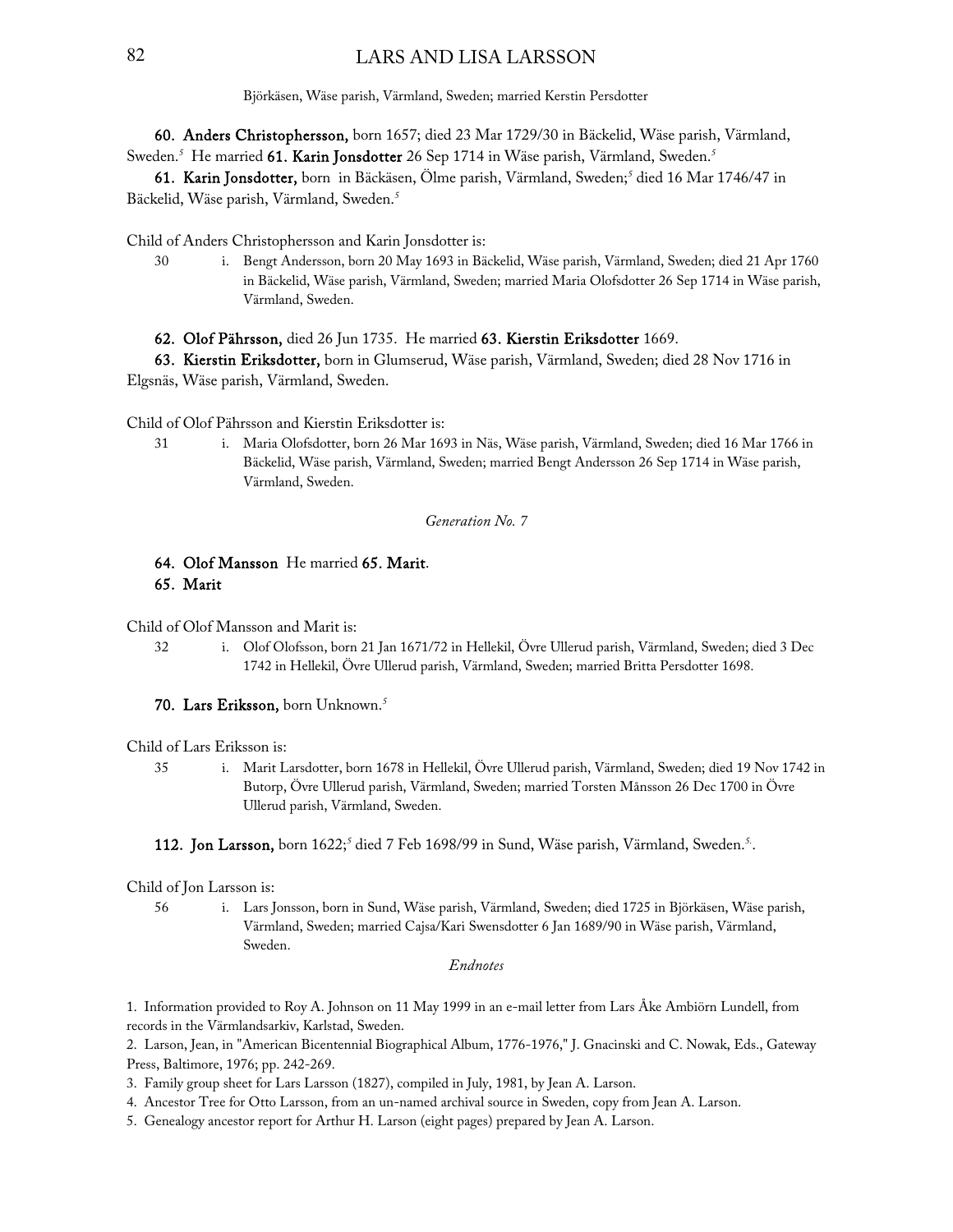## Ancestors of Lisa Gustafsdotter (Ahnentafel)

### *Generation No. 1*

1. Lisa Gustafsdotter,*1,2* born 7 Aug 1830 in Nordsjö croft, Nedre Ullerud parish, Värmland, Sweden,*<sup>3</sup>* died 26 Jun 1904 in St. Paul, Ramsey county, Minnesota.*<sup>4</sup>* She was the daughter of 2. Gustaf Olsson and 3. Maria Nyström. She married (1) Lars Larsson 3 Mar 1851 in Nedre Ullerud parish church.*<sup>1</sup>* He was born 2 Jan 1827 in Tällerud croft, Alster parish, Värmland, Sweden,*<sup>3</sup>* and died 3 Jan 1882 in Rosendal (Carlsberg) croft, Nedre Ullerud, Värmland, Sweden.*<sup>3</sup>* He was the son of Lars Larsson and Lena Larsdotter.

### *Generation No. 2*

2. Gustaf Olsson, born 2 Aug 1798 in Karsbol, Nedre Ullerud parish, Värmland county, Sweden;*<sup>5</sup>* died Abt. 1851 in Nedre Ullerud parish, Värmland county, Sweden.*<sup>5</sup>* He was the son of 4. Olof Andersson and 5. Britta Pehrsdotter. He married 3. Maria Nyström 26 Dec 1826 in Mosserud, Nedre Ullerud parish, Varmland county, Sweden.*<sup>2</sup>*

3. Maria Lisa Nyström, born 14 Oct 1805 in Stenåsen, Nedre Ullerud parish, Värmland county, Sweden;*<sup>2</sup>* died 12 Apr 1880 in Mosserud, Nedre Ullerud parish, Värmland county, Sweden.*<sup>2</sup>* She was the daughter of 6. Jonas Bengtsson Nyström and 7. Britta Svensdotter.

Children of Gustaf Olsson and Maria Nyström are:

- i. Britta Cajsa Gustafsdotter, born 2 Sep 1827*<sup>2</sup>*
- ii. Anna Gustafsdotter, born 4 Jun 1829*<sup>2</sup>*
- 1 iii. Lisa Gustafsdotter, born 7 Aug 1830 in Nordsjö croft, Nedre Ullerud parish, Värmland, Sweden; died 26 Jun 1904 in St. Paul, Ramsey county, Minnesota; married Lars Larsson 3 Mar 1851 in Nedre Ullerud parish church.
	- iv. Carolina Gustafsdotter, born 19 May 1833*<sup>2</sup>*
	- v. Johannes Gustafsson, born 5 Sep 1835*<sup>2</sup>*
	- vi. Johanna Gustafsdotter, born 19 Mar 1839*<sup>2</sup>*
	- vii. Emil Gustafsson, born 20 Feb 1846*<sup>2</sup>*

*Generation No. 3*

4. Olof Andersson, born 30 Oct 1754 in Ängenäs, Nedre Ullerud parish, Värmland, Sweden*1,6* died Nov 1826 in Karsbohl, Nedre Ullerud parish, Värmland county, Sweden.*1,6* He was the son of 8. Anders Gustafsson and 9. Ingerd/Ingrid Olofsdotter. He married 5. Britta Pehrsdotter 8 Nov 1778 in Nedre Ullerud parish, Värmland county, Sweden.*1,6*

**5. Britta Pehrsdotter,** <sup>5</sup> born 17 Feb 1759 in Ufwed, Nedre Ullerud parish, Värmland, Sweden; <sup>6</sup> died 11 Jan 1799 in Karlsbol, Nedre Ullerud parish, Värmland, Sweden.*<sup>6</sup>* She was the daughter of 10. Petter/Pehr Hansson and 11. Margareta Andersdotter.

Child of Olof Andersson and Britta Pehrsdotter is:

2 i. Gustaf Olsson, born 2 Aug 1798 in Karsbol, Nedre Ullerud parish, Värmland county, Sweden; died abt. 1851 in Nedre Ullerud parish, Värmland county, Sweden; married Maria Nyström 26 Dec 1826 in Mosserud, Nedre Ullerud parish, Varmland county, Sweden.

**6. Jonas Bengtsson Nyström,**<sup>2</sup> born 8 Jun 1780 in Nyed parish, Värmland, Sweden;<sup>2</sup> died 2 Apr 1855 in Nedre Ullerud parish, Värmland, Sweden.*<sup>2</sup>* He was the son of 12. Bengt Jonsson and 13. Brita Andersdotter. He married first 7. Britta Svensdotter, date unknown. He married second Annika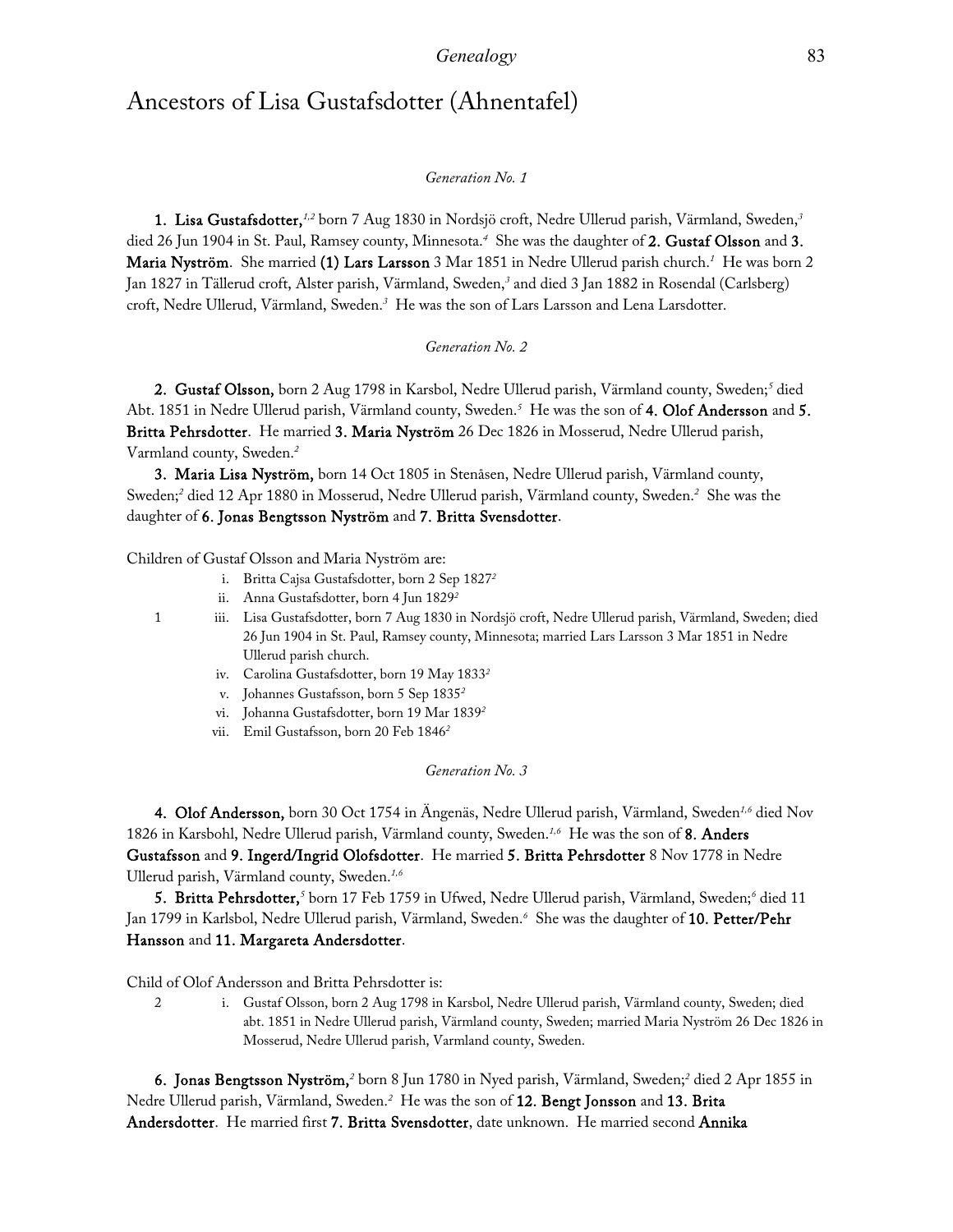### Eriksdotter Dec 1810.2

7. Britta Svensdotter, born 12 Mar 1782 in Karlstad, Värmland, Sweden;*<sup>2</sup>* died 1809 in Alster parish, Värmland, Sweden.*<sup>2</sup>* She was the daughter of 14. Sven Andersson and 15. Catharina Eskilsdotter.

Child of Jonas Nyström and Britta Svensdotter is:

3 i. Maria Lisa Nyström, born 14 Oct 1805 in Stenåsen, Nedre Ullerud parish, Värmland county, Sweden; died 12 Apr 1880 in Mosserud, Nedre Ullerud parish, Värmland county, Sweden; married Gustaf Olsson 26 Dec 1826 in Mosserud, Nedre Ullerud parish, Varmland county, Sweden.

Children of Jonas Nyström and Annika Eriksdotter are:

- i. Brita Kajsa, born 28 Sep 1811; died before 1812, Nedre Ullerud parish, Varmland county, Sweden.<sup>2</sup>
- ii. Anna, born 31 Mar 1815 in Nedre Ullerud; died between 1846-1855, Nedre Ullerud parish, Varmland county, Sweden.2
- iii. Maria, born 29 Sep 1817 in Nedre Ullerud; died 1819, Nedre Ullerud parish, Varmland county, Sweden.2
- iv. Maria, born 12 Nov 1820 in Nedre Ullerud parish, Varmland county, Sweden.<sup>2</sup>
- v. Lisa, born 27 Sep 1823 in Nedre Ullerud parish, Varmland county, Sweden.2
- vi. Erik, born 8 Jul 1827 in Nedre Ullerud parish, Varmland county, Sweden.2
- vii. Stina, born 10 Sep 1829 in Nedre Ullerud parish, Varmland county, Sweden.<sup>2</sup>

*Generation No. 4*

8. Anders Gustafsson, born 3 Oct 1727 in Waltorp, Nedre Ullerud parish, Värmland, Sweden;*1,6* died abt. 1785.<sup>7</sup> He was the son of **16. Gustaf Andersson** and **17. Anna Olofsdotter**. He married **9.** Ingerd/Ingrid Olofsdotter 1751.*<sup>1</sup>*

9. Ingerd/Ingrid Olofsdotter, born 13 Oct 1726 in Ängenäs, Nedre Ullerud parish, Varmland, Sweden;*<sup>6</sup>* died 30 Mar 1779 in Waltorp, Nedre Ullerud parish, Värmland, Sweden.*<sup>6</sup>* She was the daughter of 18. Olof Svensson and 19. Anna Nilsdotter.

Child of Anders Gustafsson and Ingerd/Ingrid Olofsdotter is:

4 i. Olof Andersson, born 30 Oct 1754 in Ängenäs, Nedre Ullerud parish, Värmland, Sweden; died Nov 1826 in Karsbohl, Nedre Ullerud parish, Värmland county, Sweden; married Britta Pehrsdotter 8 Nov 1778 in Nedre Ullerud parish, Värmland county, Sweden.

**10. Petter/Pehr Hansson,** born 28 Oct 1731 in Forsnäs bruk, Alster, Värmland, Sweden;<sup>6</sup> died 23 Mar 1796 in Karlsbol, Nedre Ullerud parish, Värmland, Sweden.*<sup>6</sup>* He was the son of 20. Hans Persson and 21. Britta Håkansdotter. He married 11. Margareta Andersdotter 15 Oct 1758 in Nedre Ullerud parish, Värmland county, Sweden.*<sup>6</sup>*

11. Margareta Andersdotter, born 13 May 1726 in Ufwen, Nedre Ullerud parish, Värmland, Sweden;*<sup>6</sup>* died Unknown. She was the daughter of 22. Anders Månsson and 23. Margareta Eriksdotter.

Child of Petter/Pehr Hansson and Margareta Andersdotter is:

5 i. Britta Pehrsdotter, born 17 Feb 1759 in Ufwed, Nedre Ullerud parish, Värmland, Sweden; died 11 Jan 1799 in Karlsbol, Nedre Ullerud parish, Värmland, Sweden; married Olof Andersson 8 Nov 1778 in Nedre Ullerud parish, Värmland county, Sweden.

12. Bengt Jonsson, born 1741 in Nyed;<sup>2</sup> died Abt. 1789 in Nyed parish, Värmland, Sweden.<sup>2</sup> He married 13. Brita Andersdotter.

13. Brita Andersdotter, born 7 Jan 1751;*<sup>2</sup>* died Abt. 1792 in Nyed parish, Värmland, Sweden.*<sup>2</sup>* She died in about  $1792.2$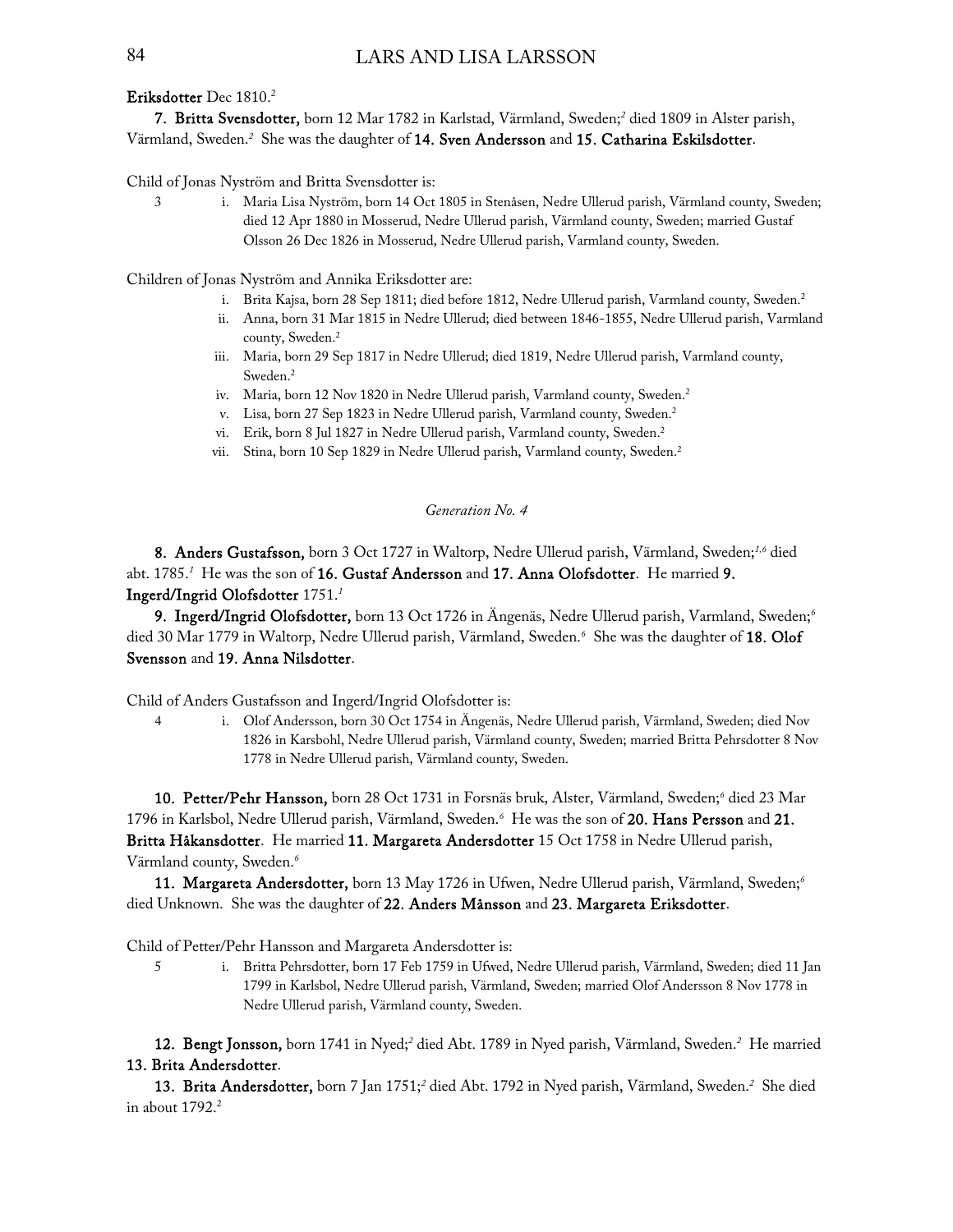Child of Bengt Jonsson and Brita Andersdotter is:

6 i. Jonas Bengtsson Nyström, born 1780 in Nyed parish, Värmland, Sweden; died 1855 in Nedre Ullerud parish, Värmland, Sweden; married Britta Svensdotter

### 14. Sven Andersson He married 15. Catharina Eskilsdotter in 1782.<sup>2</sup>

15. Catharina Eskilsdotter,<sup>2</sup> born 1740 in Brunskog, Värmland, Sweden;<sup>2</sup> died 22 July 1813 in Nedre Ullerud parish, Värmland, Sweden.*<sup>2</sup>*

Child of Sven Andersson and Catharina Eskilsdotter is:

7 i. Britta Svensdotter, born 12 Mar 1782 in Karlstad, Värmland, Sweden; died 1809 in Alster parish, Värmland, Sweden; married Jonas Bengtsson Nyström

### *Generation No. 5*

16. Gustaf Andersson, born 9 Sep 1702 in Nolsjö, Nedre Ullerud parish, Värmland, Sweden;*1,6* died 10 Mar 1788 in Waltorp, Nedre Ullerud parish, Värmland, Sweden.*1,6* He was the son of 32. Anders Jonsson and 33. Kierstin Olofsdotter. He married 17. Anna Olofsdotter 28 Dec 1726 in Nedre Ullerud parish, Värmland county, Sweden.*1,6*

17. Anna Olofsdotter, born 20 Sep 1707 in Waltorp, Nedre Ullerud parish, Värmland, Sweden;<sup>6</sup> died 25 Jul 1767 in Waltorp, Nedre Ullerud parish, Värmland, Sweden.*<sup>6</sup>* She was the daughter of 34. Olof Christophersson and 35. Karin Andersdotter.

Child of Gustaf Andersson and Anna Olofsdotter is:

8 i. Anders Gustafsson, born 3 Oct 1727 in Waltorp, Nedre Ullerud parish, Värmland, Sweden; died Abt. 1785; married Ingerd/Ingrid Olofsdotter 1751.

18. Olof Svensson, born 1688 in Perstorp, Nedre Ullerud parish, Värmland, Sweden;<sup>6</sup> died 28 Jan 1762. He married 19. Anna Nilsdotter.

19. Anna Nilsdotter, born 19 Sep 1699 in Djupedalen, Nedre Ullerud parish, Värmland, Sweden;*<sup>26</sup>* died 16 Jul 1760 in Ängenäs, Nedre Ullerud parish, Varmland, Sweden.*<sup>6</sup>* She was the daughter of 38. Nils Larsson and 39. Gunilla Jonsdotter.

Child of Olof Svensson and Anna Nilsdotter is:

9 i. Ingerd/Ingrid Olofsdotter, born 13 Oct 1726 in Ängenäs, Nedre Ullerud parish, Varmland, Sweden; died 30 Mar 1779 in Waltorp, Nedre Ullerud parish, Värmland, Sweden; married Anders Gustafsson 1751.

20. Hans Persson, died 24 Jan 1748/49 in Övre Dömle, Nedre Ullerud parish, Värmland, Sweden.*<sup>6</sup>* He married 21. Britta Håkansdotter 15 Oct 1727 in Nedre Ullerud parish, Värmland county, Sweden.*<sup>6</sup>*

21. Britta Håkansdotter, born in Nordsjötorp, Nedre Ullerud parish, Värmland, Sweden;*<sup>6</sup>* died 19 Jan 1756 in Blanketorp, Nedre Ullerud parish, Värmland, Sweden.*<sup>6</sup>* She was the daughter of 42. Håkan Börjesson and 43. Malin Eriksdotter.

Child of Hans Persson and Britta Håkansdotter is:

10 i. Petter/Pehr Hansson, born 28 Oct 1731 in Forsnäs bruk, Alster, Värmland, Sweden; died 23 Mar 1796 in Karlsbol, Nedre Ullerud parish, Värmland, Sweden; married Margareta Andersdotter 15 Oct 1758 in Nedre Ullerud parish, Värmland county, Sweden.

**22. Anders Månsson,** born 30 Jun 1685 in Ufwen, Nedre Ullerud parish, Värmland, Sweden;<sup>6</sup> died 15 Feb 1755 in Ufwen, Nedre Ullerud parish, Värmland, Sweden.*<sup>6</sup>* He was the son of 44. Måns Ersson/Eriksson and 45. Elin Andersdotter. He married 23. Margareta Eriksdotter 11 Jun 1711 in Nedre Ullerud parish, Värmland county, Sweden.*6*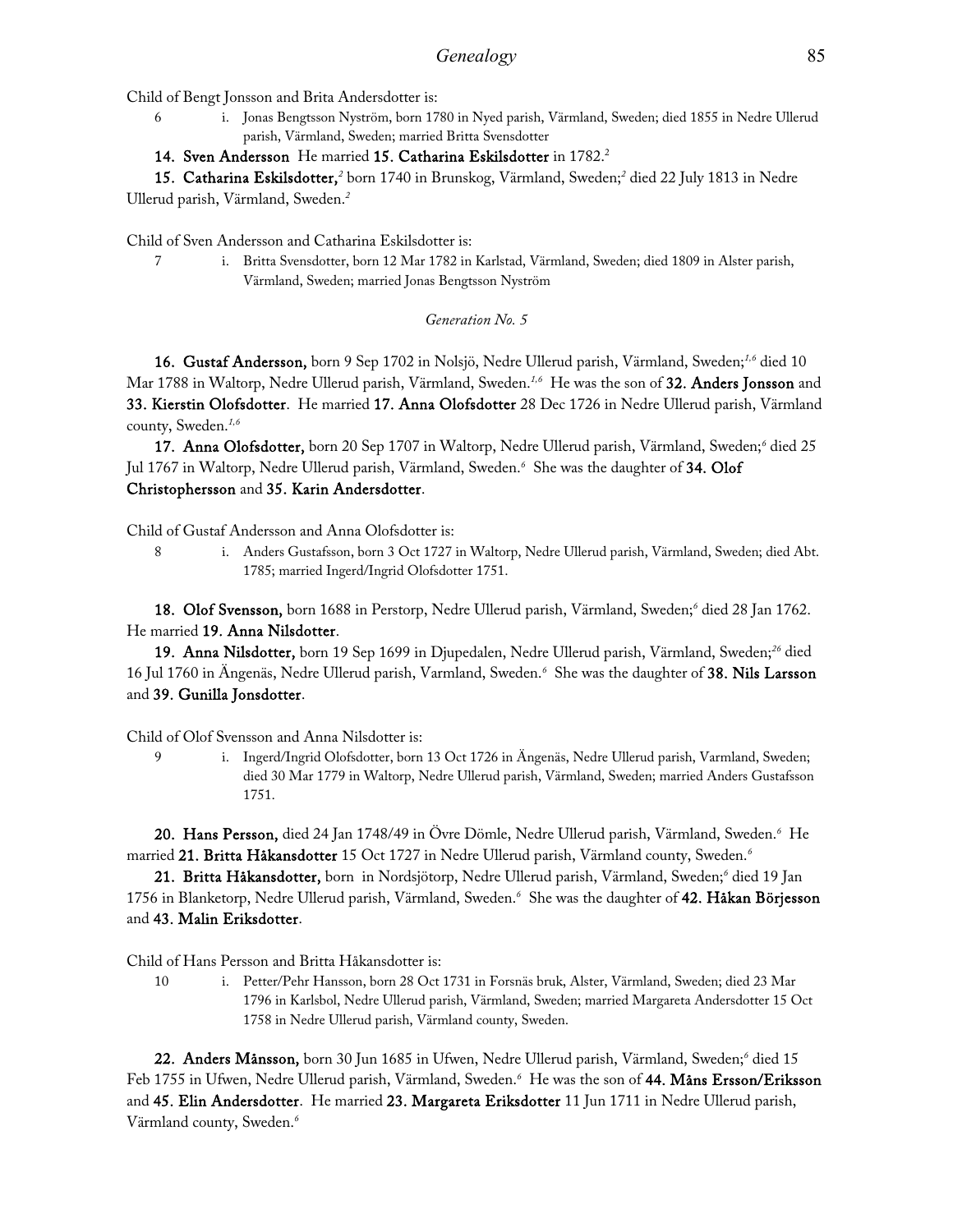### 86 LARS AND LISA LARSSON

23. Margareta Eriksdotter, born May 1687 in Hedås, Nedre Ullerud parish, Värmland, Sweden; died 19 Nov 1754 in Ufwen, Nedre Ullerud parish, Värmland, Sweden.<sup>6</sup> She was the daughter of **46. Erik Elofsson** and 47. Marit Olofsdotter.

Child of Anders Månsson and Margareta Eriksdotter is:

11 i. Margareta Andersdotter, born 13 May 1726 in Ufwen, Nedre Ullerud parish, Värmland, Sweden; died Unknown; married Petter/Pehr Hansson 15 Oct 1758 in Nedre Ullerud parish, Värmland county, Sweden.

### *Generation No. 6*

32. Anders Jonsson He married 33. Kierstin Olofsdotter 10 Jun 1700 in Nedre Ullerud parish, Värmland county, Sweden.*<sup>6</sup>*

33. Kierstin Olofsdotter, died in Nolsjö, Nedre Ullerud parish, Värmland, Sweden.*1,6*

Child of Anders Jonsson and Kierstin Olofsdotter is:

16 i. Gustaf Andersson, born 9 Sep 1702 in Nolsjö, Nedre Ullerud parish, Värmland, Sweden; died 10 Mar 1788 in Waltorp, Nedre Ullerud parish, Värmland, Sweden; married Anna Olofsdotter 28 Dec 1726 in Nedre Ullerud parish, Värmland county, Sweden.

34. Olof Christophersson, died 8 Sep 1744 in Waltorp, Nedre Ullerud parish, Värmland, Sweden.*<sup>6</sup>* He married 35. Karin Andersdotter.

### 35. Karin Andersdotter

Child of Olof Christophersson and Karin Andersdotter is:

17 i. Anna Olofsdotter, born 20 Sep 1707 in Waltorp, Nedre Ullerud parish, Värmland, Sweden; died 25 Jul 1767 in Waltorp, Nedre Ullerud parish, Värmland, Sweden; married Gustaf Andersson 28 Dec 1726 in Nedre Ullerud parish, Värmland county, Sweden.

38. Nils Larsson, died 10 Jan 1741/42 in Ängenäs, Nedre Ullerud parish, Varmland, Sweden.*<sup>6</sup>* He married 39. Gunilla Jonsdotter 4 Jun 1687 in Nedre Ullerud parish, Värmland county, Sweden.*<sup>6</sup>* 39. Gunilla Jonsdotter, died 1 Feb 1742/43 in Ängenäs, Nedre Ullerud parish, Varmland, Sweden.*<sup>6</sup>*

Child of Nils Larsson and Gunilla Jonsdotter is:

19 i. Anna Nilsdotter, born 19 Sep 1699 in Djupedalen, Nedre Ullerud parish, Värmland, Sweden; died 16 Jul 1760 in Ängenäs, Nedre Ullerud parish, Varmland, Sweden; married Olof Svensson

42. Håkan Börjesson, died 21 Apr 1728 in Nohlsiötorp, Nedre Ullerud parish, Värmland, Sweden.*<sup>6</sup>* He married 43. Malin Eriksdotter.

43. Malin Eriksdotter, died 9 Feb 1722/23 in Nohlsiötorp, Nedre Ullerud parish, Värmland, Sweden.*<sup>6</sup>*

Child of Håkan Börjesson and Malin Eriksdotter is:

21 i. Britta Håkansdotter, born in Nordsjötorp, Nedre Ullerud parish, Värmland, Sweden; died 19 Jan 1756 in Blanketorp, Nedre Ullerud parish, Värmland, Sweden; married Hans Persson 15 Oct 1727 in Nedre Ullerud parish, Värmland county, Sweden.

44. Måns Ersson/Eriksson, died 8 Nov 1717 in Uved/Ufwen, Nedre Ullerud parish, Värmland, Sweden. He married 45. Elin Andersdotter.

45. Elin Andersdotter, died 8 Aug 1708 in Uved, Nedre Ullerud parish, Värmland, Sweden.*<sup>6</sup>*

Child of Måns Ersson/Eriksson and Elin Andersdotter is: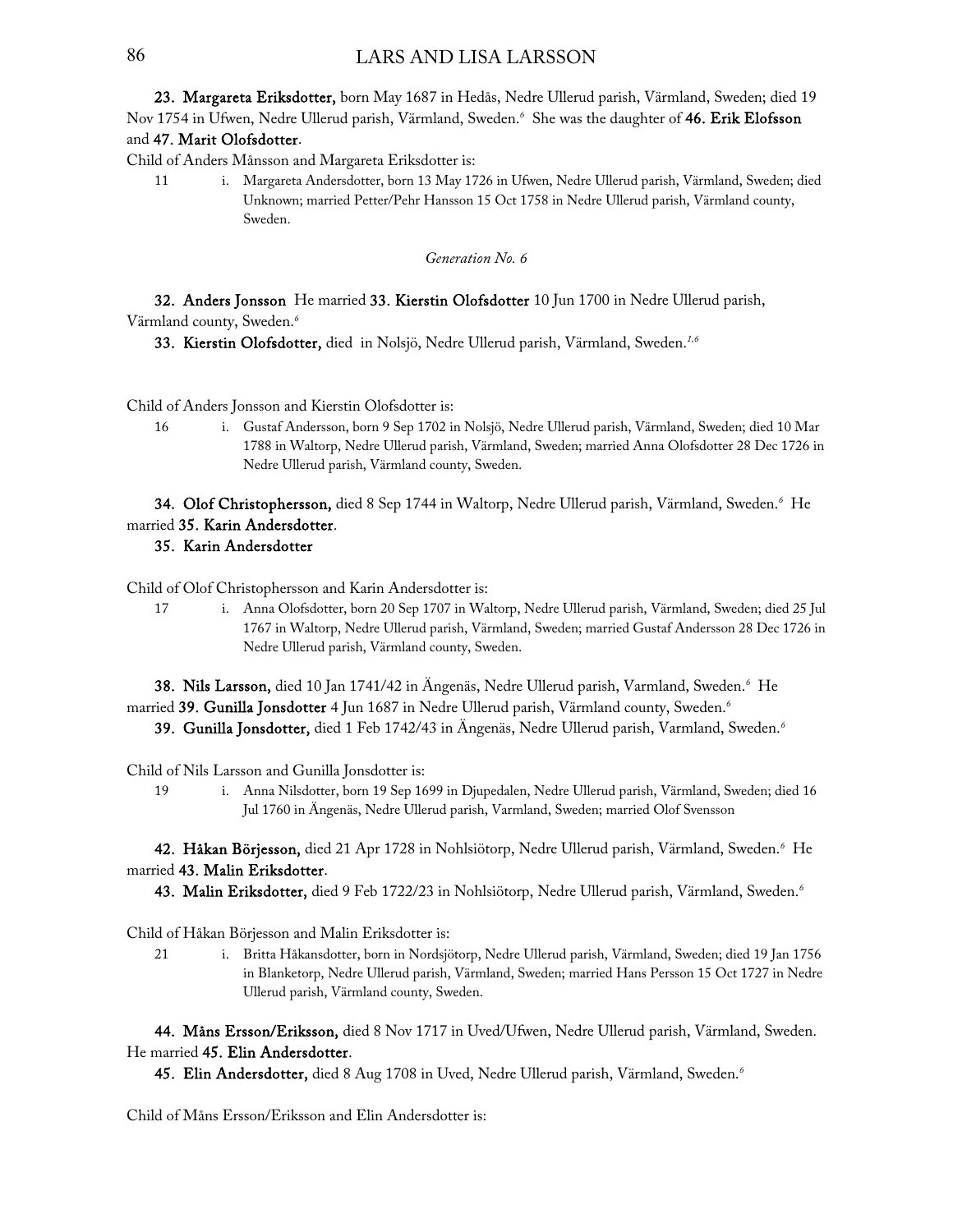### *Genealogy* 87

22 i. Anders Månsson, born 30 Jun 1685 in Ufwen, Nedre Ullerud parish, Värmland, Sweden; died 15 Feb 1755 in Ufwen, Nedre Ullerud parish, Värmland, Sweden; married Margareta Eriksdotter 11 Jun 1711 in Nedre Ullerud parish, Värmland county, Sweden.

46. Erik Elofsson, born Unknown; died 12 Aug 1708 in Hedås, Nedre Ullerud parish, Värmland,

### Sweden.*<sup>6</sup>* He married 47. Marit Olofsdotter 8 Jun 1685.*<sup>6</sup>*

47. Marit Olofsdotter,*<sup>6</sup>* born Unknown; died Unknown.

Child of Erik Elofsson and Marit Olofsdotter is:

23 i. Margareta Eriksdotter, born May 1687 in Hedås, Nedre Ullerud parish, Värmland, Sweden; died 19 Nov 1754 in Ufwen, Nedre Ullerud parish, Värmland, Sweden; married Anders Månsson 11 Jun 1711 in Nedre Ullerud parish, Värmland county, Sweden.

### *Endnotes*

1. Larson, Jean, in "American Bicentennial Biographical Album, 1776-1976," J. Gnacinski and C. Nowak, Eds., Gateway Press, Baltimore, 1976; pp. 242-269.

2. Information provided to Roy A. Johnson in August 2007 by Håkon Bergström, based on Nedre Ullerud parish records.

3. Information provided to Roy A. Johnson on 11 May 1999 by Lars Lundell, based on records in the Värmlandsarkiv, Karlstad, Sweden.

4. Family group sheet for Lars Larsson (1827), compiled in July, 1981, by Jean Larson.

5. Ancestor Tree for Otto Larsson, of Swedish origin, copy provided by Jean Larson.

6. Genealogy ancestor report for Arthur H. Larson (eight pages) prepared by Jean Larson.

## Descendants of Lars and Lisa Larsson

### *Generation No. 1*

Note: In this section, superscripts printed in italics are reference numbers to the endnotes while superscripts printed in normal text refer to generation number. In the ahnentafel above six generations of ancestors are listed for Lars Larsson. Therefore, the superscript "7" inserted in his name below designates him as being in the seventh generation. In the parenthesis following his name are listed the names for the six generations of his paternal ancestors.

### 1. LARS<sup>7</sup> LARSSON (LARS<sup>6</sup> LARSSON, LARS<sup>5</sup> OLSSON, OLOF<sup>4</sup> PERSSON, PER<sup>3</sup> OLSSON, OLOF<sup>2</sup> OLOFSSON, OLOF<sup>1</sup> MANSSON) was born 2 Jan 1827<sup>1</sup> (or 31 Oct 1827<sup>2</sup>) in Tällerud croft, Alster parish, Värmland, Sweden<sup>1</sup>, and died 3 Jan 1882 in Rosendal (Carlsberg) croft, Nedre Ullerud, Värmland, Sweden*<sup>1</sup>* . He married LISA GUSTAFSDOTTER 3 Mar 1851 in Nedre Ullerud parish church*<sup>2</sup>* , daughter of GUSTAF OLSSON and MARIA JONSDOTTER-NYSTRÖM. She was born 7 Aug 1830*<sup>1</sup>* (or 31 Oct 1827*<sup>2</sup>* ) in Nordsjö croft, Nedre Ullerud parish, Värmland, Sweden*<sup>1</sup>* , and died 26 Jun 1904 in St. Paul, Ramsey county, Minnesota.*<sup>3</sup>*

Children of LARS LARSSON and LISA GUSTAFSDOTTER are:

- 2. i. LARS GUSTAF8 LARSSON, b. 5 Jun 1851, Håberg croft, Nedre Ullerud parish, Värmland, Sweden; d. 24 Oct 1923, St. Paul, Ramsey county, Minnesota.
- 3. ii. MARIA LENA LARSDOTTER, b. 9 Oct 1853, Mosserud croft, Nedre Ullerud parish, Värmland, Sweden; d. 14 Feb 1943, Hybo. Ljusdal, Hälsingland, Sweden.
- 4. iii. CAROLINA LARSDOTTER, b. 17 Jun 1856, Mosserud croft, Nedre Ullerud parish, Värmland, Sweden; d. 1 Feb 1883, Söderhamn, Hälsingland, Sweden.
	- iv. SOFIA LARSDOTTER, b. 22 Feb 1858, Carlsberg croft, Nedre Ullerud parish, Värmland, Sweden;*<sup>1</sup>* d. 19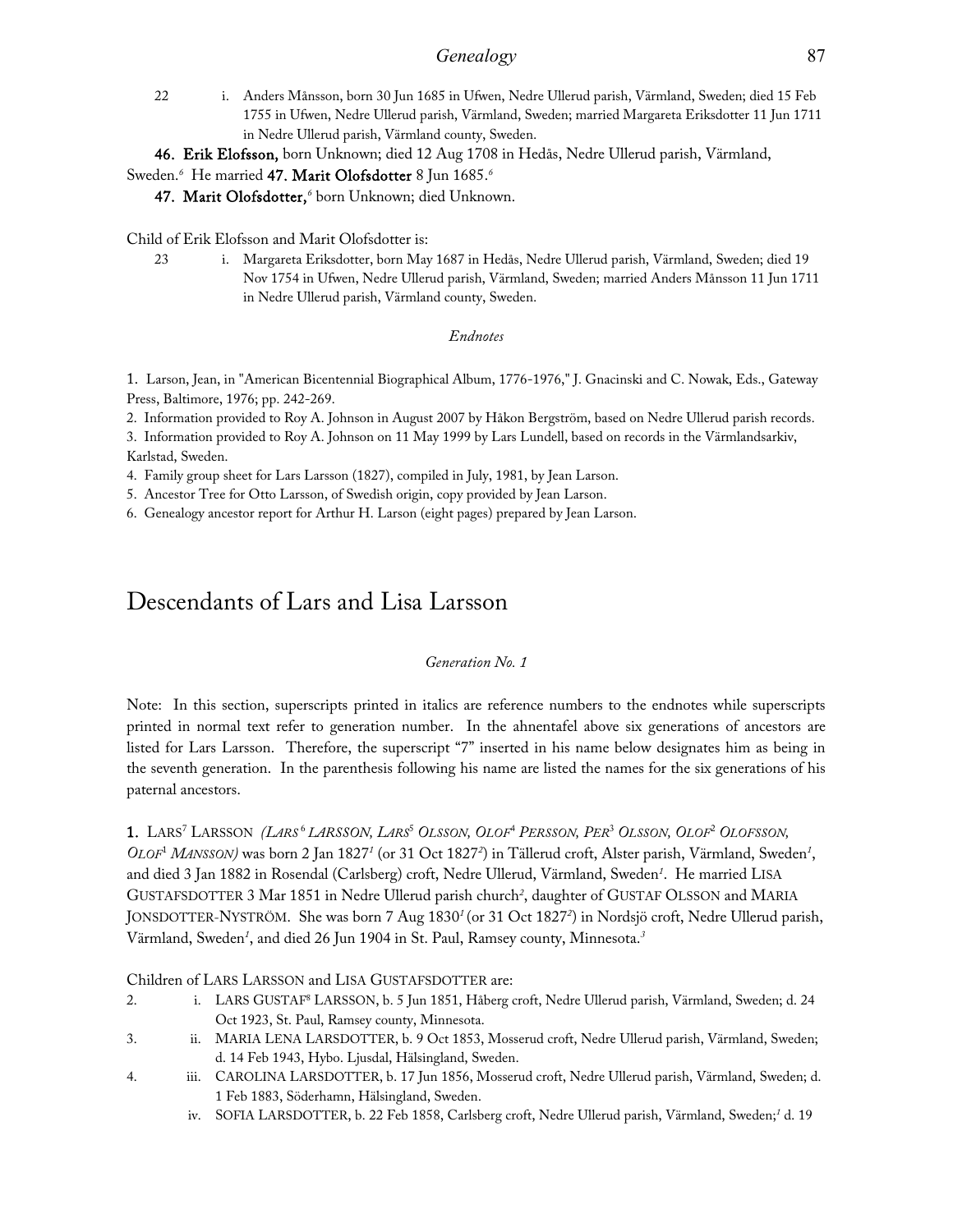### 88 LARS AND LISA LARSSON

Oct 1918, Quamba, Kanabec county, Minnesota;*<sup>3</sup>* m. FRANK E. JOHNSON; b. Abt. 1861;*<sup>3</sup>* d. 1941.*<sup>3</sup>*

- v. UNKNOWN (STILLBORN), b. 1859.
- vi. JOHAN AUGUST LARSSON, b. 4 Dec 1860, Carlsberg croft, Nedre Ullerud parish, Värmland, Sweden;*<sup>1</sup>* d. 26 Nov 1907, Coeur d'Alene, Kootenai county, Idaho.*3.*.

Notes for JOHAN AUGUST LARSSON: He changed his name to Charles Smith.

- 5. vii. ANNA LISA LARSDOTTER, b. 11 Apr 1862, Carlsberg croft, Nedre Ullerud parish, Värmland, Sweden; d. 7 May 1904, St. Paul, Ramsey county, Minnesota.
- 6. viii. OTTO LARSSON, b. 16 Dec 1864, Carlsberg croft, Nedre Ullerud parish, Värmland, Sweden; d. 19 Nov 1924, St. Paul, Ramsey county, Minnesota.
	- ix. ADOLF LARSSON, b. 18 Sep 1866, Carlsberg croft, Nedre Ullerud parish, Värmland, Sweden;*<sup>1</sup>* d. 12 Jun 1948, Bemidji, Beltrami County, Minnesota.*3,4*
	- x. ELVINA LARSDOTTER, b. 7 Mar 1869, Rosendal (Carlsberg) croft, Nedre Ullerud, Värmland, Sweden;*<sup>1</sup>* d. 20 Dec 1910, Brainerd, Crow Wing county, Minnesota;*<sup>3</sup>* m. ANDREW FREDRIK CARLSON; b. 1868, Bjurtjarns, Närke Province (Örebro), Sweden;*<sup>3</sup>* d. 1939.*<sup>3</sup>*
- 7. xi. EMMA LARSDOTTER, b. 7 Mar 1869, Rosendal (Carlsberg) croft, Nedre Ullerud parish, Värmland, Sweden; d. 12 Apr 1945, Lammers township, Beltrami county, Minnesota; buried in Greenwood Cemetery, Bemidji, Minnesota.
	- xii. OSCAR LARSSON, b. 5 Feb 1875, Rosendal (Carlsberg) croft, Nedre Ullerud, Värmland, Sweden;*<sup>1</sup>* d. 14 Dec 1961;*<sup>3</sup>* m. HULDA PERSDOTTER/SON;*<sup>3</sup>* b. 6 May 1884; d. 19 Oct 1965, Saint Paul, Minnesota.*<sup>5</sup>*

### *Generation No. 2*

2. LARS GUSTAF<sup>8</sup> LARSSON *(LARS<sup>7</sup>, LARS<sup>6</sup>, LARS<sup>5</sup> OLSSON, OLOF<sup>4</sup> PERSSON, PER<sup>3</sup> OLSSON, OLOF<sup>2</sup> OLOFSSON, OLOF*<sup>1</sup>  *MANSSON)* was born 5 Jun 1851 in Håberg croft, Nedre Ullerud parish, Värmland, Sweden,*<sup>1</sup>* and died 24 Oct 1923 in St. Paul, Ramsey county, Minnesota.*<sup>3</sup>* He married INGEBORG LARSDOTTER 5 Dec 1875 in Värmland, Sweden.*<sup>3</sup>* She was born 1850,*<sup>3</sup>* and died 1923.*<sup>3</sup>*

Children of LARS LARSSON and INGEBORG LARSDOTTER are:

- i. MARIA/MARY ELIZABETH<sup>9</sup> LARSON,<sup>6</sup> b. 1875;<sup>6</sup> d. 1953;<sup>6</sup> m. JUSTUS JOHN LUNDBLAD;<sup>6</sup> b. 1870;<sup>6</sup> d. 1913.
- ii. LARS JOHANN LARSON,*<sup>6</sup>* b. 1879;*<sup>6</sup>* d. 1890.*<sup>6</sup>*
- iii. KARL AUGUST LARSON,*<sup>6</sup>* b. 1882;*<sup>6</sup>* d. 1884.*<sup>6</sup>*
- iv. AUGUST LARSON,*<sup>6</sup>* b. 1885;*<sup>6</sup>* d. Unknown.
- v. CLARA LARSON,<sup>6</sup> b. 1887;<sup>6</sup> d. 1968;<sup>6</sup> m. GOTFRED THEODORE ANDERSON;<sup>6</sup> b. 1883;<sup>6</sup> d. 1956.<sup>6</sup>
- vi. ESTHER CHRISTINE LARSON,<sup>6</sup> b. 1893;<sup>6</sup> d. 1967;<sup>6</sup> m. PAUL JONATHAN QUICK; b. 1892;<sup>6</sup> d. 1967.<sup>6</sup>

3. MARIA LENA<sup>8</sup> LARSDOTTER *(LARS<sup>7</sup> LARSSON, LARS<sup>6</sup>, LARS<sup>5</sup> OLSSON, OLOF<sup>4</sup> PERSSON, PER<sup>3</sup> OLSSON, OLOF*<sup>2</sup>  *OLOFSSON, OLOF*<sup>1</sup>  *MANSSON)* was born 9 Oct 1853 in Mosserud croft, Nedre Ullerud parish, Värmland, Sweden,*<sup>1</sup>* and died 14 Feb 1943 in Hybo. Ljusdal, Hälsingland, Sweden.*<sup>3</sup>* She married JOHAN JONSSON-THORÉN Aug 1874 in Nedre Ullerud parish, Värmland, Sweden.*<sup>3</sup>* He was born 1849,*<sup>3</sup>* and died 1917.*<sup>3</sup>*

Children of MARIA LARSDOTTER and JOHAN JONSSON-THORÉN are:

- i. SOFIA9 THORÉN,*<sup>6</sup>* b. 1874;*<sup>6</sup>* d. 1930.*<sup>6</sup>*
- ii. HILDEGARD THORÉN,*<sup>6</sup>* b. 1876;*<sup>6</sup>* d. 1925.
- iii. JOHAN VILHELM THORÉN,*<sup>6</sup>* b. 1879;*<sup>6</sup>* d. 1898.*<sup>6</sup>*
- iv. LAURA MATHILDA THORÉN,*<sup>6</sup>* b. 1881;*<sup>6</sup>* d. 1956;*<sup>6</sup>* m. BENSON.
- v. JOHANNA MARIA THORÉN,*<sup>6</sup>* b. 1884;*<sup>6</sup>* d. 1959.*<sup>6</sup>*
- vi. ANNA THERESIA THORÉN,*<sup>6</sup>* b. 1887;*<sup>6</sup>* d. 1963.*<sup>6</sup>*
- vii. AGNES ALFRIDA THORÉN,<sup>6</sup> b. 1890;<sup>6</sup> d. 1952;<sup>6</sup> m. NILS STEFAN BERGMAN; b. 1890;<sup>6</sup> d. 1968.<sup>6</sup>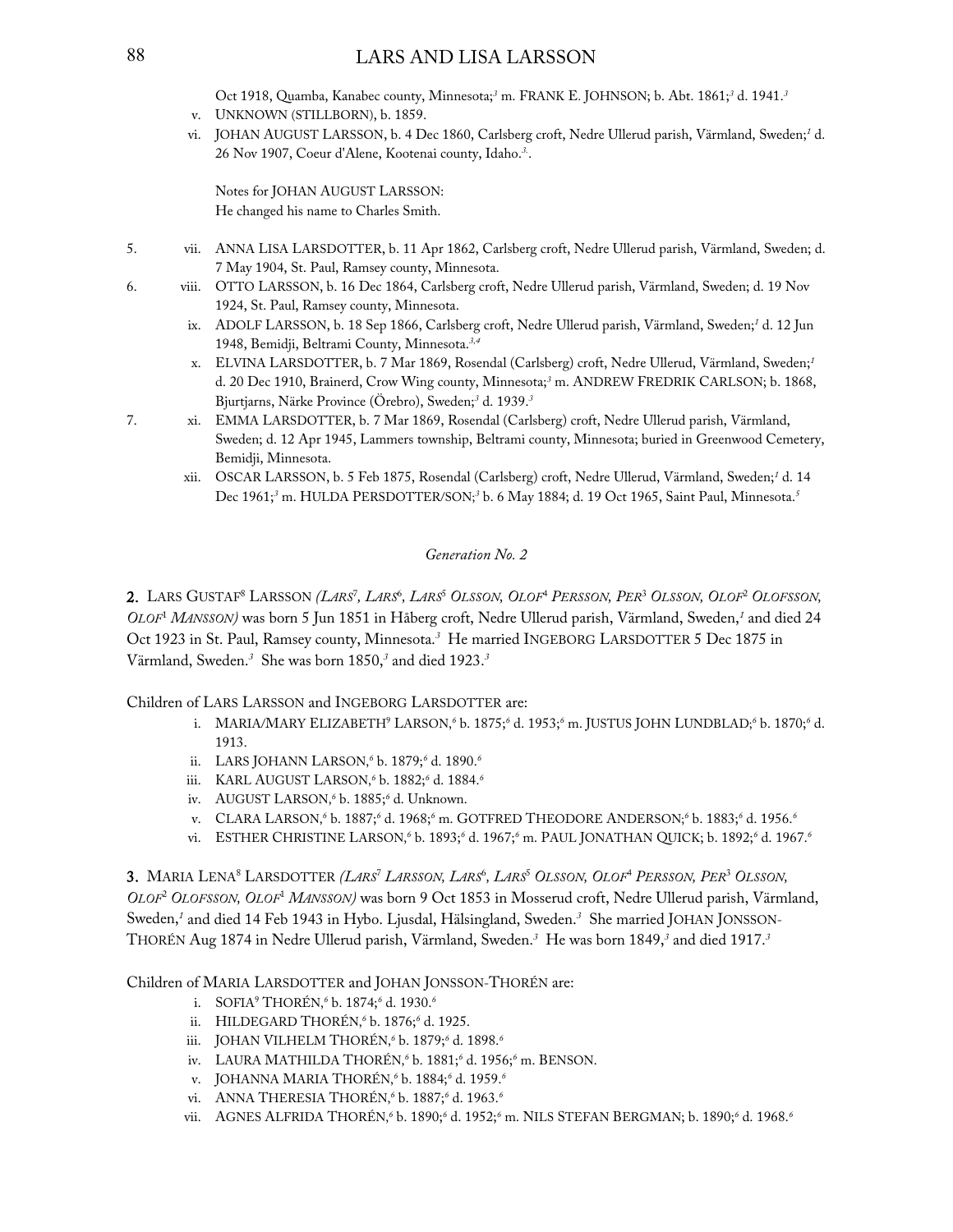4. CAROLINA<sup>8</sup> LARSDOTTER *(LARS<sup>7</sup> LARSSON, LARS<sup>6</sup>, LARS<sup>5</sup> Olsson, Olof<sup>4</sup> Persson, Per<sup>3</sup> Olsson, Olof<sup>2</sup> OLOFSSON, OLOF*<sup>1</sup>  *MANSSON)* was born 17 Jun 1856 in Mosserud croft, Nedre Ullerud parish, Värmland, Sweden,*<sup>1</sup>* and died 1 Feb 1883 in Söderhamn, Hälsingland, Sweden.*<sup>3</sup>* She married AUGUST ANDERSSON Unknown. He was born Unknown, and died Unknown.

Children of CAROLINA LARSDOTTER and AUGUST ANDERSSON are:

- i. JULIA MATILDA9 ANDERSON,*<sup>6</sup>* b. 31 Jul 1880;*<sup>6</sup>* d. 2 Nov 1886.*<sup>6</sup>*
- ii. SELMA MARIA ANDERSON,*<sup>6</sup>* b. 19 Jul 1882;*<sup>6</sup>* d. 28 Jul 1886.*<sup>6</sup>*

5. Anna Lisa<sup>8</sup> Larsdotter *(Lars<sup>7</sup> Larsson, Lars*<sup>6</sup>, *Lars<sup>5</sup> Olsson, Olof<sup>4</sup> Persson, Per<sup>3</sup> Olsson, Olof<sup>2</sup> OLOFSSON, OLOF*<sup>1</sup>  *MANSSON)* was born 11 Apr 1862 in Carlsberg croft, Nedre Ullerud parish, Värmland, Sweden,*<sup>1</sup>* and died 7 May 1904 in St. Paul, Ramsey county, Minnesota.*<sup>3</sup>* She married GOTFRED JOHNSON 1887 in St. Paul, Ramsey county, Minnesota.*<sup>3</sup>* He was born Abt. 1857,*<sup>3</sup>* and died 1938.*<sup>3</sup>*

Notes for GOTFRED JOHNSON:

Gotfred Johnson and Frank E. Johnson (spouse of Sophia Larsdotter) were brothers. After Anna Lisa's death, Gotfred remarried. -Jean A. Larson

Children of ANNA LARSDOTTER and GOTFRED JOHNSON are:

- 8. i. HILDEGARDE GLADYS<sup>9</sup> JOHNSON, b. 9 Dec 1890; d. 19 Dec 1986, Grand Rapids, Kent county, Michigan.
	- ii. ARVID RUDOLPH JOHNSON,*<sup>7</sup>* b. 1894, St. Paul, Ramsey County, Minnesota; d. 1961; m. ELLEN VICTORIA PETERSON,*<sup>7</sup>* 28 Nov 1923, Quamba, Kanabec county, Minnesota.

Notes for ARVID RUDOLPH JOHNSON:

Arvid Johnson was raised, at least in part, by his uncle and aunt, Frank E. and Sophia Johnson (who had no children of their own). Lydia Johnson boarded with Arvid and Victoria Johnson during 1932-6 when she taught at the Meadowview school and remembers that Frank was living with Arvid and Victoria at that time.

6. OTTO<sup>8</sup> LARSSON *(LARS<sup>7</sup>, LARS<sup>6</sup>, LARS<sup>5</sup> OLSSON, OLOF<sup>4</sup> PERSSON, PER<sup>3</sup> OLSSON, OLOF<sup>2</sup> OLOFSSON, OLOF<sup>1</sup> MANSSON)* was born 16 Dec 1864 in Carlsberg croft, Nedre Ullerud parish, Värmland, Sweden,*<sup>1</sup>* and died 19 Nov 1924 in St. Paul, Ramsey county, Minnesota.*<sup>3</sup>* He married ANNA MÄRTA HEDIN 12 May 1892 in Denver, Arapahoe county, Colorado.*<sup>3</sup>* She was born 30 Jan 1871 in Hålland, Undersåker, Jämtland, Sweden,*<sup>3</sup>* and died 25 Dec 1952 in St. Peter State Hospital, St. Peter, Minnesota.*<sup>3</sup>*

Children of OTTO LARSSON and ANNA HEDIN are:

- i. SELMA OLIVIA9 LARSON, b. 18 Jan 1896, Lyons, Boulder County, Colorado;*<sup>2</sup>* d. 2 Aug 1934, St. Peter State Hospital, St. Peter, Minnesota.*<sup>2</sup>*
- 9. ii. ARTHUR HARALD LARSON, b. 8 Oct 1897, Lyons, Boulder County, Colorado; d. 20 Mar 1987, Roswell, Chaves County, New Mexico.
	- iii. VICTOR EUGENE LARSON, b. 31 Oct 1899, Lyons, Boulder County, Colorado;<sup>2</sup> d. 10 May 1968, Stillwater, Washington County, Minnesota.*<sup>8</sup>*
- 10. iv. EDGAR GUSTAF LARSON, b. 16 Sep 1902, Lyons, Boulder County, Colorado; d. Nov 1988, Roswell, Chaves County, New Mexico.
- 11. v. LEONARD OTTO LARSON, b. 8 Apr 1905, St. Paul, Ramsey County, Minnesota; d. 14 Jun 1988, Austin, Minnesota.
- 12. vi. ROY ADOLF LARSON, b. 13 Dec 1906, St. Paul, Ramsey County, Minnesota; d. 30 Nov 1975, St. Paul, Ramsey County, Minnesota.
- 13. vii. FLORENCE MARGARET LARSON, b. 9 May 1910, St. Paul, Ramsey County, Minnesota; d. 11 Feb 1990, St. Paul, Ramsey County, Minnesota.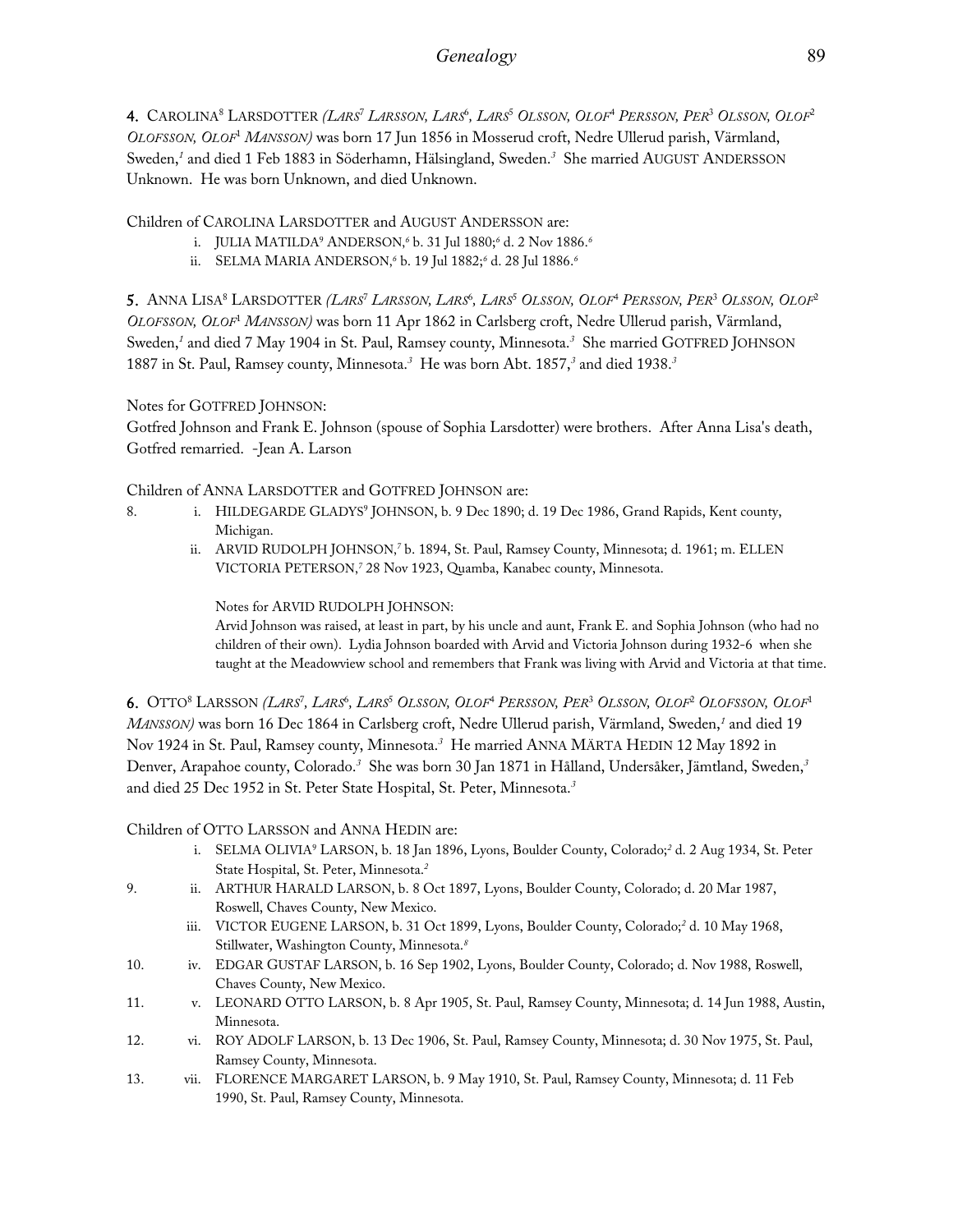7. EMMA<sup>8</sup> LARSDOTTER *(LARS<sup>7</sup> LARSSON, LARS<sup>6</sup>, LARS<sup>5</sup> OLSSON, OLOF<sup>4</sup> PERSSON, PER<sup>3</sup> OLSSON, OLOF<sup>2</sup> OLOFSSON, OLOF*<sup>1</sup>  *MANSSON)* was born 7 Mar 1869 in Rosendal (Carlsberg) croft, Nedre Ullerud parish, Värmland, Sweden,*<sup>1</sup>* and died 12 Apr 1945 in Lammers township, Beltrami county, Minnesota; buried in Greenwood Cemetery, Bemidji, Minnesota.*<sup>9</sup>* She married GUSTAF JANSSON/JOHNSON 23 Jan 1892 in Sweden,<sup>1</sup> son of JAN ANDERSSON and BETTY RYD. He was born 1 Jun 1869 in Risäter, Nedre Ullerud parish, Värmland province, Sweden, and died 1 Apr 1958 in Fergus Falls, Minnesota; buried in Greenwood Cemetery, Bemidji, Minnesota.

Marriage Notes for EMMA LARSDOTTER and GUSTAF JANSSON/JOHNSON: N. Backman officiated at the wedding of Gustaf and Emma.

Children of EMMA LARSDOTTER and GUSTAF JOHNSON are:

- 14. i. HELGA ELIZABETH9 JOHNSON, b. 3 Jul 1892, Värmland, Sweden; d. Nov 1957.
- 15. ii. STONE WILLIAM JOHNSON, b. 20 Mar 1896, Bear Park township, Norman County, Minnesota; d. 28 Apr 1958, Veterans Hospital, Minneapolis, Minnesota; burial at Fort Snelling National Cemetery.
	- iii. BABY JOHNSON, b. Unknown.
- 16. iv. GUST ARVID JOHNSON, b. 27 Nov 1906, Lammers township, Beltrami county, Minnesota; d. 28 Jun 1986, Clearwater County Memorial Hospital, Bagley, Clearwater county, Minnesota; burial in Meadowview Cemetery.

### *Generation No. 3*

8. HILDEGARDE GLADYS<sup>9</sup> JOHNSON *(ANNA LISA<sup>8</sup> LARSDOTTER, LARS<sup>7</sup> LARSSON, LARS<sup>6</sup>, LARS<sup>5</sup> OLSSON, OLOF*<sup>4</sup>  *PERSSON, PER*<sup>3</sup>  *OLSSON, OLOF*<sup>2</sup>  *OLOFSSON, OLOF*<sup>1</sup>  *MANSSON) <sup>36</sup>* was born 9 Dec 1890,*<sup>10</sup>* and died 19 Dec 1986 in Grand Rapids, Kent county, Michigan. She married PAUL GUSTAF PETERSON 27 Jun 1917 in 1311 Burr Street, St. Paul, Minnesota; home of Oscar and Hulda Johnson.*<sup>11</sup>*

Notes for HILDEGARDE GLADYS JOHNSON:

Hildegaard Johnson resided in Grand Rapids, Michigan, for many years. In a 1999 interview, Jean Larson commented that she thought Hildegaard's bachelor son was still living in Grand Rapids.

Children of HILDEGARDE JOHNSON and PAUL PETERSON are:

- i. ORVILLE R. 10 PETERSON, b. Unknown.
- ii. LAMBERT G. PETERSON, b. Unknown.
- iii. DORIS L. PETERSON, b. Unknown.

9. ARTHUR HARALD9 LARSON *(OTTO*<sup>8</sup>  *LARSSON, LARS*<sup>7</sup> *, LARS*<sup>6</sup> *, LARS*<sup>5</sup>  *OLSSON, OLOF*<sup>4</sup>  *PERSSON, PER*<sup>3</sup> OLSSON, OLOF<sup>2</sup> OLOFSSON, OLOF<sup>1</sup> MANSSON) was born 8 Oct 1897 in Lyons, Boulder County, Colorado,<sup>3</sup> and died 20 Mar 1987 in Roswell, Chaves County, New Mexico.*<sup>12</sup>* He married MELVA MARION ALBORN 14 Jun 1930 in Superior, Douglas County, Wisconsin.*<sup>12</sup>* She was born 3 Nov 1908 in Allenville, Winnebago County, Wisconsin,*<sup>12</sup>* and died 23 Jul 1989 in an automobile accident at the junction of Hwy's. 47 & 421, Marion township, Lebanon County, Indiana.*<sup>12</sup>*

### Child of ARTHUR LARSON and MELVA ALBORN is:

i. JEAN EMILY ASTRID10 LARSON, b. 21 Jul 1941, St. Paul, Ramsey County, Minnesota;*<sup>12</sup>* d. 26 Jul 2005, South San Francisco, San Mateo County, California;*<sup>13</sup>* m. COURTENAY ALEXANDER PEDDLE, 22 Nov 1969, St. Paul, Ramsey County, Minnesota;*<sup>12</sup>* b. Jun 1943.

Notes for JEAN EMILY ASTRID LARSON: Jean and Courtenay lived in San Francisco; they divorced 9 Dec 1981.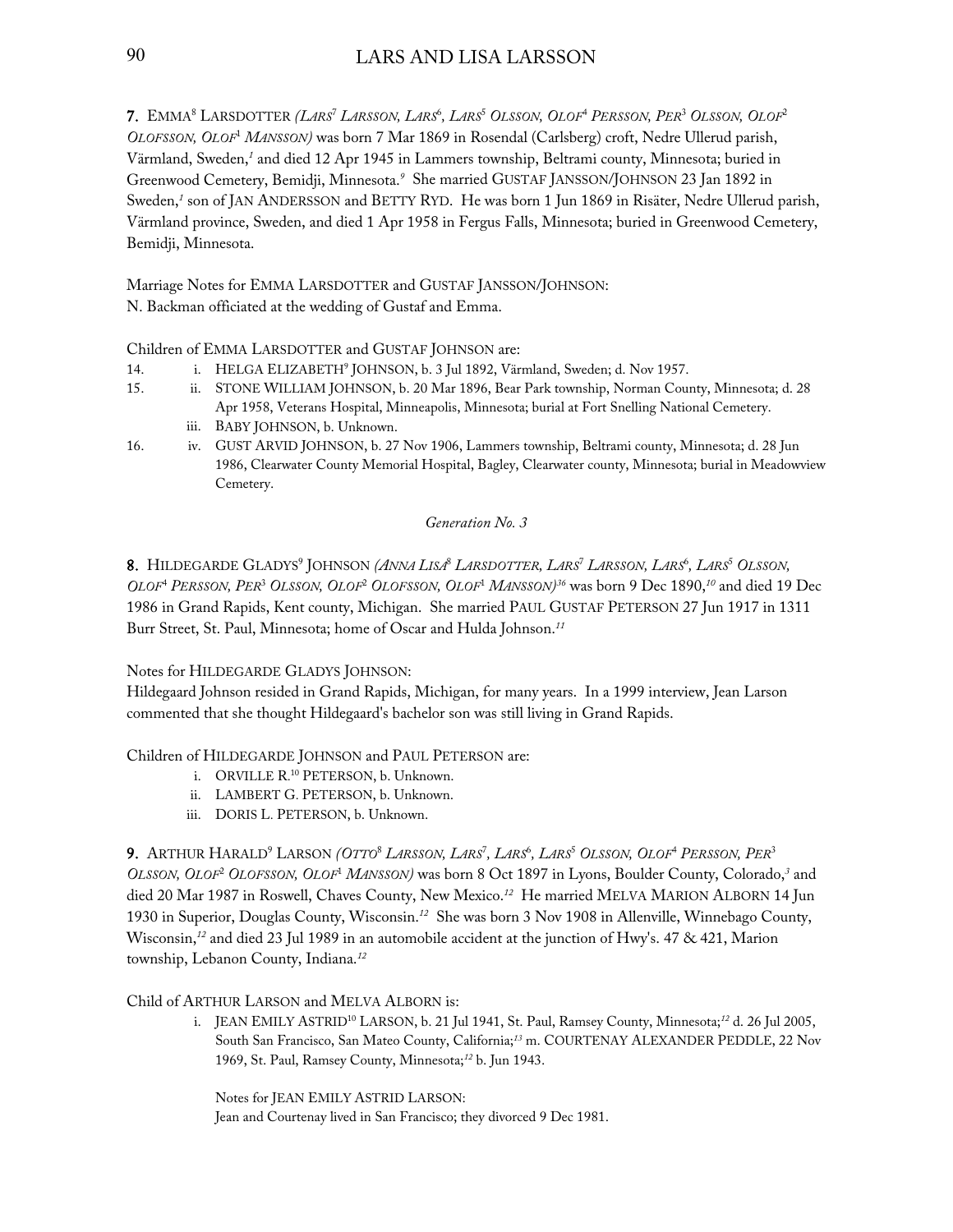**10.** Edgar Gustaf<sup>9</sup> Larson *(Otto<sup>8</sup> Larsson, Lars<sup>7</sup>, Lars<sup>6</sup>, Lars<sup>5</sup> Olsson, Olof<sup>4</sup> Persson, Per<sup>3</sup>* OLSSON, OLOF<sup>2</sup> OLOFSSON, OLOF<sup>1</sup> MANSSON) was born 16 Sep 1902 in Lyons, Boulder County, Colorado,<sup>2</sup> and died Nov 1988 in Roswell, Chaves County, New Mexico.*<sup>14</sup>* He married HELEN CARYL PHILLIPS 27 Jun 1931 in Fergus Falls, Minnesota. She was born 4 Apr 1911 in Saint Paul, Minnesota,*<sup>15</sup>* and died 10 Aug 2003 in Camarillo,California.*<sup>15</sup>*

Child of EDGAR LARSON and HELEN PHILLIPS is:

i. CARYL ANN10 LARSON, LIVING; m. JAMES EVAN FOTTLER, LIVING.*<sup>16</sup>*

Notes for JAMES EVAN FOTTLER: James Fottler is a nephew of Melva (Alborn) Larson.

11. LEONARD OTTO9 LARSON *(OTTO*<sup>8</sup>  *LARSSON, LARS*<sup>7</sup> *, LARS*<sup>6</sup> *, LARS*<sup>5</sup>  *OLSSON, OLOF*<sup>4</sup>  *PERSSON, PER*<sup>3</sup> OLSSON, OLOF<sup>2</sup> OLOFSSON, OLOF<sup>1</sup> MANSSON) was born 8 Apr 1905 in St. Paul, Ramsey County, Minnesota,<sup>2</sup> and died 14 Jun 1988 in Austin, Minnesota.*<sup>17</sup>* He married VIOLET ESTHER CHRISTINE PETERSON 30 Aug 1930 in Minneapolis, Hennepin County, Minnesota. She was born 14 Feb 1908 in Minneapolis, Minnesota,*<sup>17</sup>* and died 16 Feb 1983.*<sup>17</sup>*

Children of LEONARD LARSON and VIOLET PETERSON are:

- i. JUDITH ANNE10 LARSON, LIVING; m. RALPH EINO PESONEN, LIVING.*<sup>18</sup>*
- ii. STEVEN LEONARD LARSON, LIVING; m. LOIS RICE, LIVING.

12. ROY ADOLF<sup>9</sup> LARSON (OTTO<sup>8</sup> LARSSON, LARS<sup>7</sup>, LARS<sup>6</sup>, LARS<sup>5</sup> OLSSON, OLOF<sup>4</sup> PERSSON, PER<sup>3</sup> OLSSON, OLOF<sup>2</sup> OLOFSSON, OLOF<sup>1</sup> MANSSON) was born 13 Dec 1906 in St. Paul, Ramsey County, Minnesota,<sup>2</sup> and died 30 Nov 1975 in St. Paul, Ramsey County, Minnesota.*<sup>2</sup>* He married VERNA MARGARET THOMPSON 30 May 1937 in St. Paul, Ramsey County, Minnesota. She was born 1910.*<sup>14</sup>*.

Children of ROY LARSON and VERNA THOMPSON are:

- i. BARBARA JEAN10 LARSON, LIVING; m. (1) GORDON DALE HANSEN; m. (2) CARL MARBURGER.
- ii. SUSAN KAY LARSON, LIVING.

13. FLORENCE MARGARET<sup>9</sup> LARSON *(OTTO<sup>8</sup> LARSSON, LARS<sup>7</sup>, LARS<sup>6</sup>, LARS<sup>5</sup> OLSSON, OLOF<sup>4</sup> PERSSON, PER<sup>3</sup>* OLSSON, OLOF<sup>2</sup> OLOFSSON, OLOF<sup>1</sup> MANSSON) was born 9 May 1910 in St. Paul, Ramsey County, Minnesota,<sup>19</sup> and died 11 Feb 1990 in St. Paul, Ramsey County, Minnesota.*<sup>19</sup>* She married EDWARD FLETCHER LANDIN 19 Sep 1931 in St. Paul, Ramsey County, Minnesota. He was born Mar 1904,*<sup>14</sup>* and died 26 Feb 1990 in St. Paul, Ramsey County, Minnesota. *19*

Child of FLORENCE LARSON and EDWARD LANDIN is:

i. EDWARD RUSSELL<sup>10</sup> LANDIN, LIVING; m. MARGARET JANE EXLEY, Nov 1954, St. Paul, Ramsey County, Minnesota; b. 1932.*<sup>14</sup>*

**14.** Helga Elizabeth<sup>9</sup> Johnson *(Emma<sup>s</sup> Larsdotter, Lars<sup>7</sup> Larsson, Lars<sup>6</sup>, Lars<sup>5</sup> Olsson, Olof<sup>4</sup>* PERSSON, PER<sup>3</sup> OLSSON, OLOF<sup>2</sup> OLOFSSON, OLOF<sup>1</sup> MANSSON) was born 3 Jul 1892 in Värmland, Sweden,<sup>1</sup> and died Nov 1957. She married ANDREW FREDRIK CARLSON. He was born 1868 in Bjurtjarns, Närke Province (Örebro), Sweden,*<sup>20</sup>* and died 1939.*<sup>20</sup>*

Children of HELGA JOHNSON and ANDREW CARLSON are:

- i. ANDREW10 CARLSON.
- ii. EMMA CARLSON, b. 9 Mar 1913;*<sup>20</sup>* d. 20 Oct 1998, Bemidji, Beltrami County, Minnesota; buried in Meadowview Cemetery, Lammers township, Beltrami County, Minnesota;*20* m. ARNOLD LINDELL, 2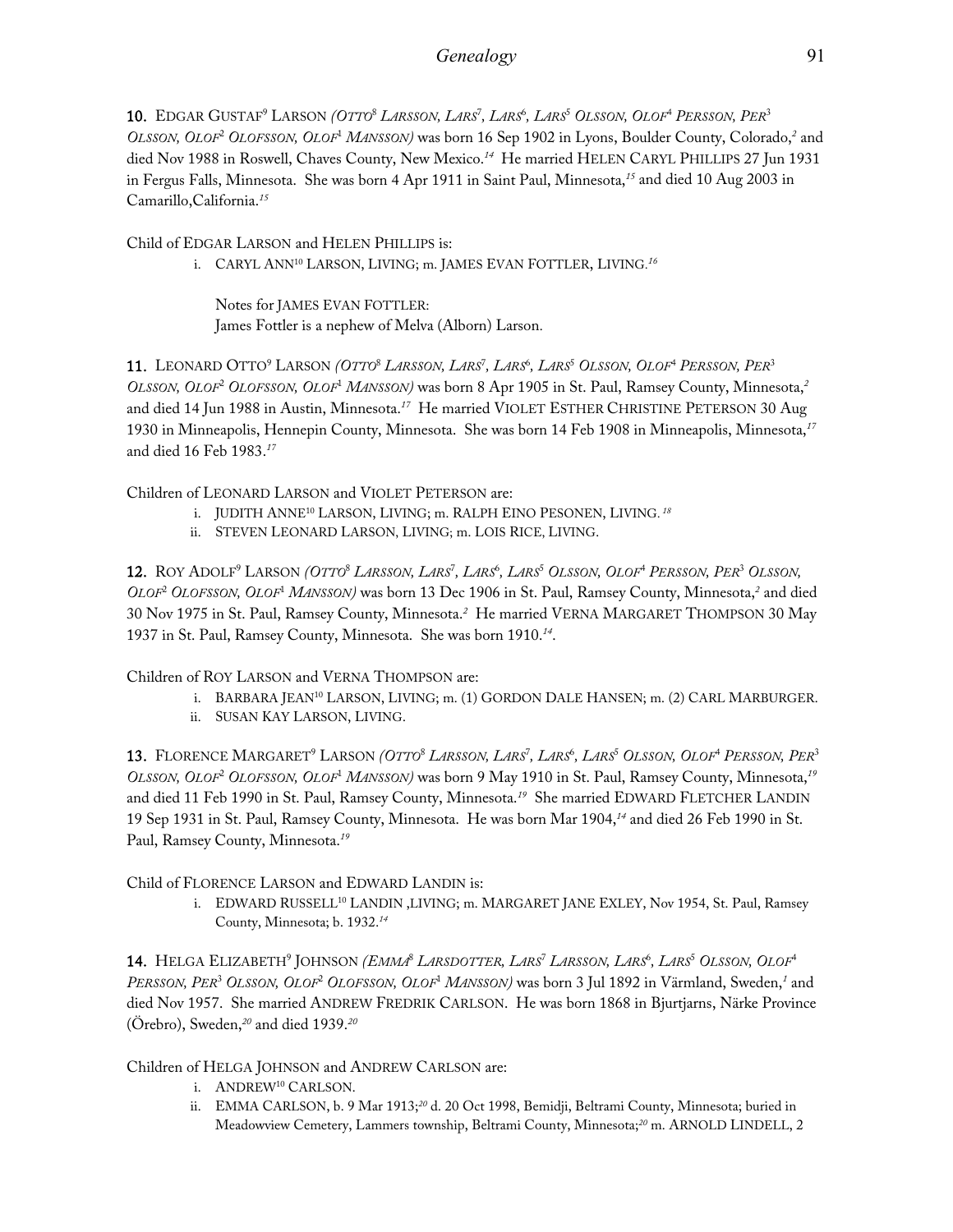### 92 LARS AND LISA LARSSON

Dec 1932, Bemidji, Beltrami County, Minnesota;*<sup>20</sup>* b. 22 Jan 1907;*<sup>21</sup>* d. 8 Aug 1984.*<sup>22</sup>*

- iii. ELLEN CARLSON.
- iv. CLARENCE CARLSON.
- v. AGNES CARLSON.
- vi. EDWIN CARLSON.

**15.** Stone William<sup>9</sup> Johnson *(Emma<sup>s</sup> Larsdotter, Lars<sup>7</sup> Larsson, Lars<sup>6</sup>, Lars<sup>5</sup> Olsson, Olof<sup>4</sup> PERSSON, PER*<sup>3</sup>  *OLSSON, OLOF*<sup>2</sup>  *OLOFSSON, OLOF*<sup>1</sup>  *MANSSON) <sup>23</sup>* was born 20 Mar 1896 in Bear Park township, Norman County, Minnesota,*<sup>24</sup>* and died 28 Apr 1958 in Veterans Hospital, Minneapolis, Minnesota; burial at Fort Snelling National Cemetery.*<sup>25</sup>* He married ELIN OLIVIA OLSON 12 Jun 1923 in Bemidji, Beltrami County, Minnesota. She was born 1 Jan 1894 in Delano, Minnesota,*<sup>26</sup>* and died 6 Sep 1990 in Auburn General Hospital, Auburn, Washington.*<sup>26</sup>*

Children of STONE JOHNSON and ELIN OLSON are:

- i. DONALD STONE<sup>10</sup> JOHNSON,<sup>23</sup> b. 28 Feb 1924, Lammers township, Beltrami county, Minnesota; d. 4 May 1989; m. LOIS KUELEN, LIVING.
- ii. MERLE WILLIAM JOHNSON,*<sup>23</sup>* b. 16 Jul 1928, Bemidji, Beltrami County, Minnesota;*<sup>27</sup>* d. 27 Jun 1980, Minneapolis, Minnesota.*<sup>27</sup>*

**16.** GUST ARVID<sup>9</sup> JOHNSON *(EMMA<sup>8</sup> LARSDOTTER, LARS<sup>7</sup> LARSSON, LARS<sup>6</sup>, LARS<sup>5</sup> OLSSON, OLOF<sup>4</sup> PERSSON,* PER<sup>3</sup> OLSSON, OLOF<sup>2</sup> OLOFSSON, OLOF<sup>1</sup> MANSSON) was born 27 Nov 1906 in Lammers township, Beltrami county, Minnesota,*<sup>28</sup>* and died 28 Jun 1986 in Clearwater County Memorial Hospital, Bagley, Clearwater county, Minnesota; burial in Meadowview Cemetery.*<sup>29</sup>* He married LYDIA BERTHA BERNHARDINE GACK 18 Oct 1936 in Bemidji, Beltrami County, Minnesota.*<sup>30</sup>* She was born 17 Mar 1906 in Winfield township, Renville county, Minnesota, and died 26 Jan 2004 in Bemidji, Beltrami county, Minnesota; burial in Meadowview Cemetery.*<sup>31</sup>*

Child of GUST JOHNSON and LYDIA GACK is:

i. ROY ALLEN<sup>10</sup> JOHNSON, LIVING

### *Endnotes*

1. Information provided to Roy A. Johnson on 11 May 1999 in an e-mail letter from Lars Åke Ambiörn Lundell, as derived from records in the Värmlandsarkiv, Karlstad, Sweden.

2. Larson, Jean, in "American Bicentennial Biographical Album, 1776-1976," J. Gnacinski and C. Nowak, Eds., Gateway Press, Baltimore, 1976; pp. 242-269.

- 3. Family group sheet for Lars Larsson, compiled in July, 1981, by Jean A. Larson.
- 4. Obituary for Adolf Larson, "The Bemidji Pioneer," Jun 1948.
- 5. Memorial card for Hulda K. Larson, collected by Jean A. Larson.

6. Larson, Jean A., computer print-out of a Descendent Report, dated 9/85; three pages of data for Lars and Lisa Larsson, their children and grandchildren.

7. Invitation to the marriage of Ellen Victoria Peterson to Arvid Rudolplh Johnson from cards and papers of Emma (Larson) Johnson.

8. Certificate of Death, certified copy dated 20 May 1968, issued by James B. Bancroft, Clerk of Tenth District Court, Washington County.

- 9. Obituary for Emma Johnson, "The Bemidji Daily Pioneer," 12 Apr 1945, p. 2.
- 10. Information taken from memorial card and obituary, collected by Jean A. Larson.
- 11. Wedding announcement; from cards and letters in the collection of Emma (Larson) Johnson.
- 12. Family group sheet for Arthur Harald Larson compiled, date unknown, by Jean A. Larson.
- 13. Letter of 5 Aug 2005 from Steven L. Larson to Roy A. Johnson and others.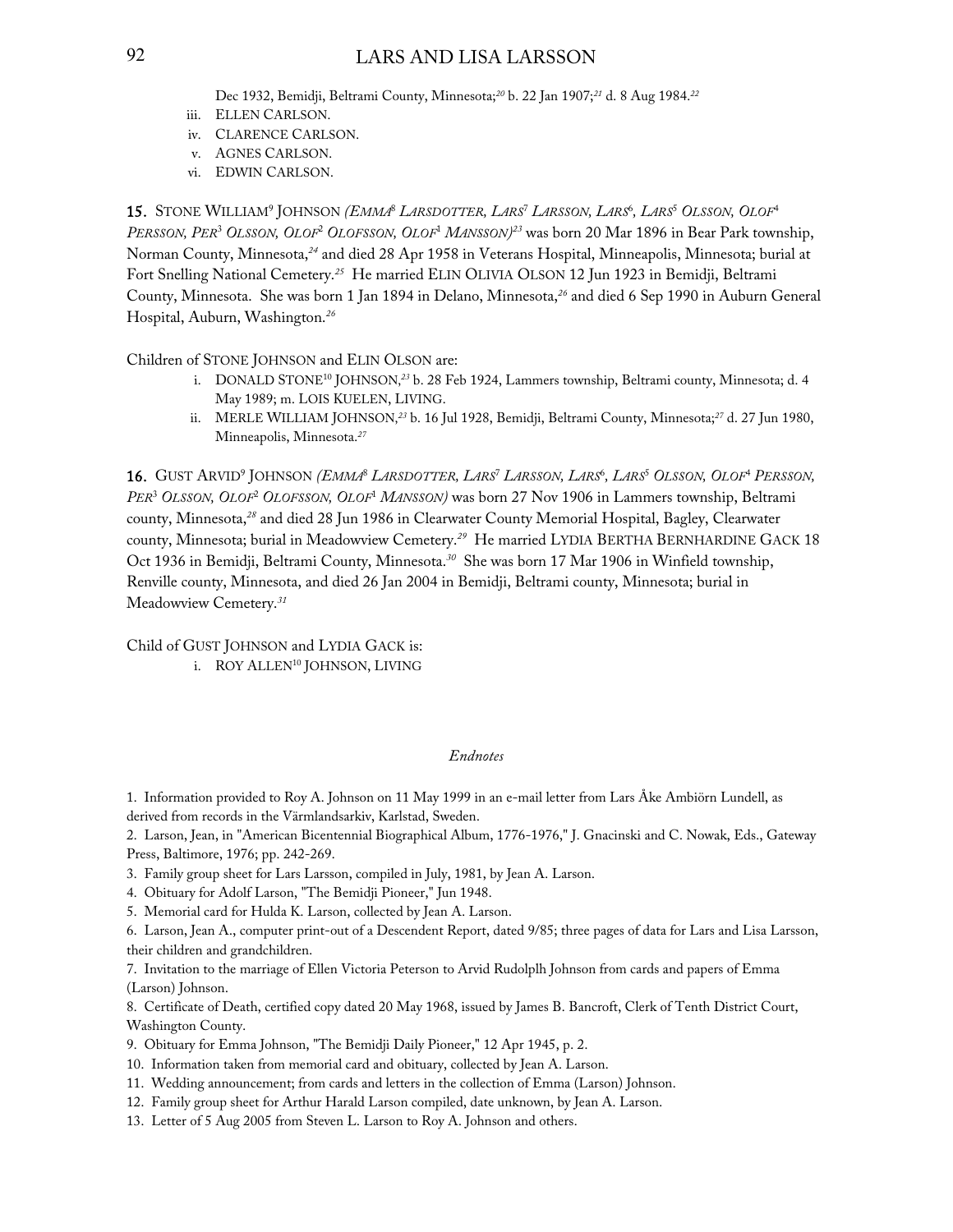### *Genealogy* 93

- 14. Larson, Jean A., hand written family tree of descendants of Otto and Anna (Hedin) Larson, 2000.
- 15. Personal communication from Caryl (Larson) Fottler, 2006.
- 16. Marriage announcement, Mr. and Mrs. Edgar G. Larson.
- 17. Personal communication from Judith (Larson) Pesonen, 2006.
- 18. Marriage announcement, Mr. and Mrs. Leonard O. Larson.
- 19. Personal communication from Edward R. Landin, 2007.
- 20. Obituary for Emma Lindell, "The Bemidji Pioneer," 22 Oct 1998.
- 21. School census records for School District No. 123, Lammers township, Beltrami County, Minnesota; 1920-1922.
- 22. Obituary for Arnold Lindell, "The Bemidji Pioneer," 10 Aug 1984.
- 23. "Family Johnson," by Corinne (Johnson) Brindos, 1978.
- 24. Birth record for Sten Wilhelm Johnson, Norman County courthouse, Ada, Minnesota.
- 25. Obituary for Stone W. Johnson, "The Bemidji Daily Pioneer," 29 Apr 1958, p. 3.
- 26. Obituary for Elin O. Johnson, "The Bemidji Pioneer," 9 Sep 1990.
- 27. Memorial card for funeral service, Solway Lutheran Church, Solway, Minnesota; collected by Jean A. Larson.
- 28. Date known to Roy A. Johnson through family records.
- 29. Obituary for Gust A. Johnson, "The Bemidji Pioneer," 30 Jun 1986.
- 30. Certificate of Marriage, State of Minnesota, County of Beltrami, 18 Oct 1936, P. Seltz, pastor, Trinity Lutheran Church, Bemidji, Minnesota.
- 31. Death certificate, State of Minnesota, Barbara A. Carter, State Registrar, issued 3 Feb 2004.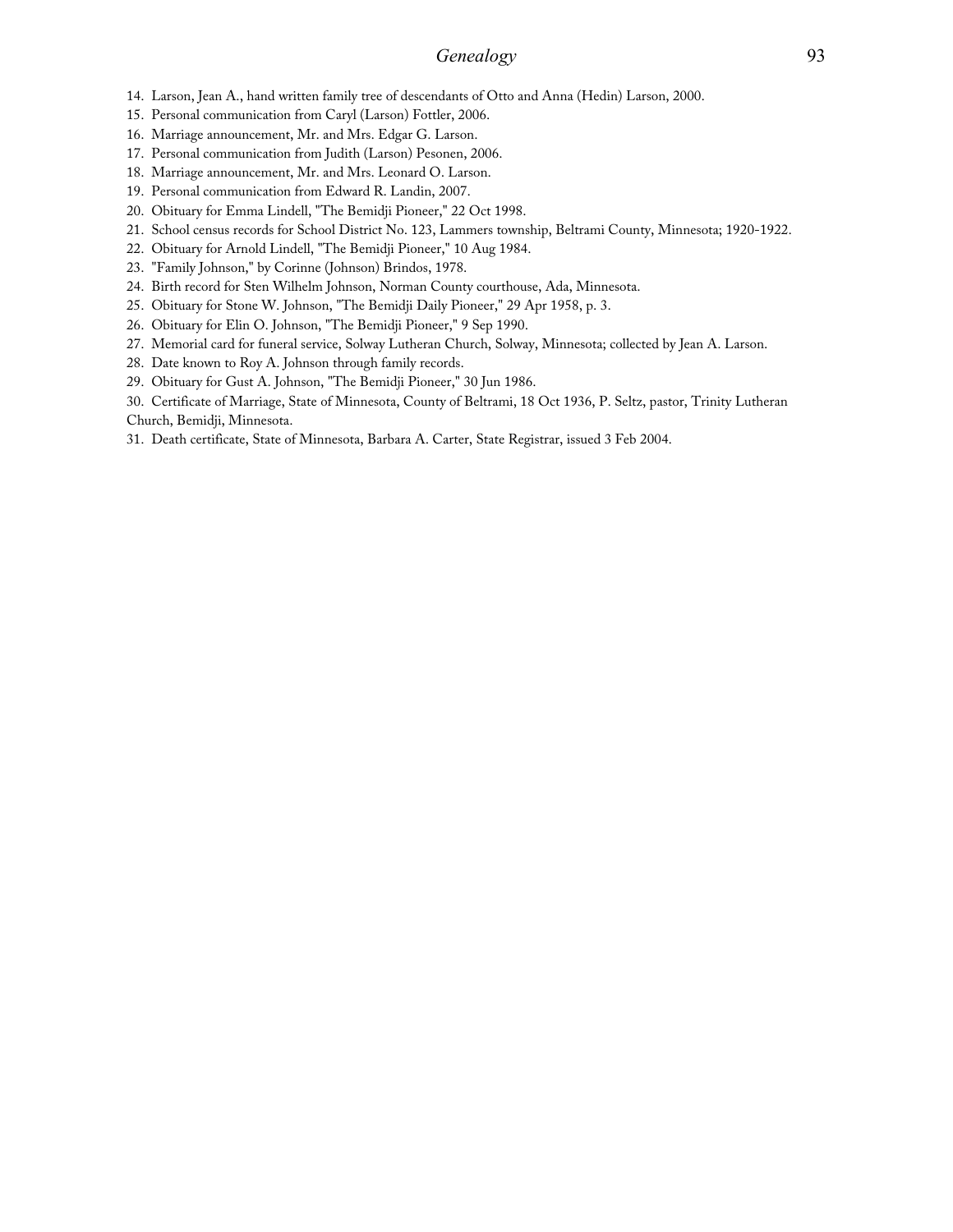# Appendix

Map. Parishes of Värmland, 1890.

Key to map and parish populations are given in a table on the following page.



Map and data are taken from the website, [www.foark.umu.se/census/s/map.htm.](http://www.foark.umu.se/census/s/map.htm)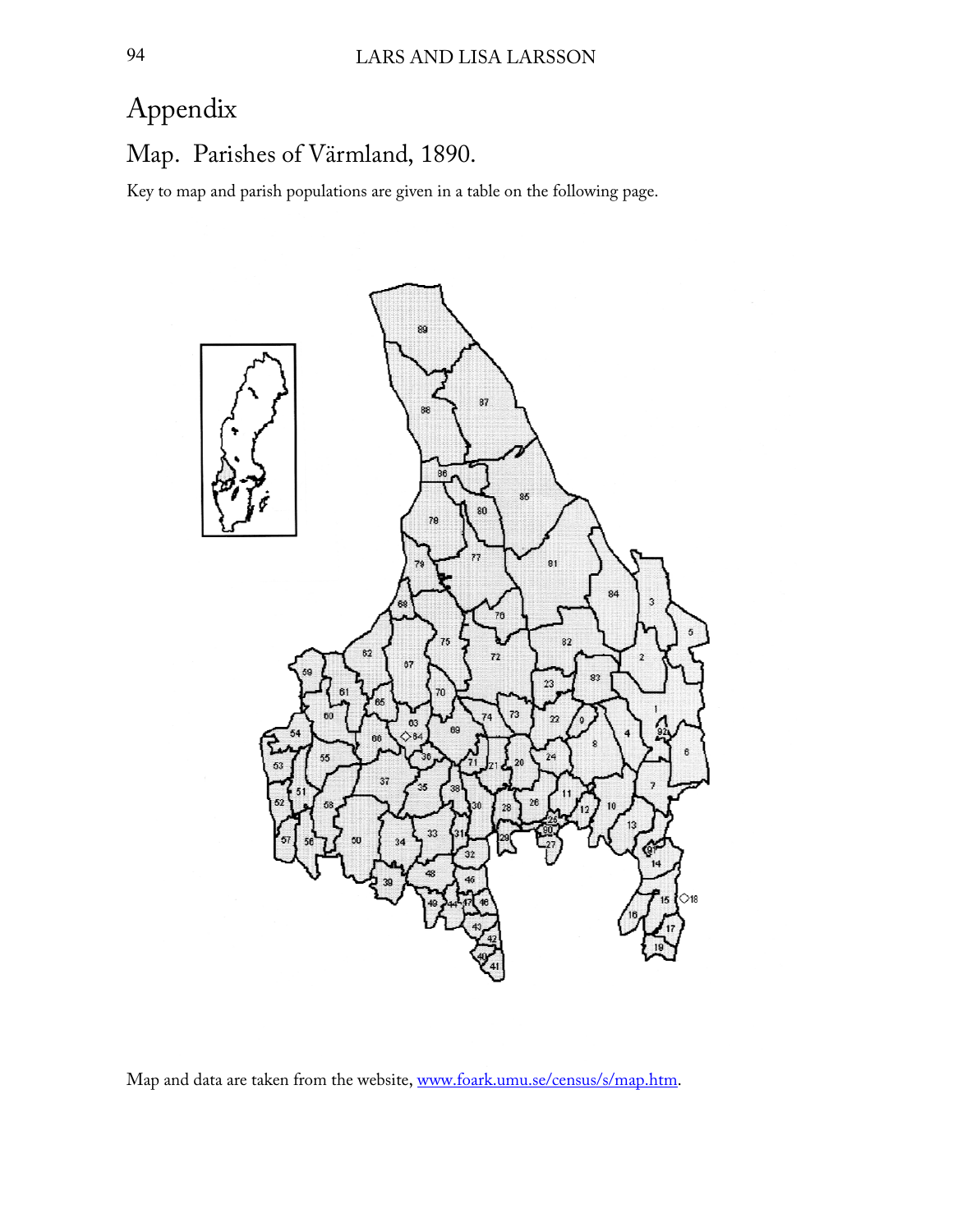| Parish                   | Population (1890) |                              |         |
|--------------------------|-------------------|------------------------------|---------|
| 1. Färnebo               | 5,555             | 48. Kila                     | 2,450   |
| 2. Nordmark              | 2,775             | 49. Tveta                    | 1,280   |
| 3. Rämen                 | 2,811             | 50. Sillerud                 | 4,093   |
| 4. Brattfors             | 1,470             | 51. Holmedal                 | 2,444   |
| 5. Gåsborn               | 2,059             | 52. Västra Fågelvik          | 1,213   |
| 6. Kroppa                | 2,716             | 53. Töcksmark                | 1,751   |
| 7. Lungsund              | 1,996             | 54. Östervallskog            | 1,198   |
| 8. Nyed                  | 4,801             | 55. Karlanda                 | 2,419   |
| 9. Älvsbacka             | 1,199             | 56. Blomskog                 | 2,020   |
| 10. Väse                 | 1,179             | 57. Trankil                  | 1,084   |
| 11. Alster               | 1,749             | 58. Silbodal                 | 2,502   |
| 12. Östra Fågelvik       | 1,764             | 59. Skillingmark             | 1,063   |
| 13. Ölme                 | 2,927             | 60. Järnskog                 | 2,639   |
| 14. Varnum               | 2,575             | 61. Köla                     | 2,769   |
| 15. Visnum               | 3,485             | 62. Eda                      | 5,848   |
| 16. Visnums Kil          | 1,353             | 63. Arvika                   | 3,820   |
| 17. Rudskoga             | 1,702             | 64. Arvika köping            | 2,075   |
| 18. Nysund               | 1,248             | 65. Ny                       | 1,572   |
| 19. Söda Råda            | 1,424             | 66. Älgå                     | 1,848   |
| 20. Stora Kil            | 3,428             | 67. Gunnarskog               | 5,547   |
| 21. Frykserud            |                   | 68. Bogens kapell            | 410     |
| 22. Övre Ullerud         | 3,472             | 69. Brunskog                 | 4,333   |
| 23. Ransäter             | 3,241             | 70. Mangskog                 | 1,937   |
| 24. Nedre Ullerud        | 4,009             | 71. Boda                     | 2,031   |
|                          | 3,152             | 72. Sunne                    | 10,590  |
| 25. Karlstads landsförs. | 1,038             | 73. Östra Ämtervik           | 2,551   |
| 26. Grava                | 6,779             | 74. Västra Ämtervik          | 2,078   |
| 27. Hammarö              | 1,589             | 75. Gräsmark                 | 4,539   |
| 28. Nor                  | 3,014             | 76. Lysvik                   | 4,188   |
| 29. Segerstad            | 1,096             | 77. Fryksände                | 6,344   |
| 30. Grums                | 3,169             | 78. Östmark                  | 4,600   |
| 31. Borgvik              | 1,411             | 79. Lekvattnets kapell       | 1,073   |
| 32. Ed                   | 2,000             | 80. Vitsands kapell          | 2,317   |
| 33. Gillberga            | 3,073             | 81. Ekshärad                 | 7,184   |
| 34. Långserud            | 2,776             | 82. Norra Råda               |         |
| 35. Stavnäs              | 3,125             |                              | 7,281   |
| 36. Högerud              | 876               | 83. Sunnemo                  | 2188    |
| 37. Glava                | 3,183             | 84. Gustaf Adolfs kapell     | 2,550   |
| 38. Värmskog             | 1,706             | 85. Norra Ny                 | 2,771   |
| 39. Svanskog             | 1,263             | 86. Nyskoga kapell           | 694     |
| 40. Millesvik            | 576               | 87. Dalby                    | 3,269   |
| 41. Eskilsäter           | 954               | 88. Södra Finnskoga          | 1,516   |
| 42. Ölserud              | 724               | 89. Norra Finnskoga kapell   | 1,489   |
| 43. Botilsäter           | 1,160             | 90. Karlstads stadsförs.     | 8,716   |
| 44. By                   | 2,911             | 91. Kristinehamns stadsförs. | 5,933   |
| 45. Bro                  | 1,571             | 92. Filipstads stadsförs.    | 3,209   |
| 46. Södra Ny             | 825               | Total                        | 255,374 |
| 47. Huggenäs             | 735               |                              |         |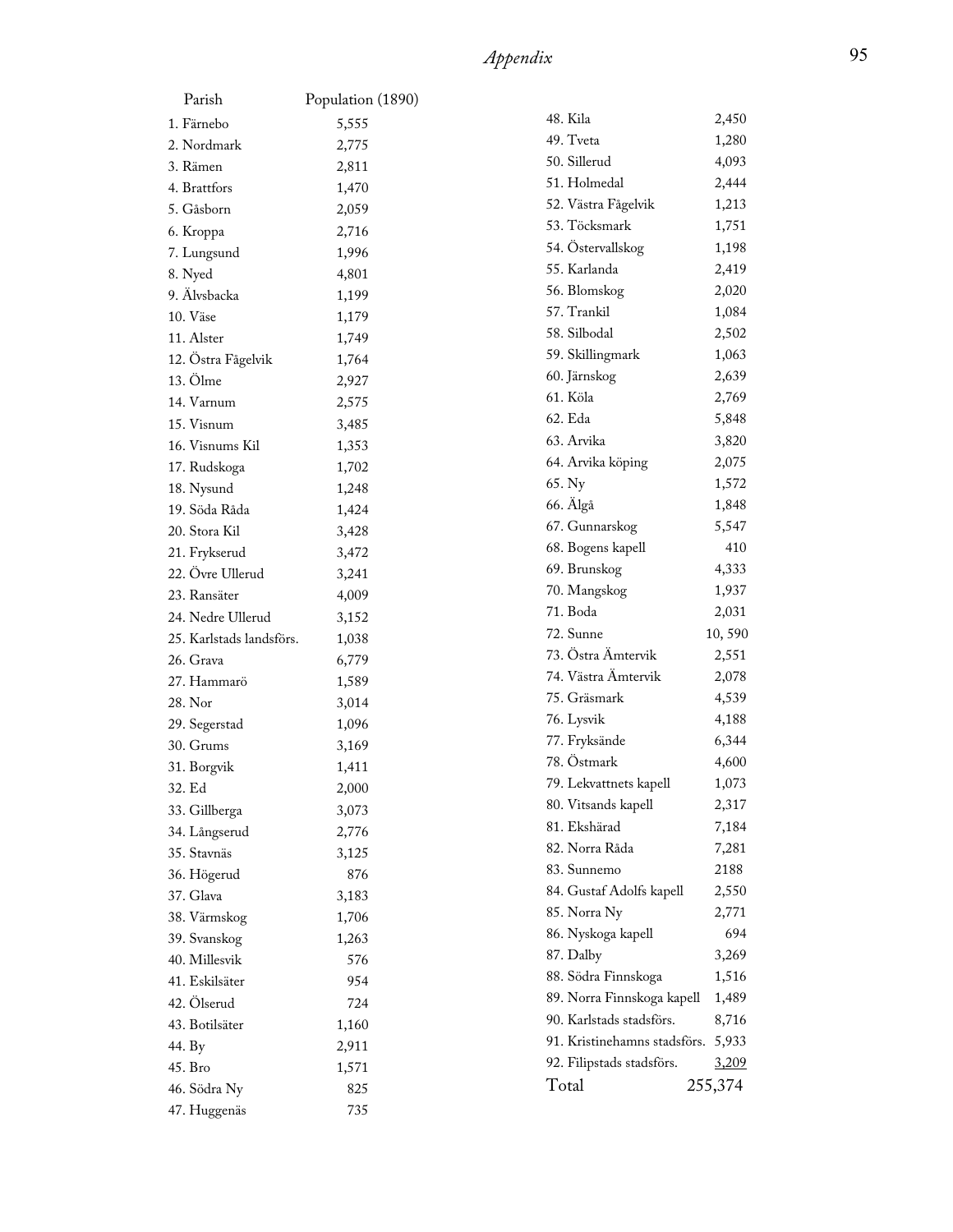## Index

## A

Abrahamson's Bakery, 21 Alborn, George C., 25 Alborn, Ida Grace (Hubbell), 25 Alborn, Melva Marion, 24 (see also, Larson, Melva Marion) Allen's Park, Colorado, 14 Alster parish, 1, 6 church, photo, 3 Anderson, Britta (Ryd), 38 Anderson, Gotfred Theodore, 10 Anderson, Julia Mathilda, 12 in genealogy charts, 4, 88 Anderson, Marian, 33, 35 (see also, Lipke, Marian) Anderson, Mildred, 10 in photo, 17 Anderson, Nellie in photo, 17 Anderson, Selma Maria, 12 Andersson, August, 12 Andersson, Carolina (Larsdotter), 12 Andersson, Jan, 7 Anker Hospital, St. Paul, Minnesota, 25 Arbetsbetyg, 20

## B

Bear Park township, Norman County, Minnesota, 38, 42 Beltrami County, Minnesota, 24, 39, 44 Bemidji, Minnesota, 37, 41, 43, 44 Bergman, Anders, 12 Bergman, Gerd, 12 Bergman, Gunnel, 12 Bergman, Kerstin, 12 Bergman, Nils Stefan, 12 Bergman, Sven, 11, 12 Bethlehem Lutheran Church, Grand Rapids, Michigan, 16 blind dates, 26, 32

"Boomerville," 24, 47-49, 51 cabin at, photos, 48, 49 Brainerd, Minnesota, 41, 46 hotel, 41, 46 Badoura township, Hubbard County, Minnesota, 44

## C

cabinet photograph, 3 calotype, 3 Camarillo, California, 31 Carlsberg croft, 1, 2, 13, 14, 15, 19, 37 Carlson, Agnes, 41 in genealogy chart, 91 Carlson, Andrew, 41 in genealogy chart, 91 in photo, 63 Carlson, Andrew Fredrik, 46 in photos, 7, 41, 63 Carlson, Clarence, 41 in genealogy chart, 91 in photo, 63 Carlson, Edwin, 41 in genealogy chart, 91 Carlson, Ellen, 41 in genealogy chart, 91 Carlson, Elvina (Larsdotter), 46 in photos, 7, 46 Carlson, Emma, 41 in genealogy chart, 91 Carlson, Helga Elizabeth (Johnson), 41 date of birth, 41 date of death, 41 marriage, 41 in photos, 39, 40, 41, 63 carte de viste photograph, 3 cemeteries Fairplains (Michigan), 16 Greenwood (Bemidji, Minnesota), 37, 41 Meadowview (Lammers township, Beltrami County, Minnesota), 40, 42, 43, 44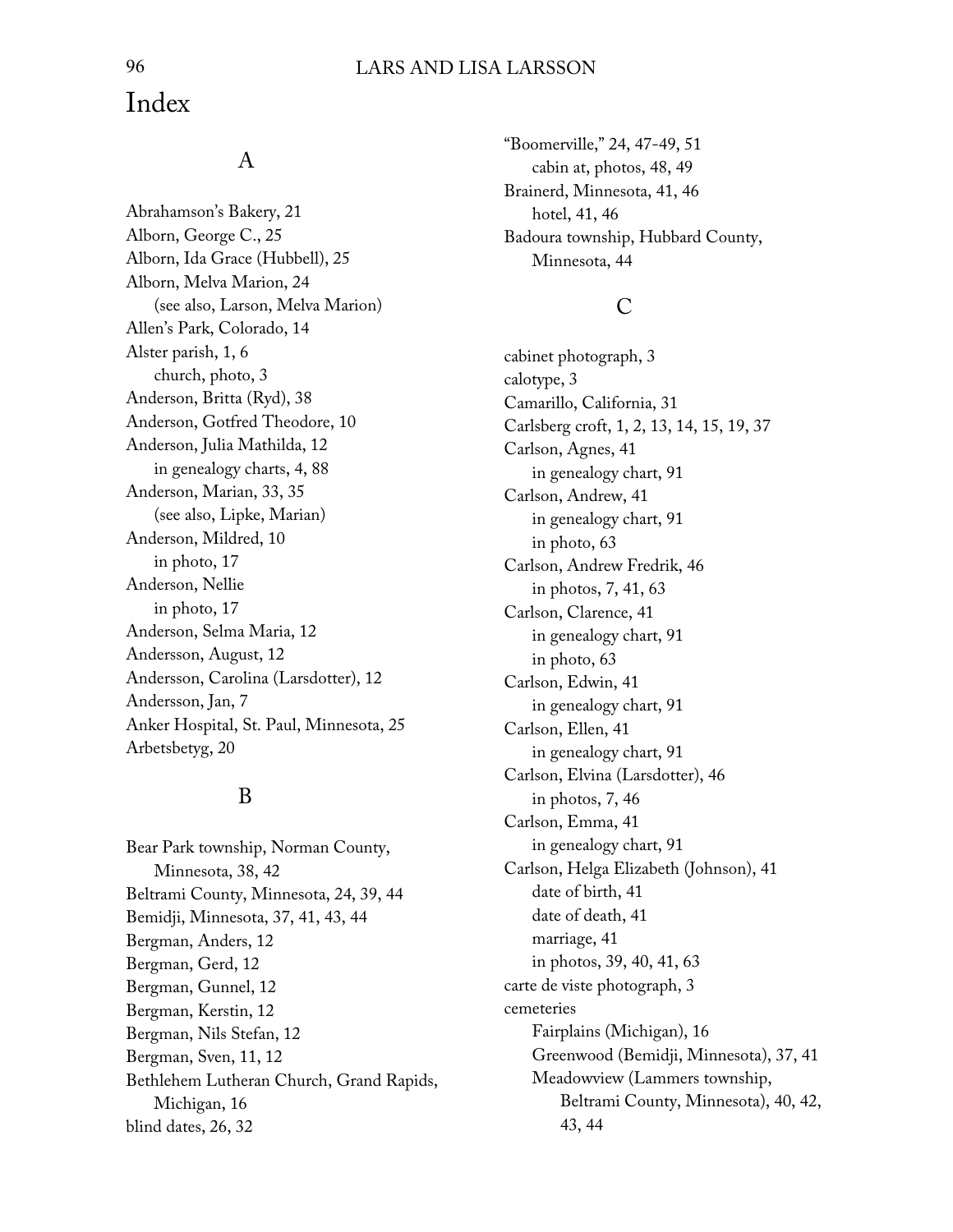*Index* 97

National (St. Paul), 43 Union (St. Paul), 8, 11, 13, 14, 21, 25, 27, 36 C. M. St.P. & O. Railroad, 27 Cleveland Junior High School, St. Paul, 26 Congregational Church, Moorhead, Minnesota, 29 country store, 41 photo, 63 crofts, 1 Carlsberg, 1, 2, 13, 14, 15, 19, 37 Håberg, 1, 2, 8 Lysvik, 8 Mosserud, 1, 2, 11, 12 Nordsjö, 1, 7 Rosendal, 1, 2, 7, 38, 45, 47 Tällerud, 1, 6 crofter, 1, 2, 6

## D

Daguerreotype, 3 Decatur Street, St. Paul, 21, 46 deer hunting, 34, 48 Deje, Sweden, 19, 47 descendent chart, 3-4, 87-93 diseases and illnesses arthritis, 40 coronary occlusion, 27 dementia, 21, 23 diabetes, 8, 13 heart disease, 46 intestinal cancer, 44 lung cancer, 43 pneumonia, 23, 29 senility, 41 stomach cancer, 21 stroke, 25, 36 suprabulbar palsy, 29 throat cancer, 9 tuberculosis, 15, 25 Detroit Lakes, Minnesota, 35 Douglas Lodge, Itasca State Park, Minnesota, 50

photo, 51 draft board, 44

## E

Edgerton Street, St. Paul "910," 20 "1288," 21, 25, 28, 35, 37 "1288" in photo, 58 Ed Martin's Store, St. Paul photo, 22 emigration dates of, table, 2 leaving permit, 20 Erickson's Shoe Store, 21 Erikson, Edith, 26

### F

ferrotype, 3 Fertile, Minnesota, 38, 47 fire warden, 44 First Baptist Church, St. Paul, 26 flu epidemic of 1918, 23 Flyttnings-Bevis, 20 Ford, model "T", 24, 37, 49, 50 photo, 51 freight car repairman, 21 Frisk, Russell E., 50 in photos, 48, 50, 51

## G

Gack, Lydia Bertha Bernhardine, 44 (see also, Johnson, Lydia) date of birth, 44 date of death, 45 marriage, 44 Garfield township, Polk County, Minnesota, 38 Gillette State Hospital for Crippled Children, St. Paul, 26 Gotzian Shoe Factory, 24 Grand Rapids, Michigan, 16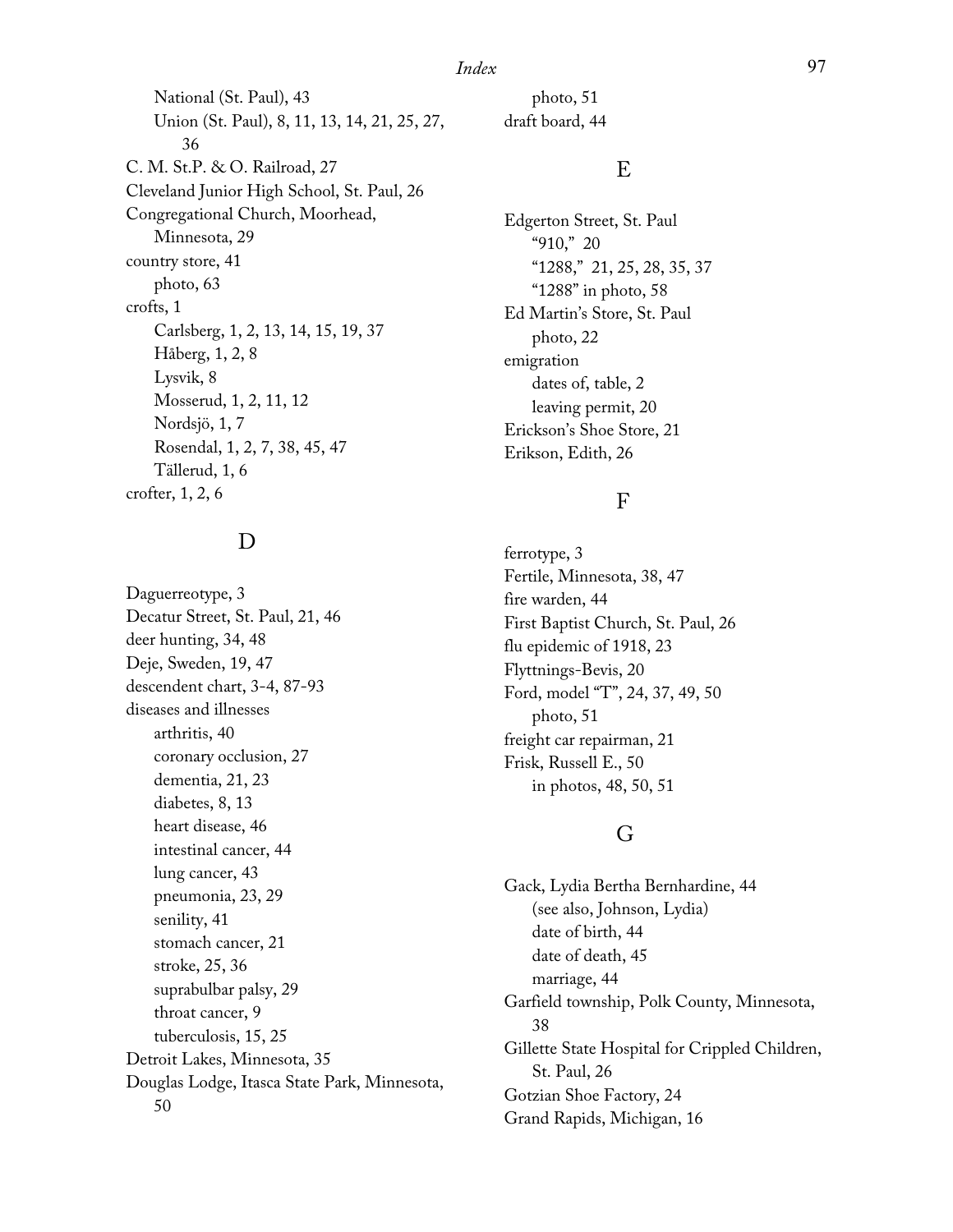The Great Depression, 25, 26, 35 Great Northern Railroad, 21, 24, 28, 47 Greenwood Cemetery, Bemidji, Minnesota, 37, 41 Gustafsdotter, Lisa, 1, 6, 7 (see also, Larsson, Lisa) date of birth, 7 date of death, 8 marriage, 6

## H

Håberg croft, 1, 2, 8 Hålland, Sweden, 19 Hedin, Allan in photo, 58 Hedin, Anna Märta, 19-21 (see also, Larson, Anna Märta) date of birth, 19 date of death, 21 in photos, 19, 20 Hedin, Einar in photo, 58 Hedin, Märta (Ersdotter-Öhrberg), 19 in photo, 62 Hedin, Olaf in photo, 58 Hedin, Petter, 19 Hedin, Roy in photo, 58 Homestead Act of 1862, 39 homesteads, 39, 40 Hoople, North Dakota, 29, 30 Hubbell/Hubble, Ida Grace, 25

## I

International Order of Good Templars (IOGT), 38 Irving Elementary School, Minneapolis, 32 Itasca State Park, Minnesota, 24, 50-51

## J

Jämtland province, 19, 20 John Ericsson School, St. Paul, 24 Johnson, Anna Lisa (Larsdotter), 7, 13, 16, 18 in photos, 7, 15, 16 Johnson, Arvid Rudolph, 13, 15, 18, 44, 49 date of birth, 18 date of death, 18 in genealogy charts, 4, 89 in photos, 7, 16, 17, 18 Johnson, Axel, 38 in photo, 62 Johnson, Donald Stone, 43 in genealogy chart, 92 in photos, 40, 45 Johnson, Elin Olivia (Olson), 43 date of death, 43 in photos, 42, 45 Johnson, Emma (Larsdotter), 7, 8, 18, 23, 24, 37, 38-41, 47 date of birth, 38 date of death, 40 in photos, 7, 38, 39, 62, 63 Johnson, Frank E., 13, 15, 18, 49 in genealogy charts, 4, 87 in photos, 7, 13 Johnson, Gotfred, 13, 15, 16, 18 in genealogy charts, 4, 89 in photos, 7, 16 Johnson, Gust Arvid, 40, 44-45 date of birth, 44 date of death, 45 in genealogy charts, 4, 90, 92 marriage, 44 in photos, 39, 40, 43, 44, 62, 63 Johnson/Jansson, Gustaf, 7, 18, 37, 38-41, 43, 49 date of death, 41 marriage, 38 in photos, 38, 40, 43, 62, 63 Johnson, Helga Elisabeth, 38, 41, 46 (see also, Carlson, Helga) date of birth, 44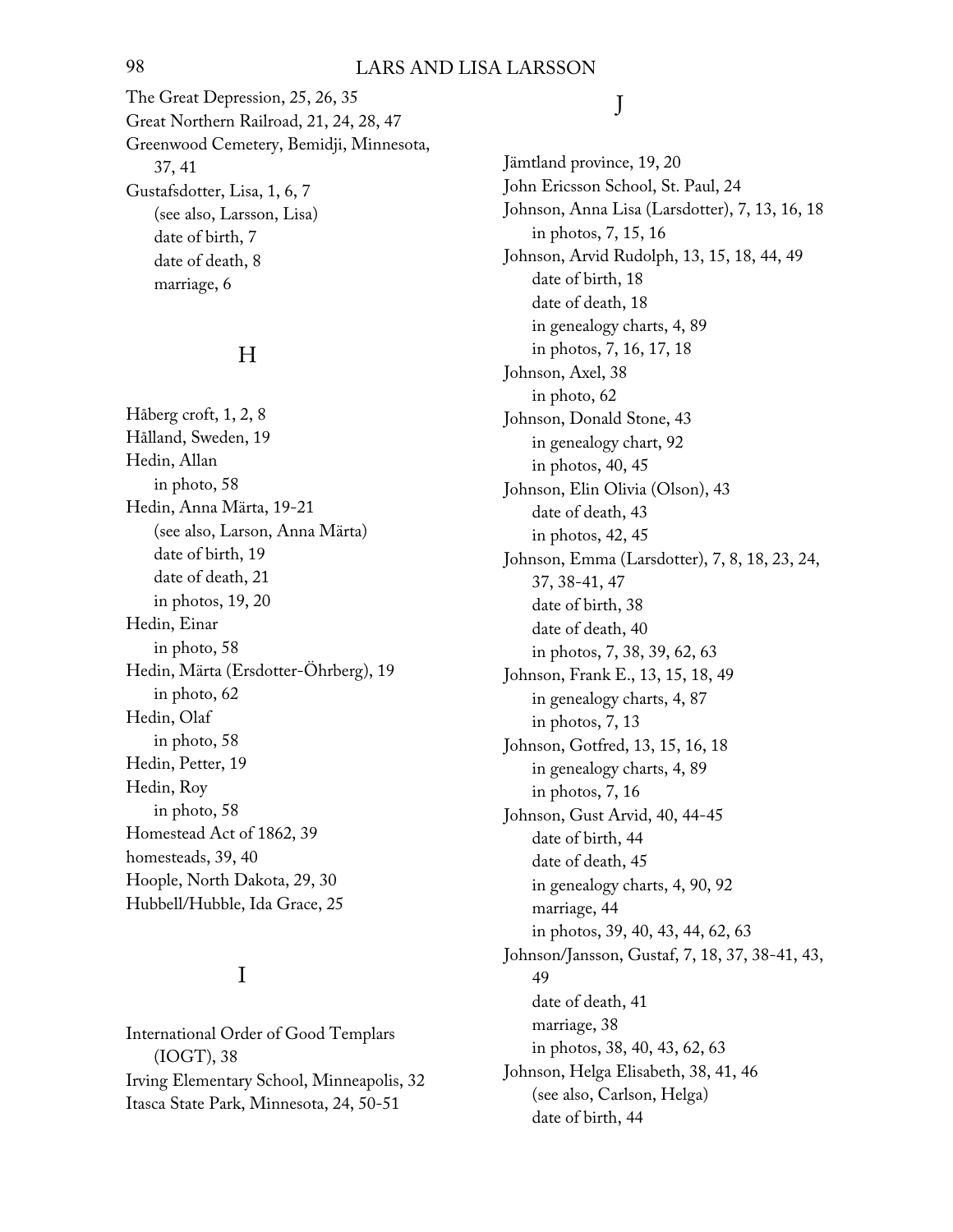date of death, 45 in genealogy charts, 4, 90-91 marriage, 4 in photos, 39, 40, 41, 63 Johnson High School, St. Paul, 33, 35 Johnson, Hildegarde Gladys, 13, 15, 16 (see also, Peterson, Hildegarde) date of birth, 16 date of death, 16 in genealogy charts, 4, 89-90 in photos, 7, 16, 17 Johnson, Hulda (Nelson), 38 Johnson, Lydia B. B. (Gack), 44 date of birth, 43 date of death, 44 marriage, 44 in photos, 44, 63 Johnson, Merle William, 43 in genealogy chart, 92 in photo, 40 Johnson, Roy Allen, 44 in photos, 40, 63 Johnson, Sophia (Larsdotter), 13, 15, 18 date of birth, 13 date of death, 13 in genealogy charts, 4, 87 in photos, 7, 13, 57 Johnson, Stone William, 38, 49, 50 date of birth, 42 date of death, 43 in genealogy charts, 4, 90-92 marriage, 43 in photos, 39, 40, 42, 43, 50, 51, 62, 63 Johnson, Victoria (Peterson), 18, 44 Jonsson-Thorén, Johan, 11 Jonsson-Thorén, Maria Lena (Larsdotter), 11

## K

King Waller, sailing ship, 20 Klar river, 7 krup kakker, 52

### L

Lammers Avenue, Solway, Minnesota photo, 39 Lammers township, Beltrami County, Minnesota, 18, 24, 37, 39, 44, 47-49, 50 Landin, Edward, 35, 36 date of death, 36 in photo, 61 Landin, Edward Russell, 35 in genealogy chart, 91 Landin, Florence Margaret (Larson) in photo, 61 Larsdotter, Anna Lisa, 2, 15 (see also, Johnson, Anna Lisa) date of birth, 15 date of death, 15 in genealogy charts, 4, 88-89 marriage, 46 in photos, 7, 15, 16 Larsdotter, Carolina, 2, 12 (see also, Andersson, Carolina) date of birth, 12 date of death, 12 in genealogy charts, 4, 87-88 Larsdotter, Elvina "Ella", 2, 7, 38, 41, 45-46 (see also, Carlson, Elvina) date of birth, 45 date of death, 46 in genealogy charts, 4, 88 marriage, 46 in photos, 7, 46 Larsdotter, Emma, 2, 7, 38-41 (see also, Johnson, Emma) date of birth, 38 date of death, 40 in genealogy charts, 4, 88-90 marriage, 38 in photos, 7, 38, 39, 62, 63 Larsdotter, Ingeborg, 8, 47 (see also, Larson, Ingeborg) marriage, 8 in photos, 7, 8, 56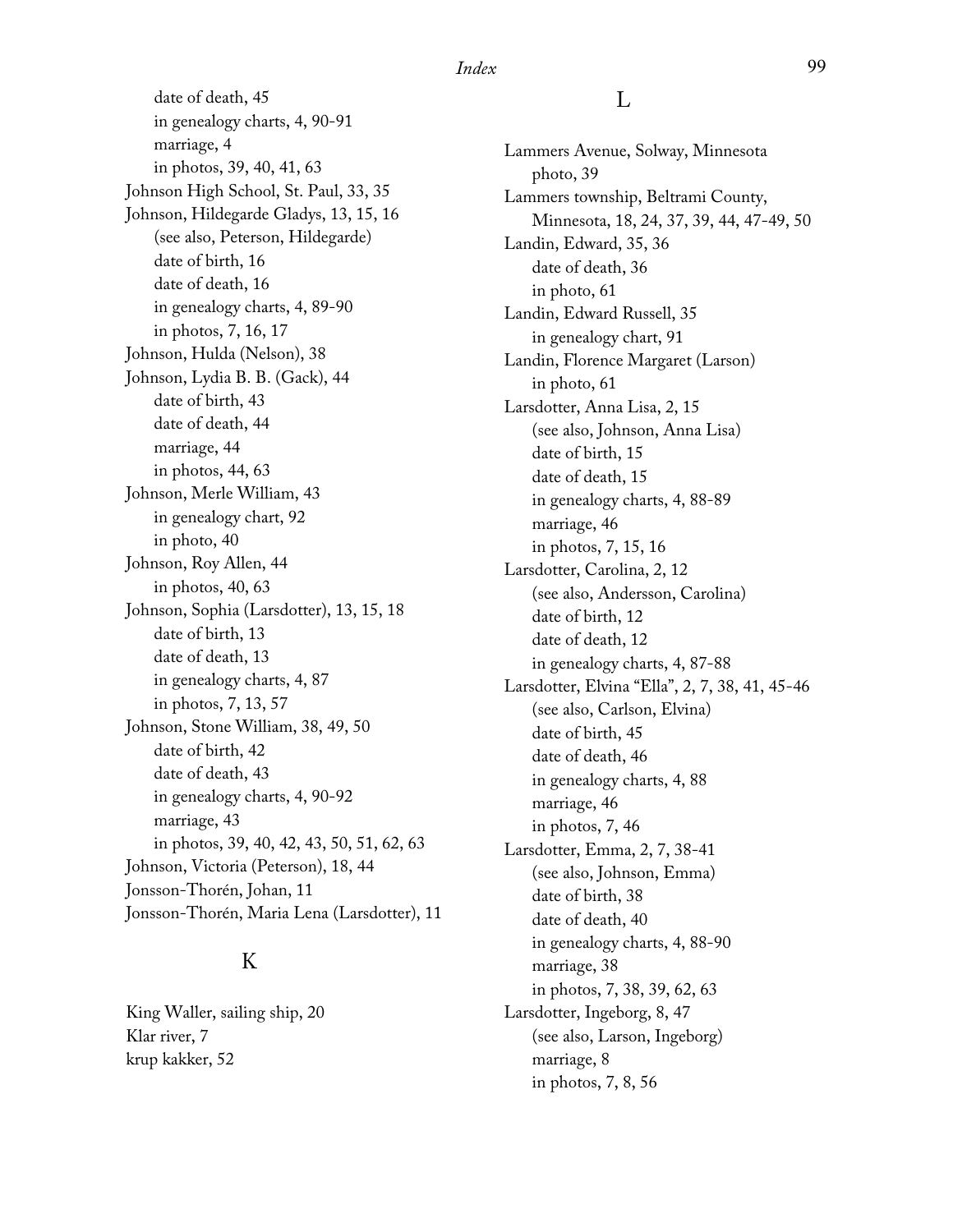Larsdotter, Maria Lena, 2, 11 (see also, Jonsson-Thorén, Maria Lena) date of birth, 11 date of death, 11 in genealogy charts, 4, 87-88 in photos, 11, 57 Larsdotter, Sophia, 2, 13 (see also, Johnson, Sophia) date of birth, 13 date of death, 13 in genealogy charts, 4, 87 in photos, 7, 13, 57 Larson, Adolf, 2, 7, 20, 37, 49 date of birth, 37 date of death, 37 in genealogy charts, 4, 88 in photos, 7, 37, 62, 63 Larson, Anna Märta (Hedin), 19-21, 33 date of birth, 19 date of death, 21 hospitalization, 21 in photos, 19, 20, 58, 60 Larson, Arthur Harald ("Art"), 20, 24-27, 50 Boomerville, 47 date of birth, 24 date of death, 25 in genealogy charts, 4, 89-90 marriage, 24 in photos, 21, 22, 24, 25, 26, 49, 50, 51, 58, 59, 60, 61 Larson, August date of birth, 10 date of death, 10 in genealogy charts, 4, 88 Larson, Barbara Jean in genealogy charts, 91 in photo, 61 Larson, Clara, 8, 10 date of birth, 10 date of death, 10 in genealogy charts, 4, 88 marriage, 10 in photos, 7, 10 Larson, Edgar Gustave ("Ed"), 20, 28-31, 50 Boomerville, 47

date of birth, 28 date of death, 29 in genealogy charts, 4, 89-90 marriage, 28 in photos, 21, 22, 28, 29, 30, 48, 50, 51, 58, 60, 61 Larson, Esther Christine, 8-10 date of birth, 10 date of death, 10 in genealogy charts, 4, 88 marriage, 10 in photos, 7, 10, 17 Larson, Florence Margaret ("Flo"), 21, 33, 35- 36 (see also, Landin, Florence Margaret) date of birth, 35 date of death, 36 in genealogy charts, 4, 89, 91 marriage, 35 in photos, 21, 32, 35, 36, 58, 61, 62 Larson, G. R., 14 Larson, Helen Caryl (Phillips), 28-31 date of birth, 30 date of death, 31 marriage, 28 in photos, 29, 30, 61 Larson, Hulda (Person), 16, 35, 47 date of death, 47 in photos, 47, 58, 64 Larson, Ingeborg (Larsdotter), 8 in genealogy charts, 4, 88 marriage, 8 in photos, 7, 8, 56 Larson, Jean Emily, 2, 12, 19, 25, 48 (a.k.a. Larson, Jean Astrid) biography of Otto Larson, 19 at Boomerville (photo), 49 in genealogy chart, 90 in photos, 26, 49 Larson, Johan August, 2, 14 (a.k.a. Smith, Charles), 2 date of birth, 14 date of death, 14 in genealogy charts, 4, 87 in photo, 61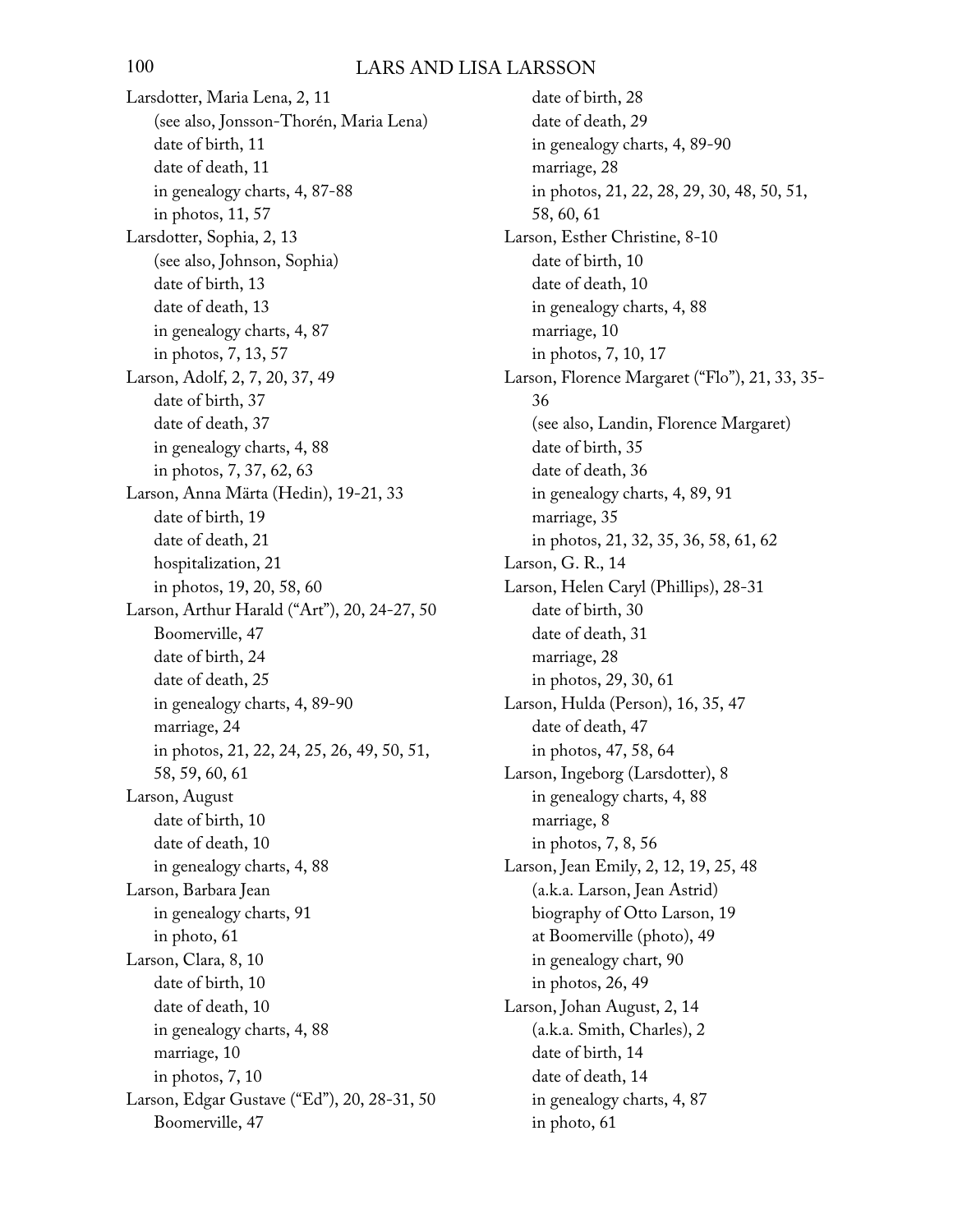Larson, Judith Anne, 31 in genealogy chart, 91 in photo, 61 Larson, Karl August date of birth, 10 date of death, 10 in genealogy charts, 4, 88 Larson, Lars, 1, 2, 6, 7, 8, 55 date of birth, 6 date of death, 7 in genealogy charts, 4, 79, 83, 87 Larson, Lars Gustaf ("Gust"), 2, 8-9, 20, 47 date of birth, 8 date of death, 9 in genealogy charts, 4, 87-88 grandchildren, in photo, 56 marriage, 8 in photos, 7, 8, 56 Larson, Lars Johann date of birth, 9 date of death, 9 in genealogy charts, 4, 88 Larson, Leonard Otto ("Len"), 21, 31-32 date of birth, 31 date of death, 32 in genealogy charts, 4, 89, 91 marriage, 31 in photos, 21, 22, 31, 32, 58, 60, 61 Larson, Lisa (Gustafsdotter), 1, 2, 6, 7, 8, 38 date of birth, 7 date of death, 8 diabetes, 8 in genealogy charts, 4, 79, 83, 87 in photos, 6, 7 Larson, Maria Elizabeth ("Mary"), 8, 9 date of birth, 9 date of death, 9 in genealogy charts, 4, 88 marriage, 9 Larson, Melva Marion (Alborn), 24-27 date of birth, 25 date of death, 27 marriage, 24 in photos, 25, 26, 61

Larson, Oscar, 2, 7, 16, 35, 38, 47 date of birth, 47 date of death, 47 in genealogy charts, 4, 88 marriage, 47 in photos, 7, 47, 58, 64 Larson, Otto, 2, 14, 19-21 Boomerville, 48 date of birth, 19 date of death, 21 in genealogy charts, 4, 88-89 marriage, 20 in photos, 19, 20, 32, 58, 59, 62 Larson, Roy Adolf ("Lil"), 21, 33-35 date of birth, 33 date of death, 35 in genealogy charts, 4, 89, 91 marriage, 33 in photos, 21, 22, 33, 34, 35, 58, 60, 61, 62 Larson, Selma Olivia ("Sally"), 20, 23 date of birth, 23 date of death, 23 in genealogy charts, 4, 89 in photos, 17, 21, 23, 58, 59 Larson, Steven Leonard, 31 in genealogy chart, 91 in photo, 61 Larson, Susan Kay in genealogy chart, 91 Larson, Verna M. (Thompson) marriage, 33 in photos, 34, 61 Larson, Victor Eugene ("Vic"), 20, 24, 27, 60 Boomerville, 47 date of birth, 27 date of death, 27 in genealogy charts, 4, 89 in photos, 21, 22, 27, 35, 48, 50, 51, 59, 61 Larson, Violet Esther (Peterson), 31 date of birth, 32 date of death, 32 marriage, 31

in photo, 61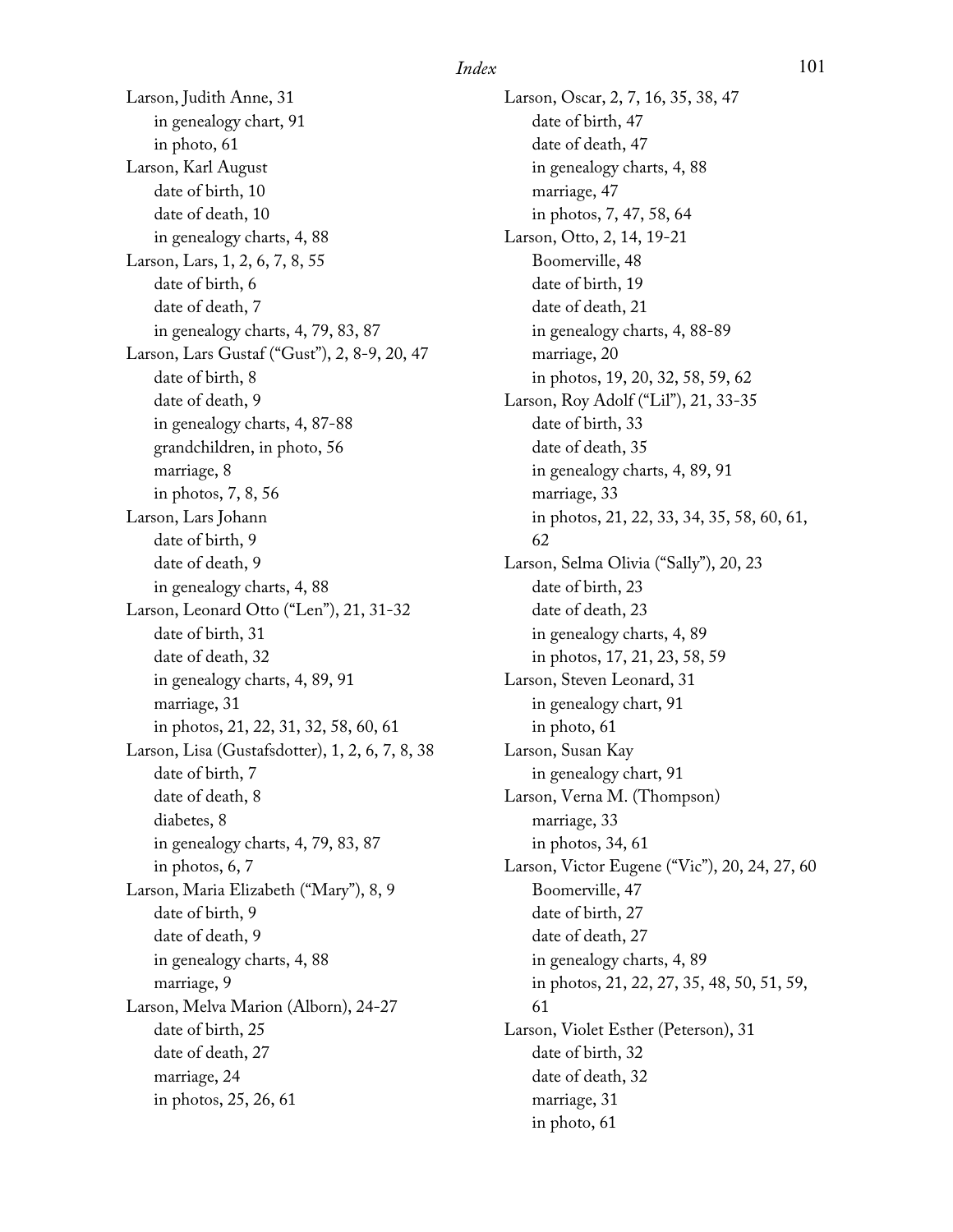### 102 LARS AND LISA LARSSON

Larsson, Adolf (see, Larson, Adolf) Larsson, Johan August (see, Larson, Johan August) Larsson, Lars (see, Larson, Lars) Larsson, Lars Gustaf (see, Larson, Lars Gustaf) Larsson, Oscar (see, Larson, Oscar) Larsson, Otto (see, Larson, Otto) Lincoln School, St. Paul, 24 Lindblad, Justus John, 9 Lindell, Clara, 41 in photo, 63 Lindell, John, 43 Lipke, Fred, 33 in photo, 34 Lipke, Marian (Anderson) in photo, 34 log house, 39 Longs Peak Mining District, 14 lutefisk, 27, 52 Lyons, Colorado, 20, 24, 27, 28 Lysvik croft, 8

### M

Mathison, Christ, 41 map, plat, Lammers township, 48 map, Värmland parishes, 94 May, Max, 49 Meadowview Cemetery, 40, 45 Meadowview School, Lammers township, Beltrami County, Minnesota, 40, 42, 43, 44 Menisino, Manitoba, 41, 46 Meuse-Argonne offensive, World War I, 42 midwife, 40 mining claim, 14 Moberg, Vilhelm "The Emigrants," 2 Moorhead, Minnesota, 29, 30, 31

Mounds-Midway School of Nursing, 24 Myrman, Alverta in photo, 17

### N

National Cemetery, St. Paul, Minnesota, 43 Nedre Ulleruds parish, 1, 6, 7, 8, 37, 38, 41, 45, 47 church, iii, 1 Niépce Nicéphone, 3 Nordheim Roofing Company, Bemidji, Minnesota, 44 Nordsjö croft, 1, 7 Norman County, Minnesota, 38, 42 Northwestern Bell Telephone Co., 33 Northwestern National Life Insurance Co., Minneapolis, 32 Nyström, Maria Lisa, 6 in genealogy chart, 83

### O

Oberg, Roy "Boots," 24 Olson, Elin Olivia, 43 (see also, Johnson, Elin Olivia) marriage, 43 in photos, 42, 45 Olsson, Gustaf, 6 in genealogy chart, 83 Östersund, Sweden, 19

### P

paperboy, 24, 27 parishes, Värmland, map, 94 patronymic naming, 3 Payne Avenue, St. Paul, 21 Peterson, Augusta (Hallbeck), 32 Peterson, Doris L., 16 Peterson, Ellen Victoria, 18 (see also, Johnson, Ellen Victoria) in photo, 18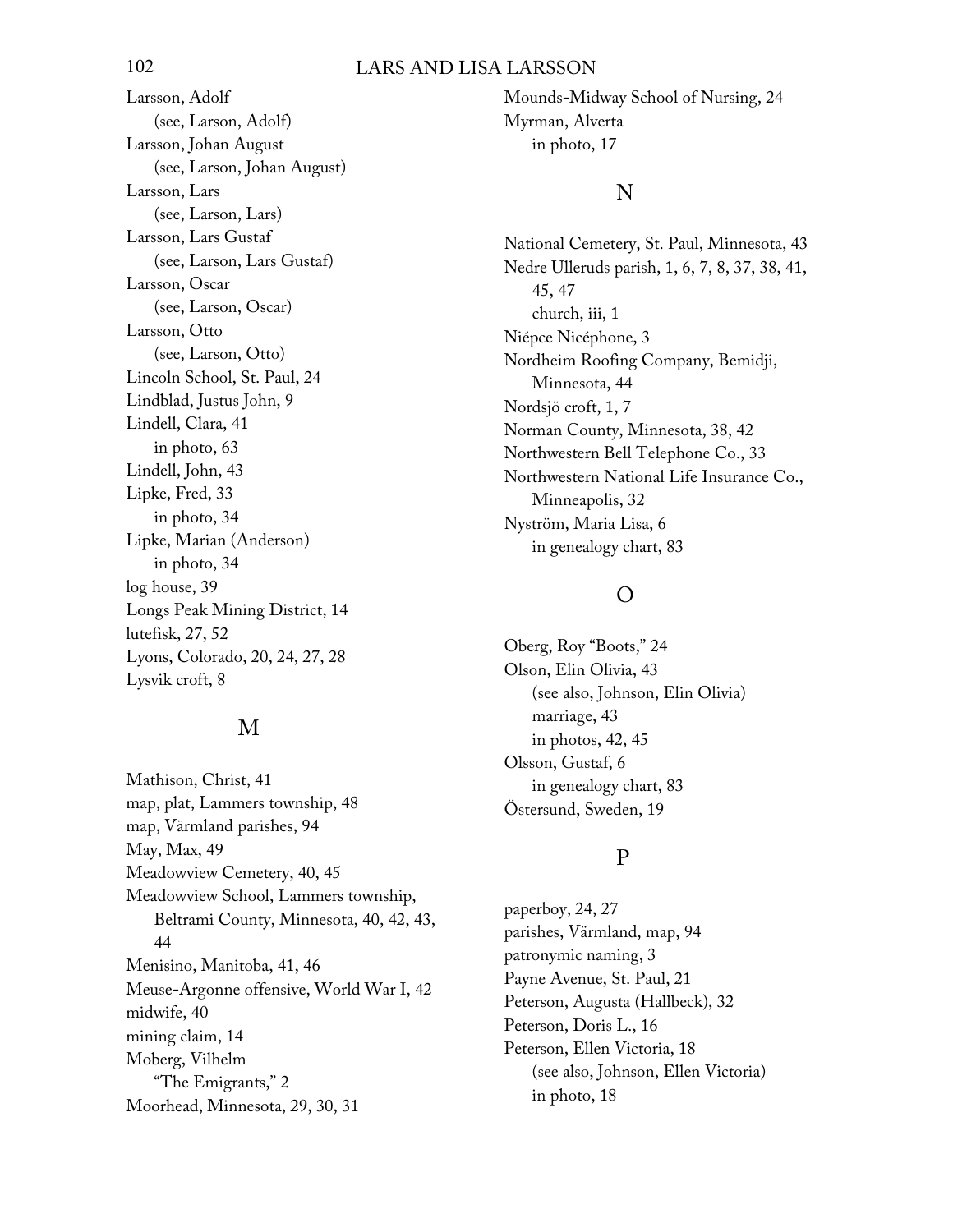Peterson, George in photo, 17 Peterson, Gustav, 32 Peterson, Hildegarde (Johnson), 16 in photo, 17 Peterson, Lambert G., 16 Peterson, Orville R., 16 Peterson, Paul in photo, 17 Peterson, Paul Gustaf, 16 Peterson, Violet Esther Christine ("Vi"), 32 (see also, Larson, Violet) date of birth, 32 date of death, 32 marriage, 31, 32 in photo, 61 Phalen Park School, St. Paul, 23, 24 photographs, list of, 71 photographs, unidentified, 65-67 photography, 3 Phillips, Bruce, 30 Phillips, Helen Caryl, 28 (see also, Larson, Helen Caryl) date of birth, 30 date of death, 31 marriage, 28, 30 in photos, 29, 30, 61 Phillips, Henderson Frazier, 30 Phillips, Jesse Caryl (Jefferson), 30 Phillips, Margaret, 30 pickled herring (gaffelbitar), 52 Polk County, Minnesota, 38 postcards, 53-54 potato sausage, 52

## Q

Quamba, Minnesota, 13, 18 Quick, Esther (Larson) in photo, 17

## R

railroad tunnel, cave-in, 14 Rayette, Inc., 25

Raymond Laboratories, 25 Risäter, Sweden, 7, 38, 45, 47 Rista farm (Sweden), 19 Rosendal croft, 1, 2, 7, 38, 45, 47 Roswell, New Mexico, 25, 27, 29, 30

## S

*St. Paul Dispatch and Pioneer Press,* 24, 27 St. Peter State Hospital, St. Peter, Minnesota, 21, 23 Smith, Charles, 2, 14 (a.k.a. Larsson/Larson, Johan August) snuff, 37 Söderhamn, 8, 15, 45 Solway, Minnesota, 9, 13, 23, 39 photo, 39 South High School, Minneapolis, 32 stableman, 21 Sundahl township, Norman County, Minnesota, 39 Superior, Wisconsin, 25, 26 "Swede Settlement," 40 Swedish Evangelical Lutheran Mission Tabernacle, St. Paul, 21, 24

## $\rm T$

Talbot, William, 3 Tällerud croft, 1, 6 teacher, 43, 44 Third Pioneer Infantry, American Expeditionay Forces, 42 Thompson, Verna, 33 (see also, Larson, Verna) Thorell, E., 20 Thoren, Caroline (Johnson), 38 Thoren, John A., 38 Thorén, Agnes Alfrida, 11, 12 in genealogy charts, 4, 88 Thorén, Anna Theresia, 12 in genealogy charts, 4, 88 Thorén, Hildegard, 11 in genealogy charts, 4, 88